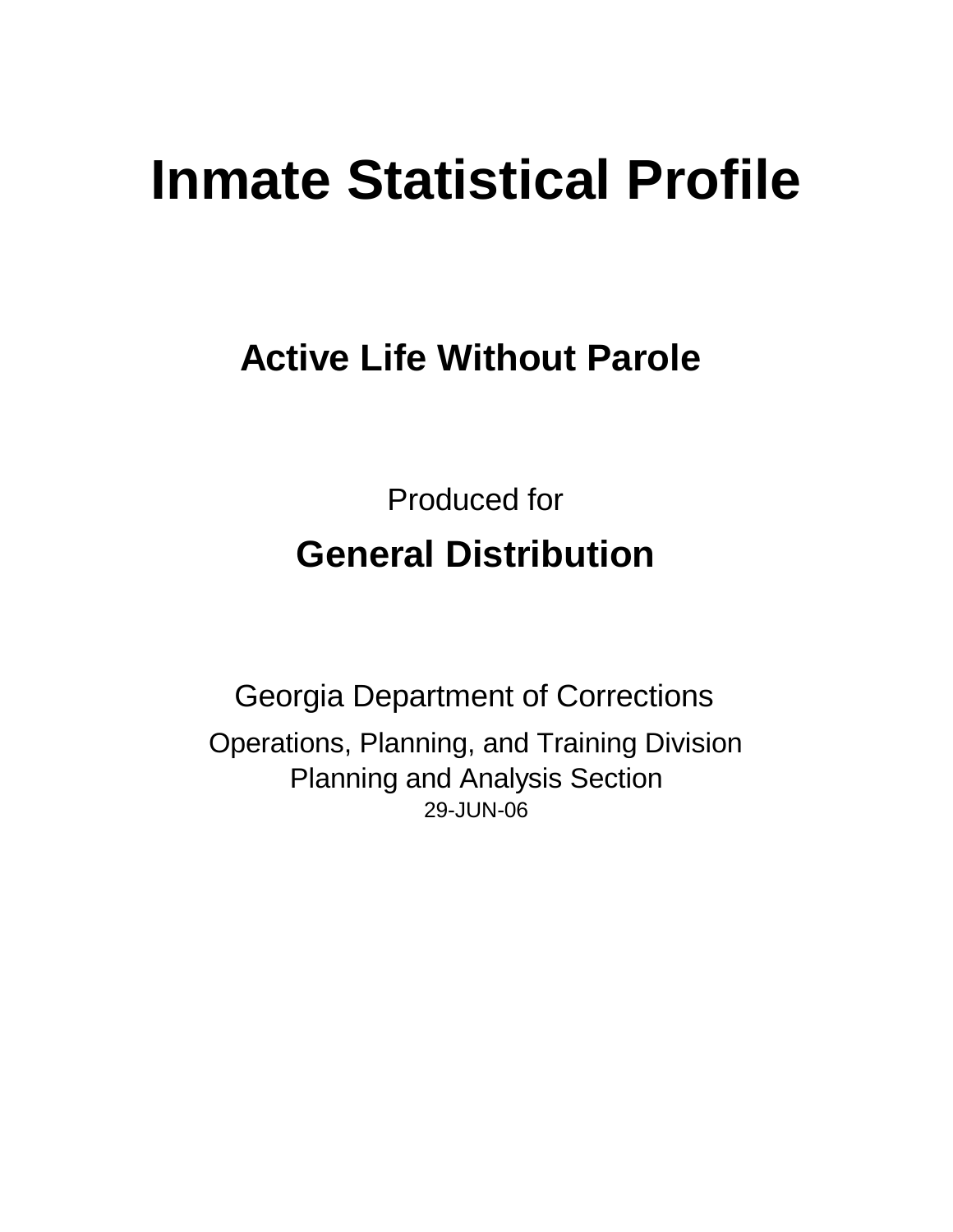**Contents** 

**Active Life Without Parole** 

Produced for **General Distribution**

## Table of Contents

| <b>Demographic information</b>                                       |
|----------------------------------------------------------------------|
| 5 Current age, broken out in ten year age groups                     |
| 6 Race group                                                         |
| 7 Marital status, self-reported at entry to prison                   |
| 8 Number of children, self-reported at entry to prison               |
| 9 Religious affiliation, self-reported at entry to prison            |
| 10 Home county - self-reported at entry to prison                    |
| 13 Socioeconomic class, self-reported at entry to prison             |
| 14 Environment to age 16, self-reported at entry to prison           |
| 15 Guardian status to age 16, self-reported at entry to prison       |
| 16 Employment status before prison, self-reported at entry to prison |
| 17 Age at admission                                                  |
| 19 Age at release                                                    |
| 20 Height, measured at entry to prison                               |
| 21 Weight, measured at entry to prison                               |
| <b>Correctional information</b>                                      |
| 22 Type of admission to prison                                       |
| 23 Current / last security status                                    |
| 24 Current / last institution type                                   |
| 25 Institution type - transitional centers                           |
| 26 Institution type - mental hospitals                               |
| 27 Institution type - county prisons                                 |
| 28 Institution type - state prisons                                  |
| 29 Institution type - private prisons                                |
| 30 Institution type - prison annexes                                 |
| 31 Institution type - inmate boot camp                               |
| 32 Number of disciplinary reports                                    |
| 33 Number of transfers                                               |
| 34 Probable future release type                                      |
| <b>Educational, psychological and physical information</b>           |
| 35 Scope of substance abuse - summary                                |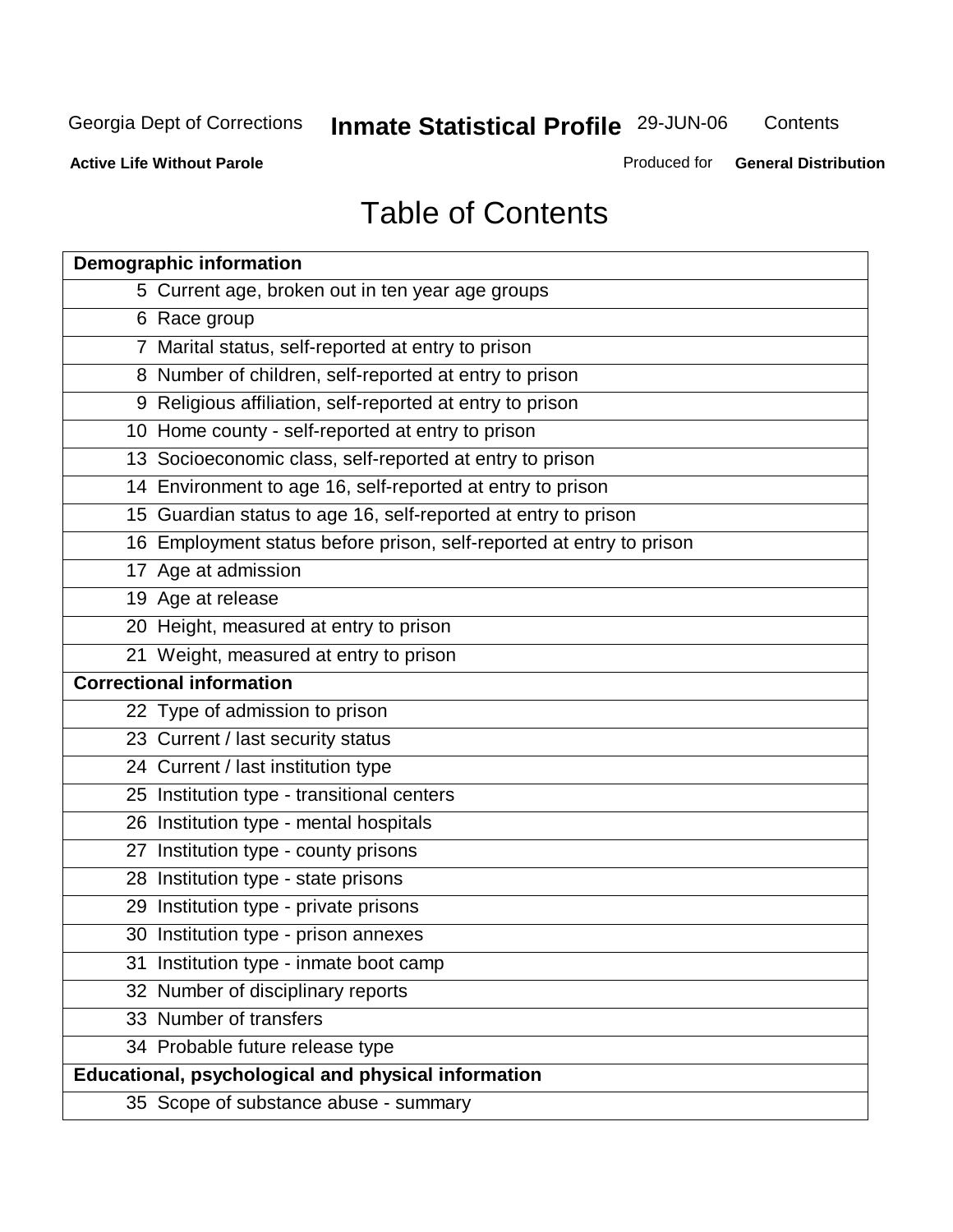**Contents** 

**Active Life Without Parole** 

Produced for **General Distribution**

## Table of Contents

| <b>Educational, psychological and physical information</b>       |
|------------------------------------------------------------------|
| 36 Scope of substance abuse - detail                             |
| 37 Current / last mental health treatment level                  |
| 38 PULHESDWIT medical scale - 'P' overall condition ('P'hysical) |
| 39 PULHESDWIT medical scale - 'U' upper body                     |
| 40 PULHESDWIT medical scale - 'L' lower body                     |
| 41 PULHESDWIT medical scale - 'H' hearing                        |
| 42 PULHESDWIT medical scale - 'E' vision                         |
| 43 PULHESDWIT medical scale -'S' psychiatric                     |
| 44 PULHESDWIT medical scale - 'D' dental                         |
| 45 PULHESDWIT medical scale - 'W' work ability                   |
| 46 PULHESDWIT medical scale - 'I' impairment                     |
| 47 PULHESDWIT medical scale - 'T' transportability               |
| 48 Criminality in family, self-reported                          |
| 49 Alcoholism in family, self-reported                           |
| 50 Drug abuse in family, self-reported                           |
| 51 Subjected to frequent beatings, self-reported                 |
| 52 Father absent during inmate's childhood                       |
| 53 Mother absent during inmate's childhood                       |
| 54 Inmate diagnosed as manipulative                              |
| 55 Inmate diagnosed as assaultive                                |
| <b>Crimes and criminal history information</b>                   |
| 56 Number of prior Georgia incarcerations                        |
| 57 Prison sentence in years                                      |
| 58 Primary offense, broken out into felonies vs misdemeanors     |
| 59 Primary offense, broken out into six broad crime categories   |
| Primary offense, detailed offense code<br>60                     |
| County of conviction of primary offense<br>61                    |
| Circuit of conviction of primary offense<br>64                   |
| 66 Years served (jail + prison) in this incarceration            |
| <b>Medical information</b>                                       |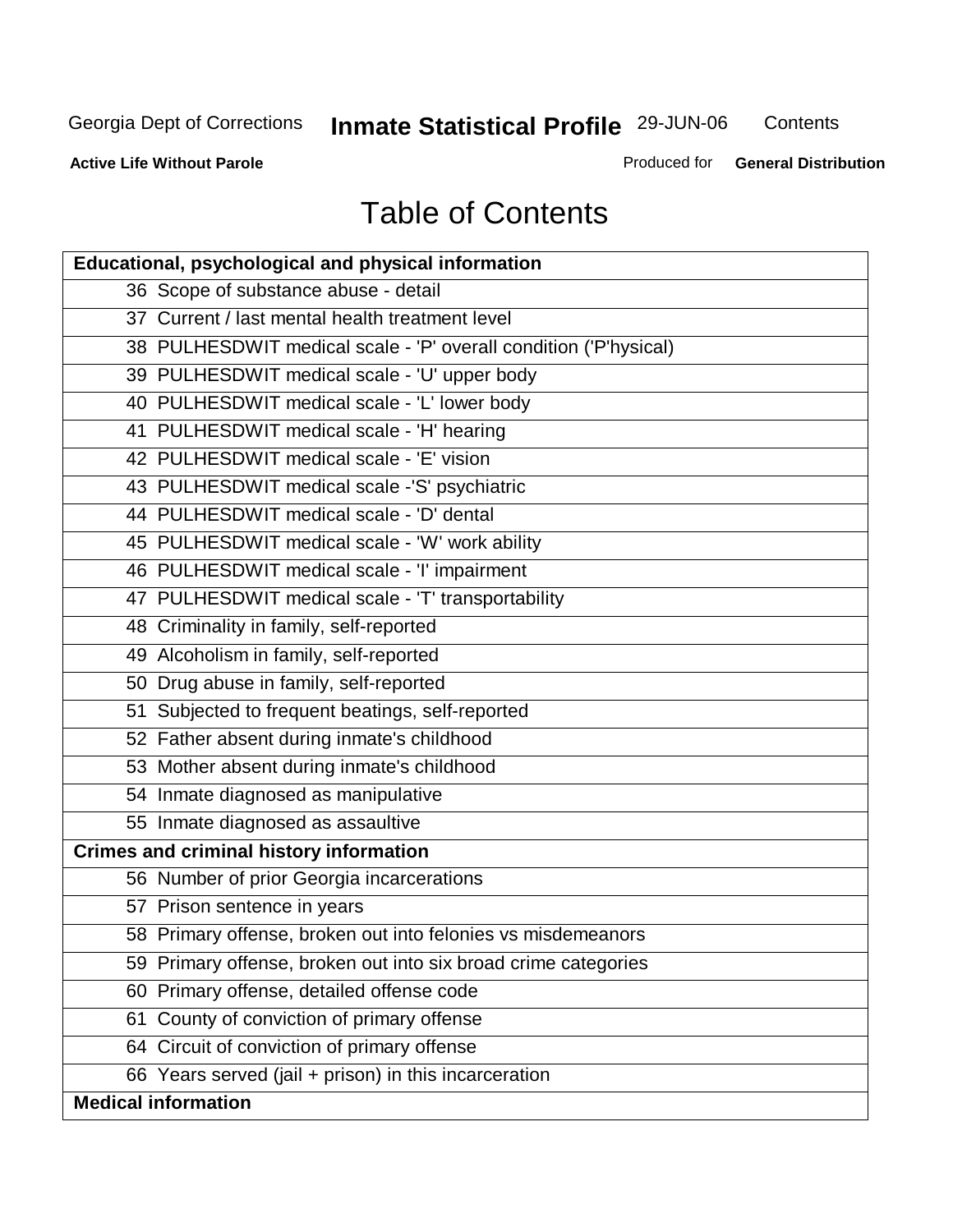**Contents** 

**Active Life Without Parole** 

Produced for **General Distribution**

## Table of Contents

| <b>Medical information</b>                  |
|---------------------------------------------|
| 67 Results of most recent HIV test          |
| 68 Results of most recent tuberculosis test |
| 69 Results of most recent syphilis test     |
| 70 Results of most recent Hepatitis-C test  |
| 71 Results of most recent pregnancy test    |
| 72 Results of most recent diabetes test     |
| 73 Results of most recent hypertension test |
| 74 Results of most recent asthma test       |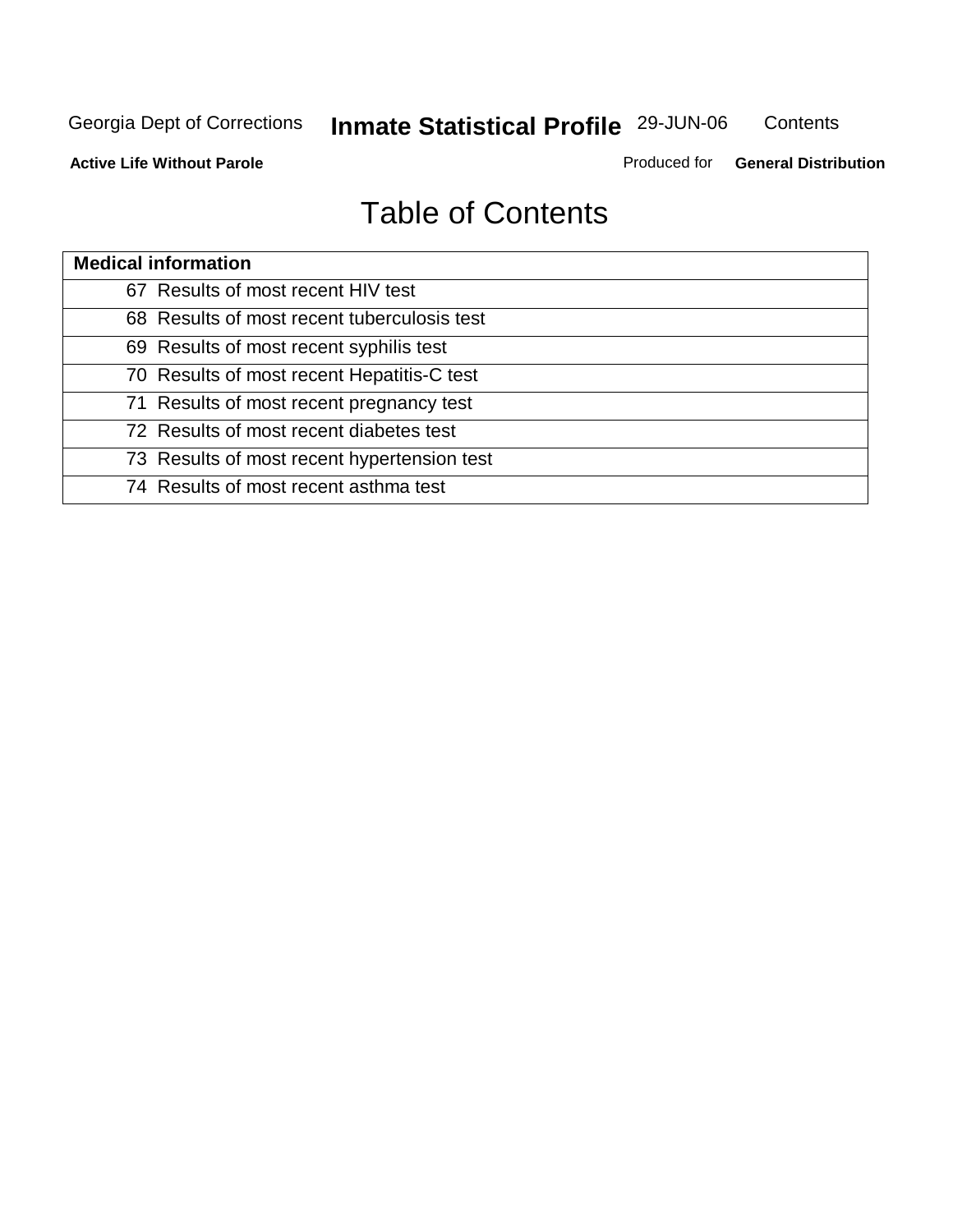#### **Active Life Without Parole**

#### Produced for **General Distribution**

#### Current age, broken out in ten-year age groups

|                       |              | <b>Male</b> |         |                | <b>Female</b> |       | <b>Total</b>     |            |
|-----------------------|--------------|-------------|---------|----------------|---------------|-------|------------------|------------|
| <b>Current Age</b>    | <b>Count</b> | Col %       | Row %   | <b>Count</b>   | Col %         | Row % | <b>Total</b>     | Col %      |
| <b>Teens</b>          |              | 0.24%       | 100.00% |                |               |       |                  | 0.23%      |
| <b>Twenties</b>       | 75           | 17.86%      | 98.68%  |                | 16.67%        | 1.32% | 76 I             | 17.84%     |
| <b>Thirties</b>       | 153          | 36.43%      | 98.71%  | 2              | 33.33%        | 1.29% |                  | 155 36.38% |
| <b>Forties</b>        | 125          | 29.76%      | 98.43%  | $\overline{2}$ | 33.33%        | 1.57% | 127 <sup>1</sup> | 29.81%     |
| <b>Fifties</b>        | 52           | 12.38%      | 98.11%  |                | 16.67%        | 1.89% |                  | 53 12.44%  |
| <b>Sixties</b>        | 11           | 2.62%       | 100.00% |                |               |       | 11               | 2.58%      |
| Seventy +             | 3            | 0.71%       | 100.00% |                |               |       | 3 <sup>1</sup>   | 0.70%      |
| <b>Total Reported</b> | 420          | 100%        | 98.59%  | 6              | 100%          | 1.41% | 426              | 100%       |

| <b>State Administration</b><br>тео |                  |           |
|------------------------------------|------------------|-----------|
| التقريب والمستراخ<br>---           | ה ה<br>. .<br>__ | <br>$+2V$ |

| Mean<br>(average)       | 40.26     | 39.67   | 40.25     |
|-------------------------|-----------|---------|-----------|
| <b>Median (middle)</b>  | 39        | 42.5    | 39        |
| Mode<br>(most frequent) | 25<br>JJ. | 00<br>. | n,<br>ം പ |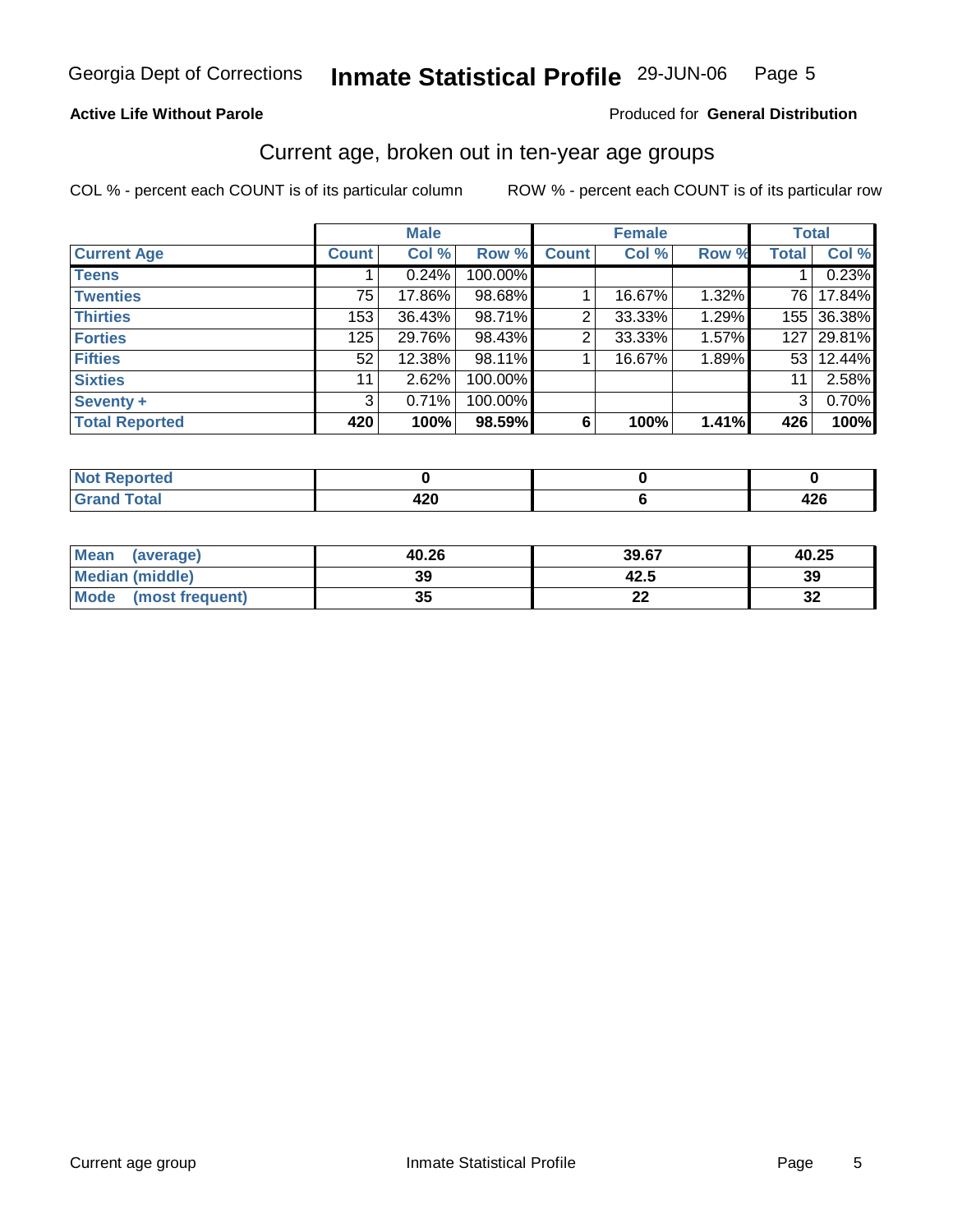**Active Life Without Parole** 

Produced for **General Distribution**

### Race group

|                       |              | <b>Male</b> |             |   | <b>Female</b> |          |       | <b>Total</b> |
|-----------------------|--------------|-------------|-------------|---|---------------|----------|-------|--------------|
| <b>Race Group</b>     | <b>Count</b> | Col %       | Row % Count |   | Col %         | Row %    | Total | Col %        |
| <b>White</b>          | 109          | 25.95%      | 96.46%      | 4 | 66.67%        | $3.54\%$ | 113   | 26.53%       |
| <b>Black</b>          | 311          | 74.05%      | 99.36%      |   | $33.33\%$     | .64%     | 313   | 73.47%       |
| <b>Total Reported</b> | 420          | 100%        | 98.59%      |   | 100%          | $1.41\%$ | 426   | 100%         |

| <b>norted</b><br>- 8000 M<br>.<br>$\sim$ |              |             |
|------------------------------------------|--------------|-------------|
| <b>Total</b>                             | 1 2 N<br>44V | "^^<br>44 U |

| ' M∩<br>nuemn<br> | Black | White | 3lack |
|-------------------|-------|-------|-------|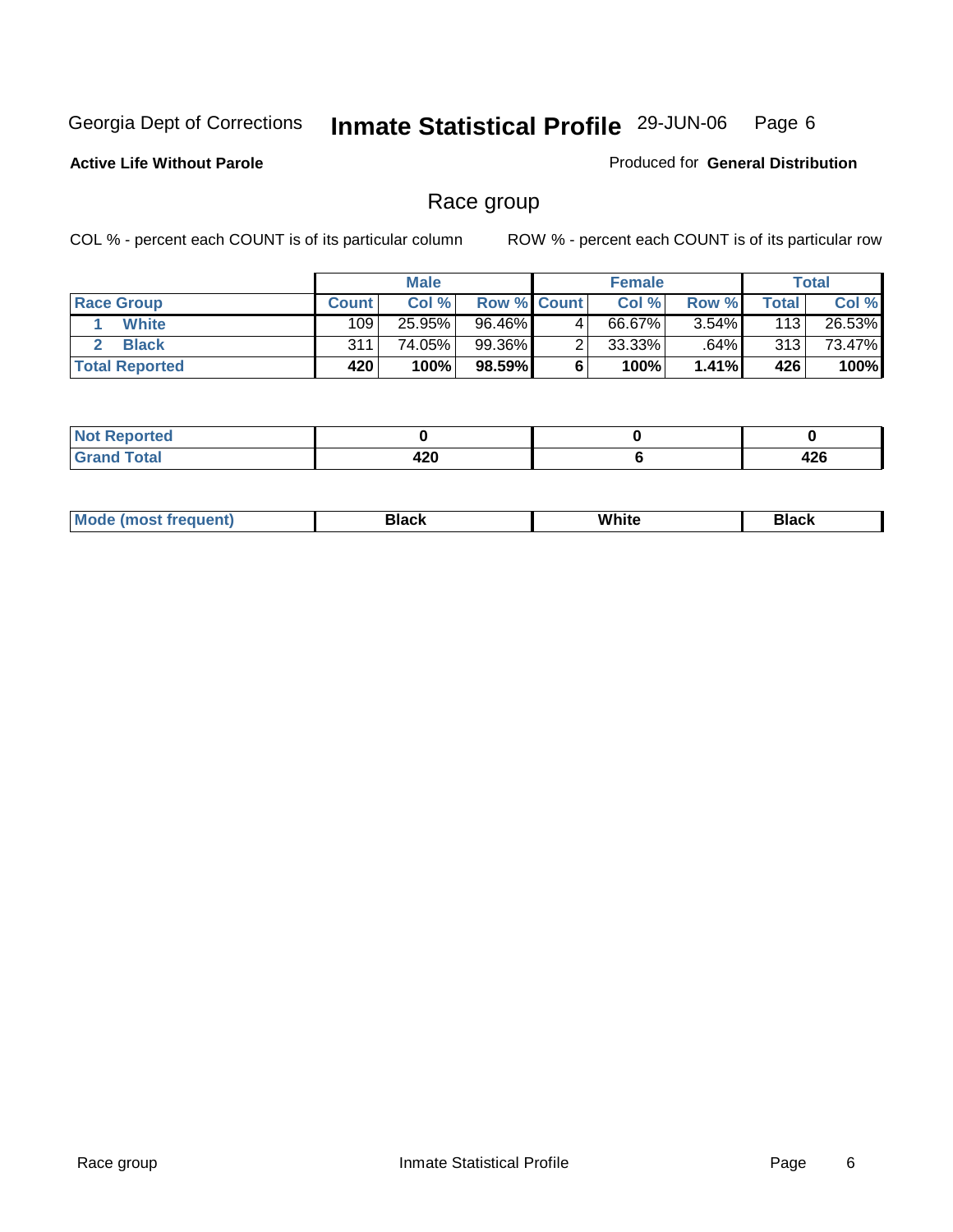#### **Active Life Without Parole**

#### Produced for **General Distribution**

### Marital status, self-reported at entry to prison

|                        |              | <b>Male</b> |         |              | <b>Female</b> |       |              | <b>Total</b> |
|------------------------|--------------|-------------|---------|--------------|---------------|-------|--------------|--------------|
| <b>Marital Status</b>  | <b>Count</b> | Col %       | Row %   | <b>Count</b> | Col %         | Row % | <b>Total</b> | Col %        |
| <b>Single</b>          | 237          | 57.38%      | 98.34%  | 4            | 66.67%        | 1.66% | 241          | 57.52%       |
| <b>Married</b>         | 53           | 12.83%      | 100.00% |              |               |       | 53           | 12.65%       |
| <b>Separated</b><br>3  | 16           | 3.87%       | 100.00% |              |               |       | 16           | 3.82%        |
| <b>Divorced</b><br>4   | 54           | 13.08%      | 98.18%  |              | 16.67%        | 1.82% | 55           | 13.13%       |
| <b>Widowed</b><br>5    | 14           | 3.39%       | 93.33%  |              | 16.67%        | 6.67% | 15           | 3.58%        |
| <b>Common Law</b><br>6 | 39           | 9.44%       | 100.00% |              |               |       | 39           | 9.31%        |
| <b>Total Reported</b>  | 413          | 100%        | 98.57%  | 6            | 100%          | 1.43% | 419          | 100%         |

| rted<br>m.                  |        |      |
|-----------------------------|--------|------|
| $F \wedge f \wedge'$        | - -    | - הי |
| $\sim$ $\sim$ $\sim$ $\sim$ | $\sim$ | 440  |

|  | Mode (most frequent) | Sinale | ∵nαle∶ | male and a |
|--|----------------------|--------|--------|------------|
|--|----------------------|--------|--------|------------|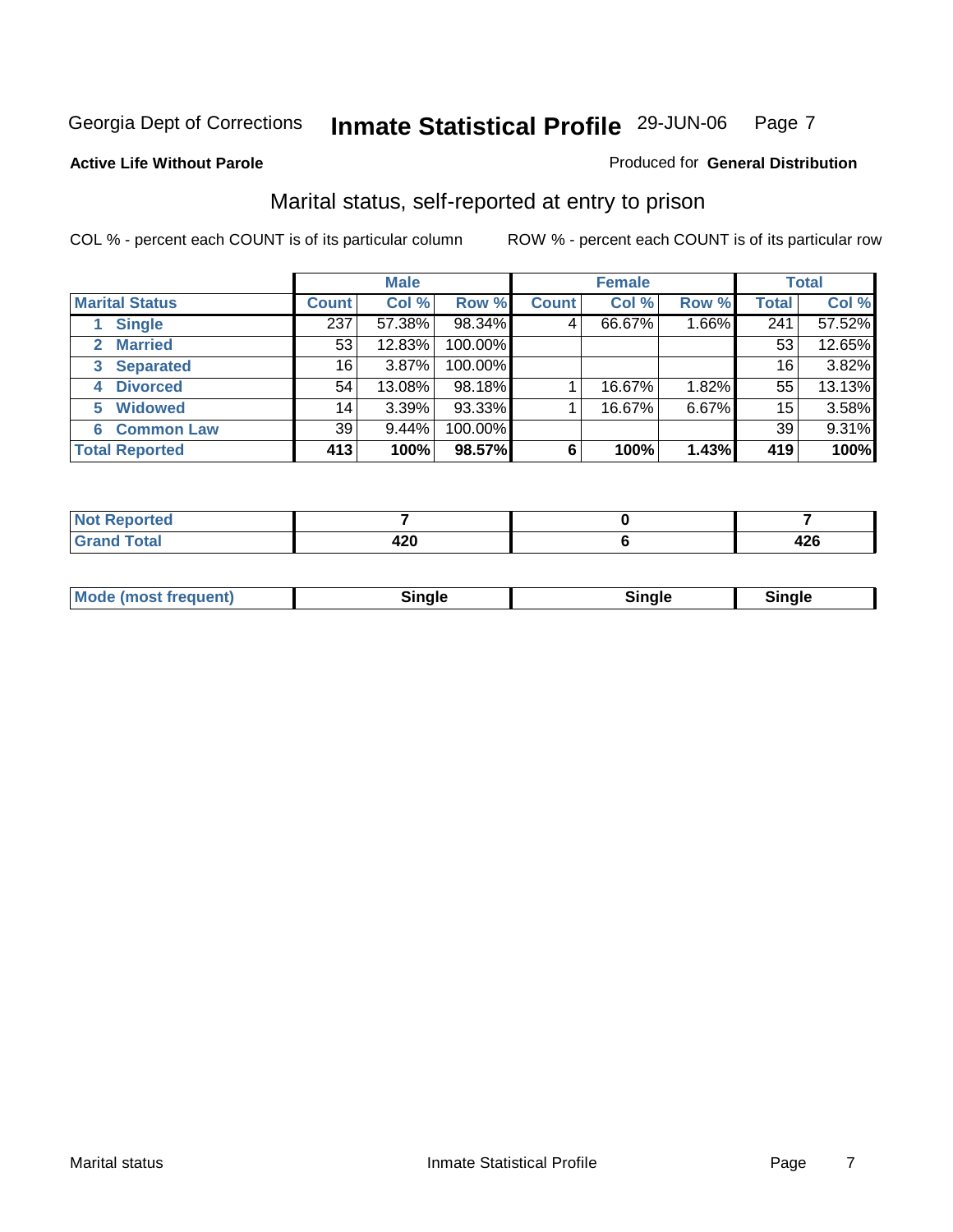Produced for **General Distribution**

#### **Active Life Without Parole**

### Number of children, self reported at entry to prison

|                           |              | <b>Male</b> |         |              | <b>Female</b> |       | <b>Total</b>   |        |
|---------------------------|--------------|-------------|---------|--------------|---------------|-------|----------------|--------|
| <b>Number of Children</b> | <b>Count</b> | Col %       | Row %   | <b>Count</b> | Col %         | Row % | <b>Total</b>   | Col %  |
|                           | 152          | 36.36%      | 99.35%  |              | 16.67%        | 0.65% | 153            | 36.08% |
|                           | 103          | 24.64%      | 96.26%  | 4            | 66.67%        | 3.74% | 107            | 25.24% |
| $\overline{2}$            | 75           | 17.94%      | 98.68%  |              | 16.67%        | 1.32% | 76 I           | 17.92% |
| 3                         | 48           | 11.48%      | 100.00% |              |               |       | 48             | 11.32% |
| 4                         | 19           | 4.55%       | 100.00% |              |               |       | 19             | 4.48%  |
| 5                         | 12           | 2.87%       | 100.00% |              |               |       | 12             | 2.83%  |
| 6                         | 2            | 0.48%       | 100.00% |              |               |       | 2              | 0.47%  |
|                           |              | 0.24%       | 100.00% |              |               |       |                | 0.24%  |
| 8                         |              | 0.24%       | 100.00% |              |               |       |                | 0.24%  |
| 9                         | 2            | 0.48%       | 100.00% |              |               |       | $\overline{2}$ | 0.47%  |
| Over 10                   | 3            | 0.72%       | 100.00% |              |               |       | 3              | 0.71%  |
| <b>Total Reported</b>     | 418          | 100%        | 98.58%  | 6            | 100%          | 1.42% | 424            | 100%   |

| لمنتشر بالتعبين<br>теа   |             |             |
|--------------------------|-------------|-------------|
| $T \wedge t \wedge$<br>- | A n n<br>-- | ハつだ<br>44 U |

| <b>Mean</b><br>(average) |  | 1.46 |
|--------------------------|--|------|
| Median (middle)          |  |      |
| Mode (most frequent)     |  |      |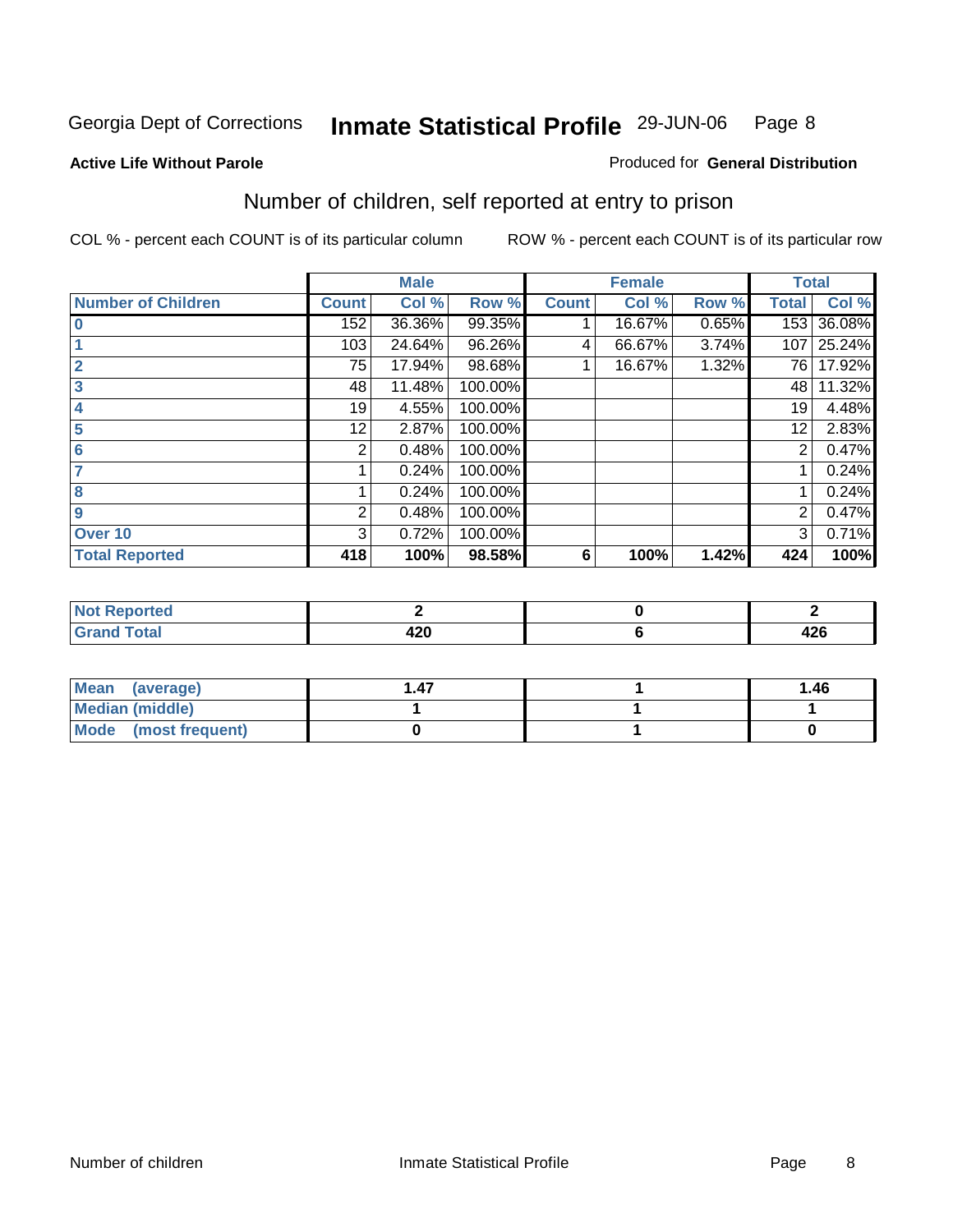#### **Active Life Without Parole**

#### Produced for **General Distribution**

### Religious affiliation, self-reported at entry to prison

|              |                              |                 | <b>Male</b> |         |                | <b>Female</b> |        |              | <b>Total</b> |
|--------------|------------------------------|-----------------|-------------|---------|----------------|---------------|--------|--------------|--------------|
|              | <b>Religious Affiliation</b> | <b>Count</b>    | Col %       | Row %   | <b>Count</b>   | Col %         | Row %  | <b>Total</b> | Col %        |
|              | <b>Islam</b>                 | $\overline{28}$ | 7.71%       | 100.00% |                |               |        | 28           | 7.59%        |
| $\mathbf{2}$ | <b>Catholic</b>              | 11              | 3.03%       | 100.00% |                |               |        | 11           | 2.98%        |
| $\mathbf{3}$ | <b>Baptist</b>               | 165             | 45.45%      | 98.21%  | 3              | 50.00%        | 1.79%  | 168          | 45.53%       |
| 4            | <b>Methodist</b>             | 5               | 1.38%       | 100.00% |                |               |        | 5            | 1.36%        |
| 7            | <b>Chc Of God</b>            |                 | .28%        | 100.00% |                |               |        |              | .27%         |
| 8            | <b>Holiness</b>              | 9               | 2.48%       | 90.00%  |                | 16.67%        | 10.00% | 10           | 2.71%        |
| 9            | <b>Jewish</b>                |                 | .28%        | 100.00% |                |               |        |              | .27%         |
| 16           | <b>Seven D Ad</b>            | 4               | 1.10%       | 100.00% |                |               |        | 4            | 1.08%        |
| 17           | <b>Jehovah Wt</b>            | 6               | 1.65%       | 100.00% |                |               |        | 6            | 1.63%        |
| 18           | <b>Latr Day S</b>            |                 | .28%        | 100.00% |                |               |        |              | .27%         |
| 20           | <b>Other Prot</b>            | 53              | 14.60%      | 96.36%  | $\overline{2}$ | 33.33%        | 3.64%  | 55           | 14.91%       |
| 96           | <b>None</b>                  | 79              | 21.76%      | 100.00% |                |               |        | 79           | 21.41%       |
|              | <b>Total Reported</b>        | 363             | 100%        | 98.37%  | 6              | 100%          | 1.63%  | 369          | 100%         |

| <b>rted</b> | --          | --          |
|-------------|-------------|-------------|
| 'otal       | חרו<br>44 Y | "^^<br>44 U |

| l Mo          | <b>aptist</b> | 3aptist              | Baptis. |
|---------------|---------------|----------------------|---------|
| <b>auent)</b> |               | $\sim$ $\sim$ $\sim$ |         |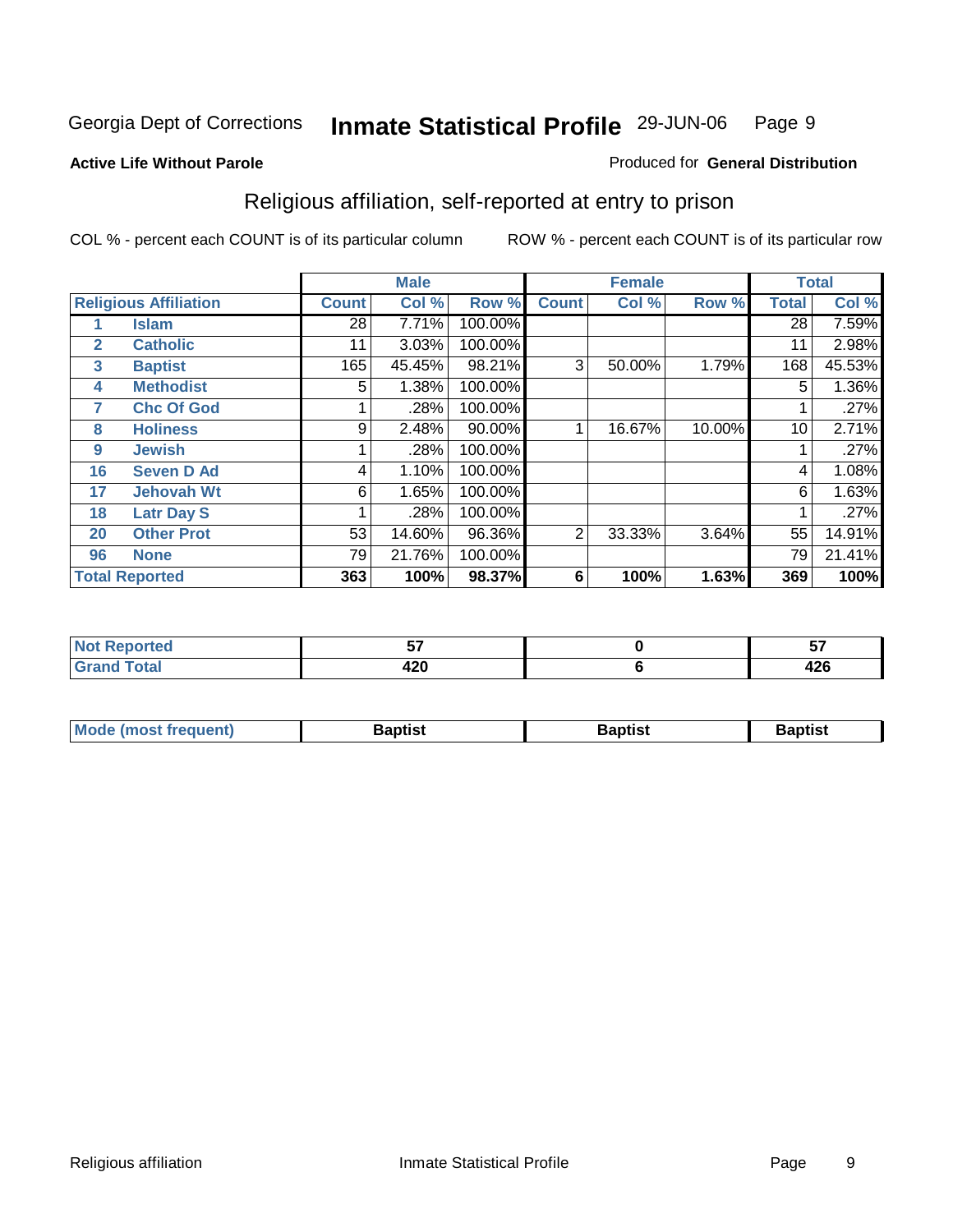Produced for **General Distribution**

#### **Active Life Without Parole**

### Home county, self-reported at entry to prison

|                |                    |                         | <b>Male</b> |         |              | <b>Female</b> |        | <b>Total</b>    |        |
|----------------|--------------------|-------------------------|-------------|---------|--------------|---------------|--------|-----------------|--------|
|                | <b>Home County</b> | <b>Count</b>            | Col %       | Row %   | <b>Count</b> | Col %         | Row %  | <b>Total</b>    | Col %  |
| $\overline{1}$ | <b>Appling</b>     | $\overline{2}$          | .52%        | 100.00% |              |               |        | $\overline{2}$  | .51%   |
| $\overline{2}$ | <b>Atkinson</b>    | 1                       | .26%        | 100.00% |              |               |        | $\mathbf{1}$    | .26%   |
| 5              | <b>Baldwin</b>     | 4                       | 1.04%       | 100.00% |              |               |        | 4               | 1.02%  |
| $\overline{7}$ | <b>Barrow</b>      | 3                       | .78%        | 100.00% |              |               |        | 3               | .77%   |
| 8              | <b>Bartow</b>      | $\overline{3}$          | .78%        | 100.00% |              |               |        | $\overline{3}$  | .77%   |
| 9              | <b>Ben Hill</b>    | $\overline{3}$          | .78%        | 100.00% |              |               |        | $\overline{3}$  | .77%   |
| 11             | <b>Bibb</b>        | $\overline{9}$          | 2.33%       | 100.00% |              |               |        | 9               | 2.30%  |
| 12             | <b>Bleckley</b>    | 3                       | .78%        | 100.00% |              |               |        | $\overline{3}$  | .77%   |
| 14             | <b>Brooks</b>      | 1                       | .26%        | 100.00% |              |               |        | 1               | .26%   |
| 16             | <b>Bulloch</b>     | 1                       | .26%        | 100.00% |              |               |        | $\mathbf{1}$    | .26%   |
| 17             | <b>Burke</b>       | $\overline{3}$          | .78%        | 100.00% |              |               |        | 3               | .77%   |
| 18             | <b>Butts</b>       | 1                       | .26%        | 100.00% |              |               |        | $\mathbf{1}$    | .26%   |
| 20             | <b>Camden</b>      | $\overline{\mathbf{4}}$ | 1.04%       | 100.00% |              |               |        | 4               | 1.02%  |
| 22             | <b>Carroll</b>     | $\overline{2}$          | .52%        | 100.00% |              |               |        | $\overline{2}$  | .51%   |
| 25             | <b>Chatham</b>     | $\overline{19}$         | 4.92%       | 100.00% |              |               |        | 19              | 4.85%  |
| 28             | <b>Cherokee</b>    | $\overline{2}$          | .52%        | 100.00% |              |               |        | $\overline{2}$  | .51%   |
| 29             | <b>Clarke</b>      | $\overline{10}$         | 2.59%       | 100.00% |              |               |        | 10              | 2.55%  |
| 31             | <b>Clayton</b>     | $\overline{11}$         | 2.85%       | 91.67%  | 1            | 16.67%        | 8.33%  | $\overline{12}$ | 3.06%  |
| 33             | <b>Cobb</b>        | $\overline{13}$         | 3.37%       | 100.00% |              |               |        | $\overline{13}$ | 3.32%  |
| 34             | <b>Coffee</b>      | $\overline{2}$          | .52%        | 100.00% |              |               |        | $\overline{2}$  | .51%   |
| 35             | <b>Colquitt</b>    | $\overline{2}$          | .52%        | 100.00% |              |               |        | $\overline{2}$  | .51%   |
| 36             | <b>Columbia</b>    | $\overline{2}$          | .52%        | 100.00% |              |               |        | $\overline{2}$  | .51%   |
| 37             | <b>Cook</b>        | 1                       | .26%        | 100.00% |              |               |        | 1               | .26%   |
| 38             | <b>Coweta</b>      | 1                       | .26%        | 100.00% |              |               |        | $\mathbf{1}$    | .26%   |
| 40             | <b>Crisp</b>       | 1                       | .26%        | 100.00% |              |               |        | $\mathbf 1$     | .26%   |
| 43             | <b>Decatur</b>     | 1                       | .26%        | 100.00% |              |               |        | 1               | .26%   |
| 44             | <b>Dekalb</b>      | $\overline{28}$         | 7.25%       | 100.00% |              |               |        | 28              | 7.14%  |
| 46             | <b>Dooly</b>       | 1                       | .26%        | 100.00% |              |               |        | $\mathbf{1}$    | .26%   |
| 47             | <b>Dougherty</b>   | $\overline{10}$         | 2.59%       | 100.00% |              |               |        | $\overline{10}$ | 2.55%  |
| 48             | <b>Douglas</b>     | 6                       | 1.55%       | 85.71%  | 1            | 16.67%        | 14.29% | 7               | 1.79%  |
| 51             | <b>Effingham</b>   | 1                       | .26%        | 100.00% |              |               |        | 1               | .26%   |
| 52             | <b>Elbert</b>      | $\overline{2}$          | .52%        | 100.00% |              |               |        | $\overline{2}$  | .51%   |
| 56             | <b>Fayette</b>     | $\overline{2}$          | .52%        | 100.00% |              |               |        | $\overline{2}$  | .51%   |
| 57             | <b>Floyd</b>       | 4                       | 1.04%       | 100.00% |              |               |        | 4               | 1.02%  |
| 59             | <b>Franklin</b>    | $\overline{2}$          | .52%        | 100.00% |              |               |        | $\overline{2}$  | .51%   |
| 60             | <b>Fulton</b>      | $\overline{50}$         | 12.95%      | 100.00% |              |               |        | 50              | 12.76% |
| 61             | <b>Gilmer</b>      | $\mathbf{1}$            | .26%        | 100.00% |              |               |        | 1               | .26%   |
| 63             | <b>Glynn</b>       | 7                       | 1.81%       | 100.00% |              |               |        | 7               | 1.79%  |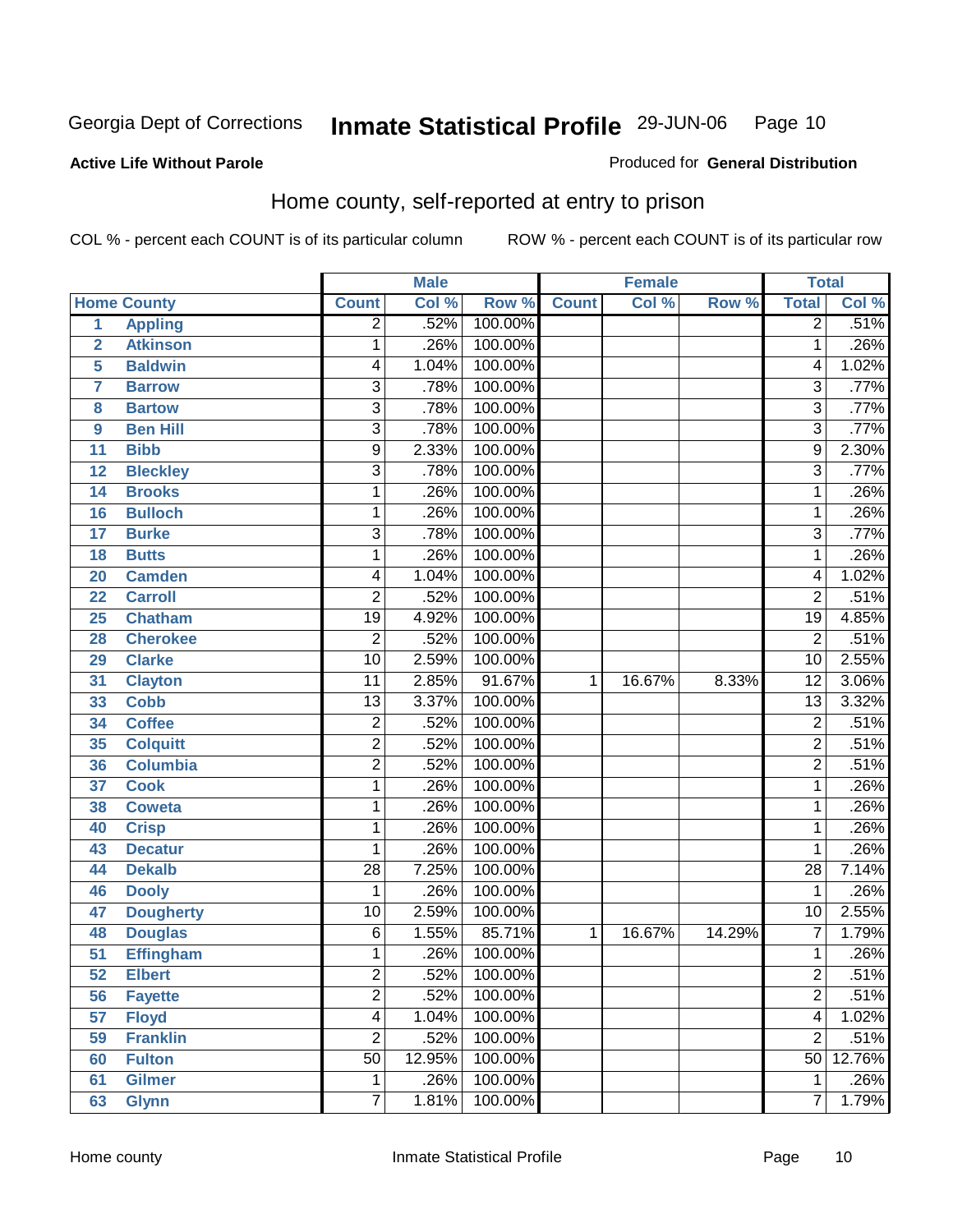Produced for **General Distribution**

#### **Active Life Without Parole**

## Home county, self-reported at entry to prison

|     |                    |                         | <b>Male</b> |         |              | <b>Female</b> |        | <b>Total</b>    |       |
|-----|--------------------|-------------------------|-------------|---------|--------------|---------------|--------|-----------------|-------|
|     | <b>Home County</b> | <b>Count</b>            | Col %       | Row %   | <b>Count</b> | Col %         | Row %  | <b>Total</b>    | Col % |
| 64  | <b>Gordon</b>      | 1                       | .26%        | 100.00% |              |               |        | $\overline{1}$  | .26%  |
| 66  | <b>Greene</b>      | 1                       | .26%        | 100.00% |              |               |        | $\overline{1}$  | .26%  |
| 67  | <b>Gwinnett</b>    | $\overline{7}$          | 1.81%       | 100.00% |              |               |        | $\overline{7}$  | 1.79% |
| 68  | <b>Habersham</b>   | 1                       | .26%        | 100.00% |              |               |        | 1               | .26%  |
| 69  | <b>Hall</b>        | $\overline{7}$          | 1.81%       | 100.00% |              |               |        | $\overline{7}$  | 1.79% |
| 70  | <b>Hancock</b>     | $\overline{2}$          | .52%        | 100.00% |              |               |        | $\overline{2}$  | .51%  |
| 72  | <b>Harris</b>      | $\overline{1}$          | .26%        | 100.00% |              |               |        | $\overline{1}$  | .26%  |
| 73  | <b>Hart</b>        | 2                       | .52%        | 100.00% |              |               |        | $\overline{2}$  | .51%  |
| 75  | <b>Henry</b>       | $\overline{3}$          | .78%        | 100.00% |              |               |        | $\overline{3}$  | .77%  |
| 76  | <b>Houston</b>     | $\overline{6}$          | 1.55%       | 100.00% |              |               |        | $\overline{6}$  | 1.53% |
| 78  | <b>Jackson</b>     | $\overline{3}$          | .78%        | 100.00% |              |               |        | $\overline{3}$  | .77%  |
| 80  | <b>Jeff Davis</b>  | 1                       | .26%        | 100.00% |              |               |        | 1               | .26%  |
| 82  | <b>Jenkins</b>     | $\overline{2}$          | .52%        | 100.00% |              |               |        | $\overline{2}$  | .51%  |
| 87  | <b>Laurens</b>     | $\overline{2}$          | .52%        | 100.00% |              |               |        | $\overline{2}$  | .51%  |
| 89  | <b>Liberty</b>     | $\overline{4}$          | 1.04%       | 100.00% |              |               |        | $\overline{4}$  | 1.02% |
| 90  | <b>Lincoln</b>     | 1                       | .26%        | 100.00% |              |               |        | 1               | .26%  |
| 91  | Long               | 1                       | .26%        | 100.00% |              |               |        | $\overline{1}$  | .26%  |
| 92  | <b>Lowndes</b>     | $\overline{3}$          | .78%        | 100.00% |              |               |        | $\overline{3}$  | .77%  |
| 96  | <b>Marion</b>      | $\overline{1}$          | .26%        | 100.00% |              |               |        | $\overline{1}$  | .26%  |
| 97  | <b>Mcduffie</b>    | 1                       | .26%        | 100.00% |              |               |        | 1               | .26%  |
| 98  | <b>Mcintosh</b>    | $\overline{2}$          | .52%        | 100.00% |              |               |        | $\overline{2}$  | .51%  |
| 100 | <b>Miller</b>      | 1                       | .26%        | 100.00% |              |               |        | $\overline{1}$  | .26%  |
| 102 | <b>Monroe</b>      | 1                       | .26%        | 100.00% |              |               |        | 1               | .26%  |
| 104 | <b>Morgan</b>      | 1                       | .26%        | 100.00% |              |               |        | 1               | .26%  |
| 106 | <b>Muscogee</b>    | $\overline{11}$         | 2.85%       | 100.00% |              |               |        | $\overline{11}$ | 2.81% |
| 107 | <b>Newton</b>      | 1                       | .26%        | 50.00%  | 1            | 16.67%        | 50.00% | $\overline{2}$  | .51%  |
| 109 | <b>Oglethorpe</b>  | $\overline{2}$          | .52%        | 100.00% |              |               |        | $\overline{2}$  | .51%  |
| 110 | <b>Paulding</b>    | 1                       | .26%        | 100.00% |              |               |        | $\overline{1}$  | .26%  |
| 113 | <b>Pierce</b>      | 1                       | .26%        | 100.00% |              |               |        | $\overline{1}$  | .26%  |
| 114 | <b>Pike</b>        | $\overline{2}$          | .52%        | 66.67%  | 1            | 16.67%        | 33.33% | $\overline{3}$  | .77%  |
| 115 | <b>Polk</b>        | $\overline{1}$          | .26%        | 100.00% |              |               |        | $\overline{1}$  | .26%  |
| 117 | <b>Putnam</b>      | $\overline{\mathbf{c}}$ | .52%        | 100.00% |              |               |        | $\overline{c}$  | .51%  |
| 119 | <b>Rabun</b>       | $\overline{1}$          | .26%        | 100.00% |              |               |        | $\overline{1}$  | .26%  |
| 120 | <b>Randolph</b>    | $\overline{2}$          | .52%        | 100.00% |              |               |        | $\overline{2}$  | .51%  |
| 121 | <b>Richmond</b>    | $\overline{15}$         | 3.89%       | 93.75%  | 1            | 16.67%        | 6.25%  | $\overline{16}$ | 4.08% |
| 122 | <b>Rockdale</b>    | 1                       | .26%        | 100.00% |              |               |        | $\mathbf{1}$    | .26%  |
| 125 | <b>Seminole</b>    | 1                       | .26%        | 100.00% |              |               |        | $\overline{1}$  | .26%  |
| 126 | <b>Spalding</b>    | $\overline{5}$          | 1.30%       | 100.00% |              |               |        | $\overline{5}$  | 1.28% |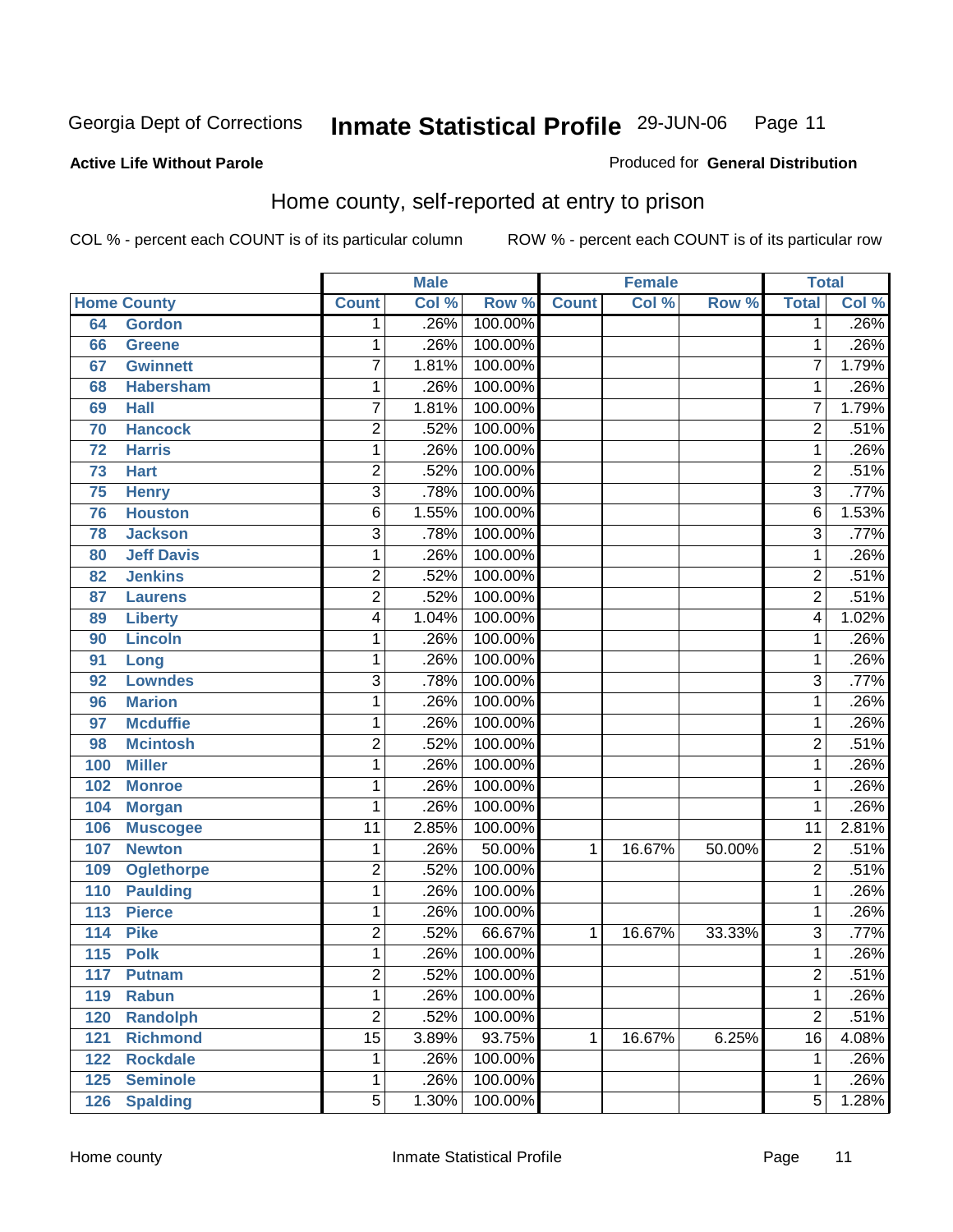Produced for **General Distribution**

#### **Active Life Without Parole**

### Home county, self-reported at entry to prison

|     |                      |                | <b>Male</b> |         |              | <b>Female</b> |        | <b>Total</b>   |         |
|-----|----------------------|----------------|-------------|---------|--------------|---------------|--------|----------------|---------|
|     | <b>Home County</b>   | <b>Count</b>   | Col %       | Row %   | <b>Count</b> | Col %         | Row %  | <b>Total</b>   | Col %   |
| 127 | <b>Stephens</b>      | 2              | .52%        | 100.00% |              |               |        | $\overline{2}$ | .51%    |
| 129 | <b>Sumter</b>        |                | .26%        | 100.00% |              |               |        | 1              | .26%    |
| 132 | <b>Tattnall</b>      |                | .26%        | 100.00% |              |               |        | $\mathbf 1$    | .26%    |
| 136 | <b>Thomas</b>        | $\overline{2}$ | .52%        | 100.00% |              |               |        | $\overline{2}$ | .51%    |
| 137 | <b>Tift</b>          | 2              | .52%        | 100.00% |              |               |        | $\overline{2}$ | .51%    |
| 138 | <b>Toombs</b>        | 3              | .78%        | 100.00% |              |               |        | $\overline{3}$ | .77%    |
| 141 | <b>Troup</b>         |                | .26%        | 100.00% |              |               |        | 1              | $.26\%$ |
| 144 | <b>Union</b>         |                | .26%        | 100.00% |              |               |        | 1              | .26%    |
| 145 | <b>Upson</b>         |                | .26%        | 100.00% |              |               |        | 1.             | .26%    |
| 146 | <b>Walker</b>        | $\overline{2}$ | .52%        | 66.67%  | 1            | 16.67%        | 33.33% | 3              | .77%    |
| 147 | <b>Walton</b>        | 2              | .52%        | 100.00% |              |               |        | $\overline{2}$ | .51%    |
| 148 | <b>Ware</b>          | 4              | 1.04%       | 100.00% |              |               |        | 4              | 1.02%   |
| 150 | <b>Washington</b>    | 3              | .78%        | 100.00% |              |               |        | $\overline{3}$ | .77%    |
| 151 | <b>Wayne</b>         | 3              | .78%        | 100.00% |              |               |        | 3              | .77%    |
| 155 | <b>Whitfield</b>     | 2              | .52%        | 100.00% |              |               |        | $\overline{2}$ | .51%    |
| 158 | <b>Wilkinson</b>     |                | .26%        | 100.00% |              |               |        | 1              | .26%    |
| 160 | <b>Unknown</b>       | 35             | 9.07%       | 100.00% |              |               |        | 35             | 8.93%   |
|     | <b>Total Rported</b> | 386            | 100%        | 98.47%  | 6            | 100%          | 1.53%  | 392            | 100%    |

| <b>Reported</b><br><b>NOT</b><br> |             | 34         |
|-----------------------------------|-------------|------------|
| <b>otal</b>                       | "^^<br>44 U | 196<br>440 |

| <b>Mou</b><br>ıltor<br>$-$<br> | $\sim$ $\sim$ | ultor |
|--------------------------------|---------------|-------|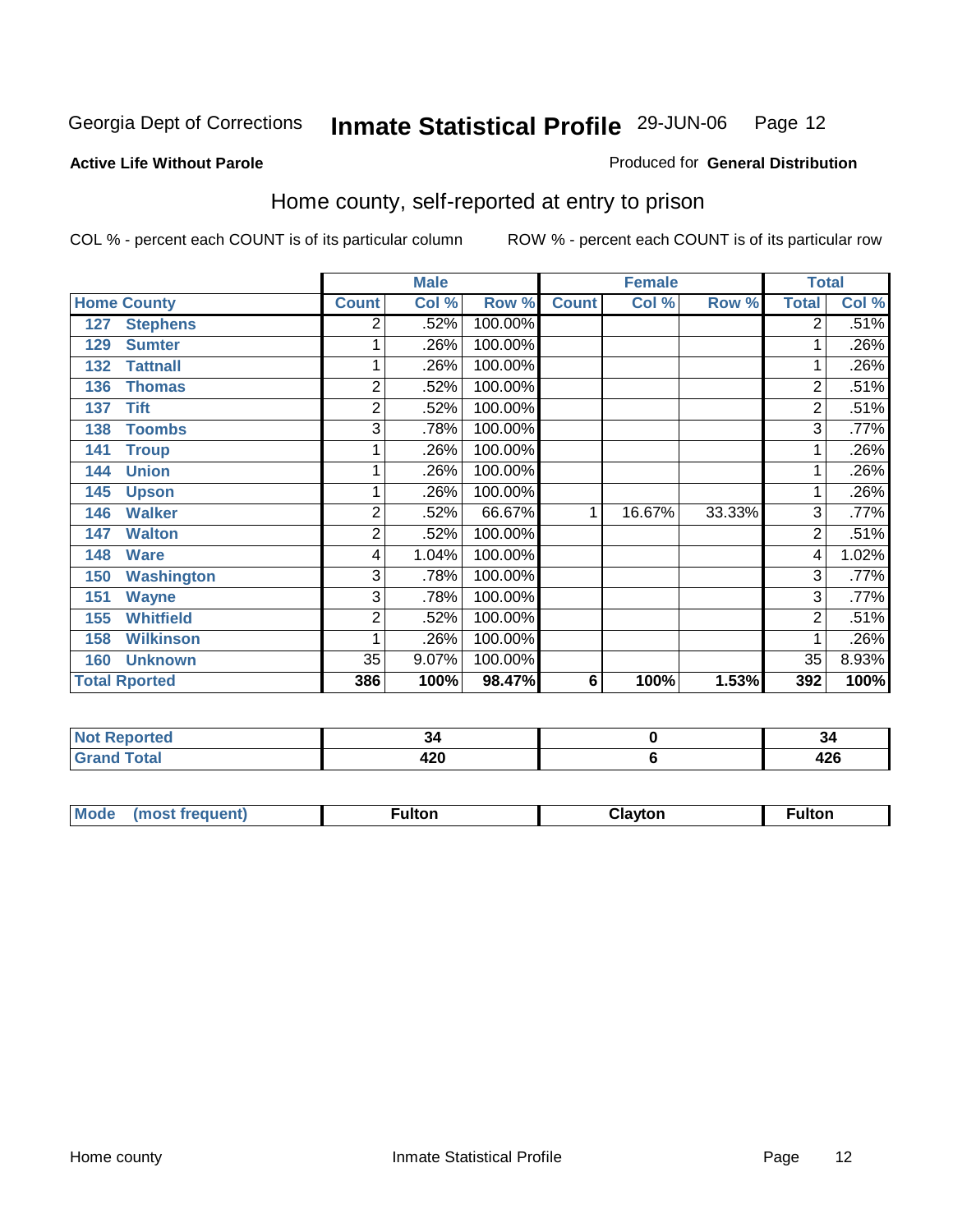#### **Active Life Without Parole**

#### Produced for **General Distribution**

### Socioeconomic class, self-reported at entry to prison

|                            | <b>Male</b><br><b>Female</b> |          |            | <b>Total</b> |           |       |       |        |
|----------------------------|------------------------------|----------|------------|--------------|-----------|-------|-------|--------|
| <b>Socioeconomic Class</b> | <b>Count</b>                 | Col %    | Row %      | <b>Count</b> | Col %     | Row % | Total | Col %  |
| <b>Welfare</b>             | 24                           | 6.02%    | 100.00%    |              |           |       | 24    | 5.94%  |
| <b>Occ Employ</b>          | 18                           | $4.51\%$ | $100.00\%$ |              |           |       | 18    | 4.46%  |
| <b>Minimum Std</b><br>3    | 217                          | 54.39%   | $99.54\%$  |              | $20.00\%$ | .46%  | 218   | 53.96% |
| <b>Middle</b>              | 140 <sub>1</sub>             | 35.09%   | $97.22\%$  |              | $80.00\%$ | 2.78% | 144   | 35.64% |
| <b>Total Reported</b>      | 399                          | 100%     | 98.76%     |              | 100%      | 1.24% | 404   | 100%   |

| المتمتلس<br>тео<br>w   | п.            | - -<br>--   |
|------------------------|---------------|-------------|
| $f \wedge f \wedge f'$ | A O O<br>44 U | 100<br>44 U |

| Mir<br><b>Middle</b><br>Std<br>Std<br>Mını<br>___ |
|---------------------------------------------------|
|---------------------------------------------------|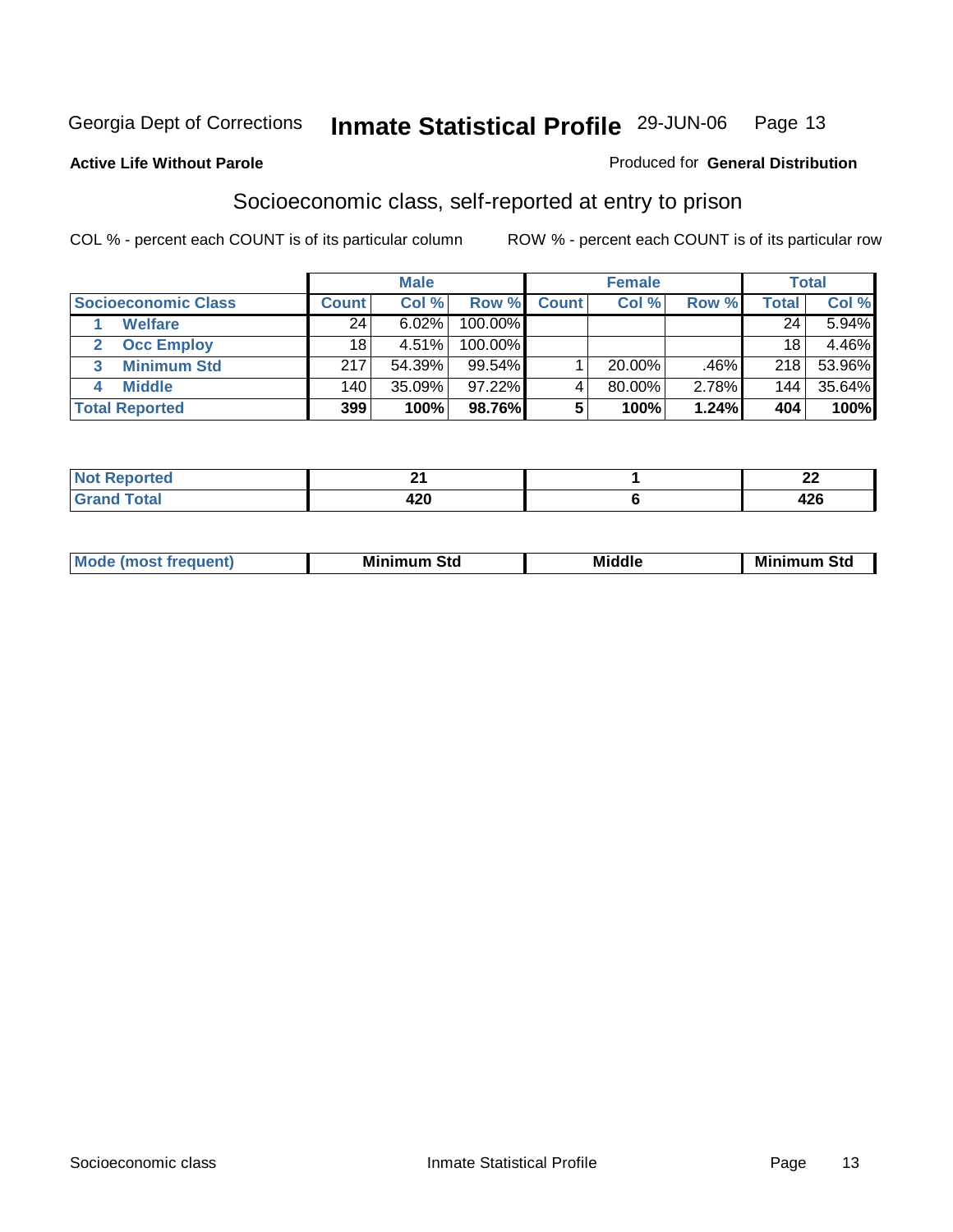#### **Active Life Without Parole**

#### Produced for **General Distribution**

### Environment to age 16, self-reported at entry to prison

|                              |              | <b>Male</b> |           |              | <b>Female</b> |         |       | <b>Total</b> |
|------------------------------|--------------|-------------|-----------|--------------|---------------|---------|-------|--------------|
| <b>Environment to age 16</b> | <b>Count</b> | Col %       | Row %     | <b>Count</b> | Col %         | Row %   | Total | Col %        |
| <b>Rural/Farm</b>            | 8            | 1.97%       | 100.00%   |              |               |         |       | $1.94\%$     |
| <b>Rural/Nfarm</b>           | 20           | 4.91%       | 86.96%    | 3            | 50.00%        | 13.04%  | 23    | 5.57%        |
| <b>S.M.S.A</b><br>3          | 168          | 41.28%      | 100.00%   |              |               |         | 168   | 40.68%       |
| <b>Urban</b>                 | 87           | 21.38%      | 97.75%    |              | 33.33%        | 2.25%   | 89    | 21.55%       |
| <b>Small Town</b><br>5       | 124          | 30.47%      | $99.20\%$ |              | 16.67%        | $.80\%$ | 125   | 30.27%       |
| <b>Total Reported</b>        | 407          | 100%        | 98.55%    |              | 100%          | 1.45%   | 413   | 100%         |

| prted<br><b>Not</b><br>kepo <sup>r</sup> |     |             |
|------------------------------------------|-----|-------------|
| <b>Total</b><br>Grand                    | 420 | "^^<br>44 V |

| $R$ <sub>U</sub> ral/ <sup>k</sup><br>Mo<br>м<br>al/Nfarm<br>11 IAN ti<br>M<br>_____<br>_____ |  |  |
|-----------------------------------------------------------------------------------------------|--|--|
|                                                                                               |  |  |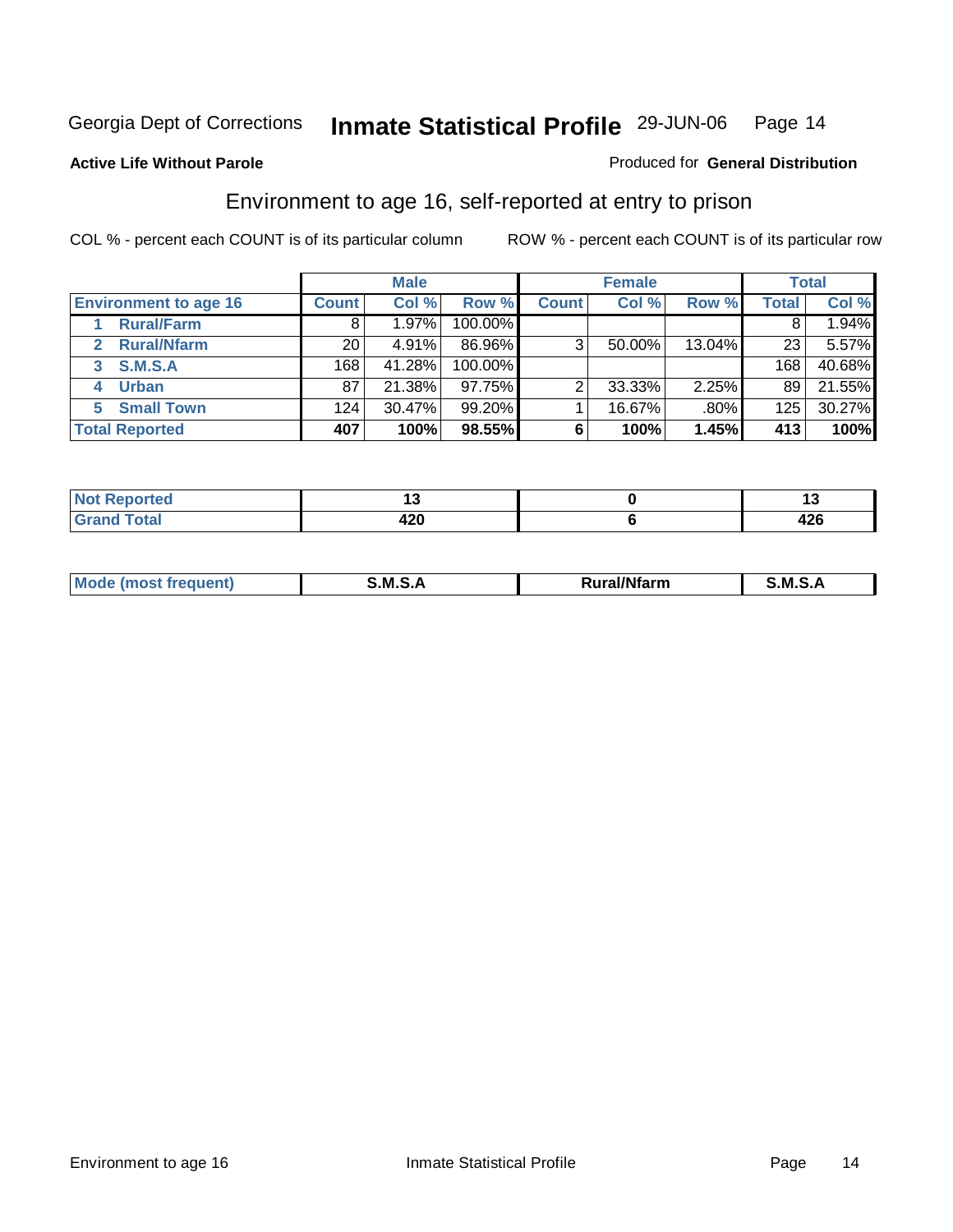#### **Active Life Without Parole**

#### Produced for **General Distribution**

### Guardian status to age 16, self-reported at entry to prison

|                                  |                 | <b>Male</b> |         |              | <b>Female</b> |         |              | <b>Total</b> |
|----------------------------------|-----------------|-------------|---------|--------------|---------------|---------|--------------|--------------|
| <b>Guardian Status To Age 16</b> | <b>Count</b>    | Col %       | Row %   | <b>Count</b> | Col %         | Row %   | <b>Total</b> | Col %        |
| 2 Father Only                    | 9               | 2.34%       | 100.00% |              |               |         | 9            | 2.31%        |
| 3 Ftr Mtr Hd                     | 30 <sub>1</sub> | 7.81%       | 100.00% |              |               |         | 30           | 7.69%        |
| <b>4 Mother Only</b>             | 151             | 39.32%      | 99.34%  |              | 16.67%        | $.66\%$ | 152          | 38.97%       |
| 5 Mtr Ftr Hd                     | 133             | 34.64%      | 97.08%  | 4            | 66.67%        | 2.92%   | 137          | 35.13%       |
| <b>6 Oth Female</b>              | 13              | 3.39%       | 100.00% |              |               |         | 13           | 3.33%        |
| <b>7 Oth Male</b>                | 3               | .78%        | 100.00% |              |               |         | 3            | .77%         |
| 8 Step-Parnts                    | 11              | 2.86%       | 100.00% |              |               |         | 11           | 2.82%        |
| 9 Foster Home                    | 8               | 2.08%       | 100.00% |              |               |         | 8            | 2.05%        |
| <b>10 Grand Prnts</b>            | 26              | $6.77\%$    | 96.30%  |              | 16.67%        | 3.70%   | 27           | 6.92%        |
| <b>Total Reported</b>            | 384             | 100%        | 98.46%  | 6            | 100%          | 1.54%   | 390          | 100%         |

| . .           | υc                          |
|---------------|-----------------------------|
| ---<br>$\sim$ | $\sim$ $\sim$<br>- 74<br>__ |

| <b>Mod</b> | <b>Mother</b><br>Onlv | Hc<br>. <u>.</u><br>Mtr | Only |
|------------|-----------------------|-------------------------|------|
|            |                       |                         |      |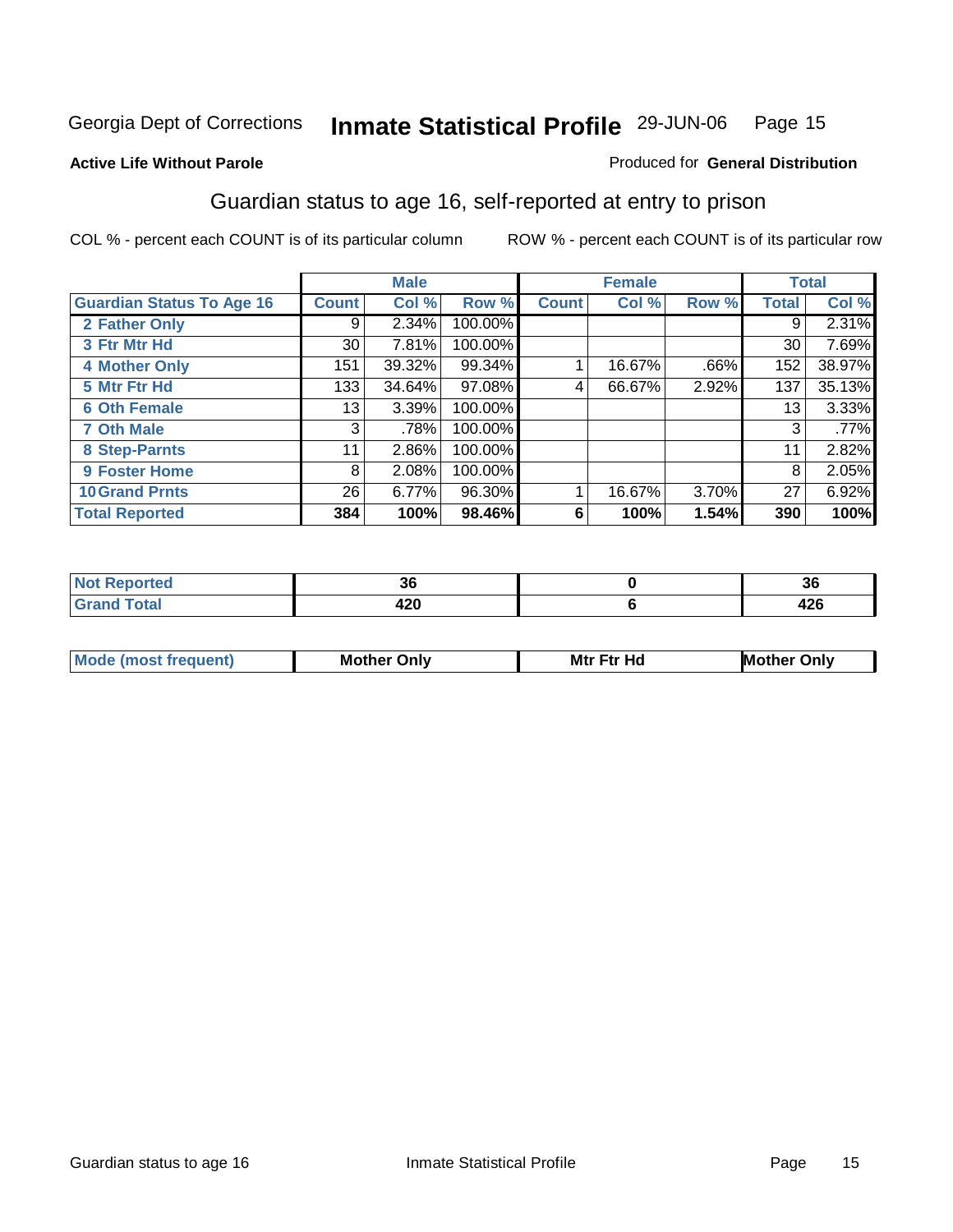#### **Active Life Without Parole**

#### Produced for **General Distribution**

### Employment status before prison, self-reported at entry to prison

|                                  |              | <b>Male</b> |         |              | <b>Female</b> |       |       | <b>Total</b> |
|----------------------------------|--------------|-------------|---------|--------------|---------------|-------|-------|--------------|
| <b>Employment Status</b>         | <b>Count</b> | Col %       | Row %   | <b>Count</b> | Col %         | Row % | Total | Col %        |
| <b>Full Time</b>                 | 207          | 56.10%      | 98.10%  | 4            | 80.00%        | 1.90% | 211   | 56.42%       |
| <b>Part Time</b><br>$\mathbf{2}$ | 18           | 4.88%       | 100.00% |              |               |       | 18    | 4.81%        |
| Unempl $<$ 6m<br>3               | 39           | 10.57%      | 97.50%  |              | 20.00%        | 2.50% | 40    | 10.70%       |
| Unempl > 6m<br>4                 | 62           | 16.80%      | 100.00% |              |               |       | 62    | 16.58%       |
| <b>Never Workd</b><br>5          | 26           | 7.05%       | 100.00% |              |               |       | 26    | 6.95%        |
| <b>Student</b><br>6              |              | .27%        | 100.00% |              |               |       |       | .27%         |
| <b>Incapable</b>                 | 16           | 4.34%       | 100.00% |              |               |       | 16    | 4.28%        |
| <b>Total Reported</b>            | 369          | 100%        | 98.66%  | 5            | 100%          | 1.34% | 374   | 100%         |

|               | $\sim$      | --<br>◡▴    |
|---------------|-------------|-------------|
| $- - - - - -$ | . מ<br>44 U | 10C<br>44 U |

| Mo | un | ur<br>the contract of the contract of the contract of the contract of the contract of the contract of the contract of | <b>Full Time</b> |
|----|----|-----------------------------------------------------------------------------------------------------------------------|------------------|
|    |    |                                                                                                                       |                  |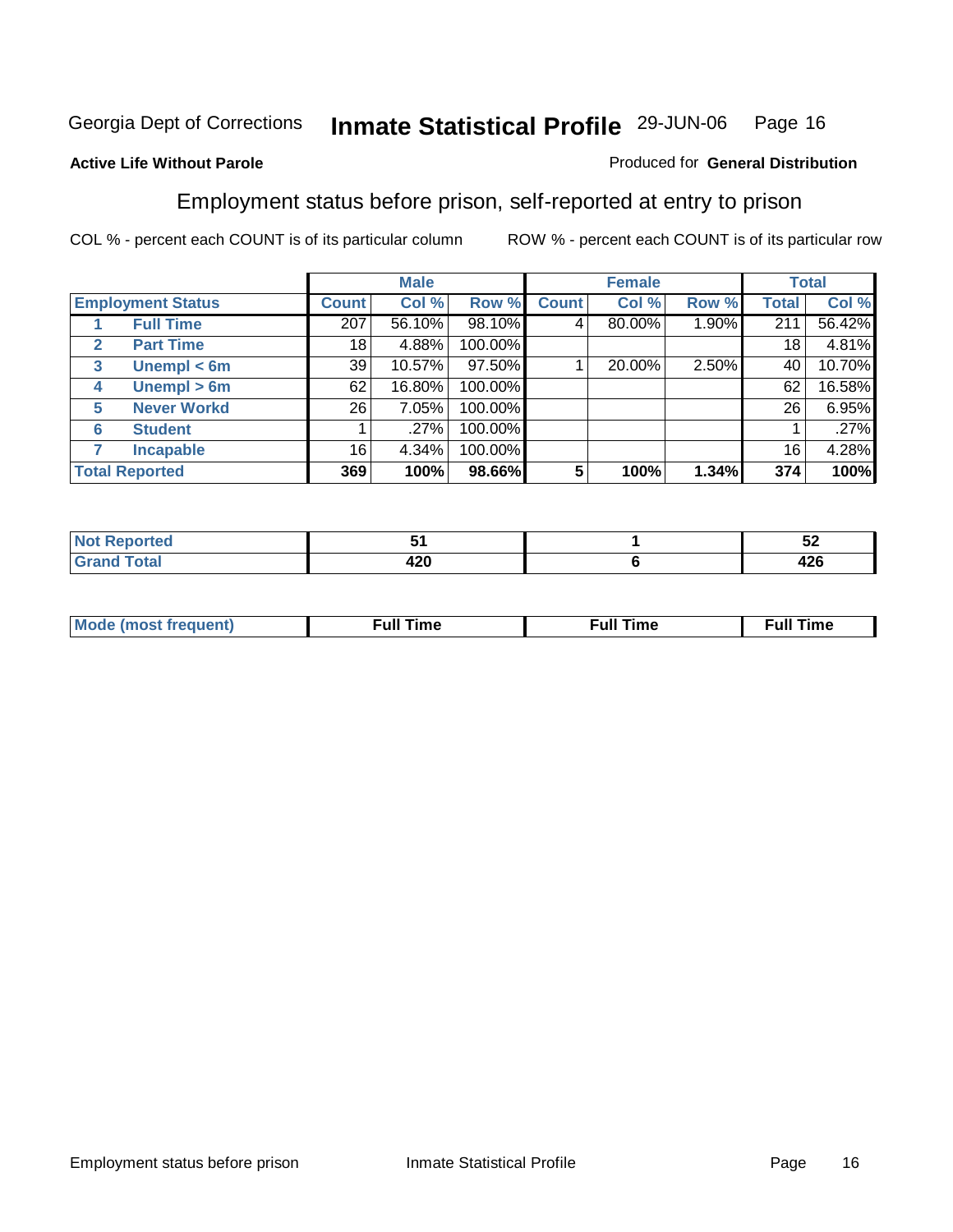#### **Active Life Without Parole**

Produced for **General Distribution**

### Age at admission

|                         |                 | <b>Male</b> |         |              | <b>Female</b> |        | <b>Total</b>    |       |
|-------------------------|-----------------|-------------|---------|--------------|---------------|--------|-----------------|-------|
| <b>Age At Admission</b> | <b>Count</b>    | Col %       | Row %   | <b>Count</b> | Col %         | Row %  | <b>Total</b>    | Col % |
| 17                      | $\overline{2}$  | 0.48%       | 100.00% |              |               |        | 2               | 0.47% |
| 18                      | $\overline{3}$  | 0.71%       | 100.00% |              |               |        | $\overline{3}$  | 0.70% |
| 19                      | 10              | 2.38%       | 100.00% |              |               |        | 10              | 2.35% |
| 20                      | 6               | 1.43%       | 85.71%  | 1            | 16.67%        | 14.29% | 7               | 1.64% |
| $\overline{21}$         | $\overline{15}$ | 3.57%       | 100.00% |              |               |        | $\overline{15}$ | 3.52% |
| $\overline{22}$         | $\overline{23}$ | 5.48%       | 100.00% |              |               |        | $\overline{23}$ | 5.40% |
| 23                      | $\overline{14}$ | 3.33%       | 100.00% |              |               |        | $\overline{14}$ | 3.29% |
| 24                      | $\overline{14}$ | 3.33%       | 100.00% |              |               |        | 14              | 3.29% |
| $\overline{25}$         | $\overline{17}$ | 4.05%       | 94.44%  | 1            | 16.67%        | 5.56%  | $\overline{18}$ | 4.23% |
| 26                      | $\overline{17}$ | 4.05%       | 100.00% |              |               |        | $\overline{17}$ | 3.99% |
| 27                      | $\overline{13}$ | 3.10%       | 100.00% |              |               |        | $\overline{13}$ | 3.05% |
| 28                      | $\overline{15}$ | 3.57%       | 100.00% |              |               |        | $\overline{15}$ | 3.52% |
| $\overline{29}$         | $\overline{16}$ | 3.81%       | 100.00% |              |               |        | $\overline{16}$ | 3.76% |
| 30                      | $\overline{12}$ | 2.86%       | 100.00% |              |               |        | $\overline{12}$ | 2.82% |
| 31                      | $\overline{13}$ | 3.10%       | 100.00% |              |               |        | $\overline{13}$ | 3.05% |
| 32                      | $\overline{15}$ | 3.57%       | 93.75%  | 1            | 16.67%        | 6.25%  | 16              | 3.76% |
| 33                      | $\overline{14}$ | 3.33%       | 100.00% |              |               |        | 14              | 3.29% |
| 34                      | 7               | 1.67%       | 100.00% |              |               |        | 7               | 1.64% |
| 35                      | $\overline{15}$ | 3.57%       | 100.00% |              |               |        | $\overline{15}$ | 3.52% |
| 36                      | $\overline{20}$ | 4.76%       | 100.00% |              |               |        | $\overline{20}$ | 4.69% |
| 37                      | $\overline{13}$ | 3.10%       | 100.00% |              |               |        | $\overline{13}$ | 3.05% |
| 38                      | $\overline{13}$ | 3.10%       | 100.00% |              |               |        | $\overline{13}$ | 3.05% |
| 39                      | $\overline{12}$ | 2.86%       | 100.00% |              |               |        | $\overline{12}$ | 2.82% |
| 40                      | $\overline{7}$  | 1.67%       | 100.00% |              |               |        | 7               | 1.64% |
| 41                      | $\overline{18}$ | 4.29%       | 100.00% |              |               |        | 18              | 4.23% |
| 42                      | $\overline{12}$ | 2.86%       | 100.00% |              |               |        | $\overline{12}$ | 2.82% |
| 43                      | 11              | 2.62%       | 100.00% |              |               |        | $\overline{11}$ | 2.58% |
| 44                      | 8               | 1.90%       | 88.89%  | 1            | 16.67%        | 11.11% | 9               | 2.11% |
| 45                      | $\overline{12}$ | 2.86%       | 100.00% |              |               |        | $\overline{12}$ | 2.82% |
| 46                      | 8               | 1.90%       | 88.89%  | 1            | 16.67%        | 11.11% | $\overline{9}$  | 2.11% |
| 47                      | $\overline{2}$  | 0.48%       | 100.00% |              |               |        | $\overline{2}$  | 0.47% |
| 48                      | $\overline{7}$  | 1.67%       | 87.50%  | 1            | 16.67%        | 12.50% | 8               | 1.88% |
| 49                      | 10              | 2.38%       | 100.00% |              |               |        | $\overline{10}$ | 2.35% |
| 50                      | 3               | 0.71%       | 100.00% |              |               |        | $\overline{3}$  | 0.70% |
| 51                      | 3               | 0.71%       | 100.00% |              |               |        | 3               | 0.70% |
| 52                      | 6               | 1.43%       | 100.00% |              |               |        | 6               | 1.41% |
| 54                      | 1               | 0.24%       | 100.00% |              |               |        | 1               | 0.23% |
| $\overline{56}$         | 3               | 0.71%       | 100.00% |              |               |        | 3               | 0.70% |
| 57                      | 3               | 0.71%       | 100.00% |              |               |        | $\overline{3}$  | 0.70% |
| 58                      | $\overline{2}$  | 0.48%       | 100.00% |              |               |        | $\overline{2}$  | 0.47% |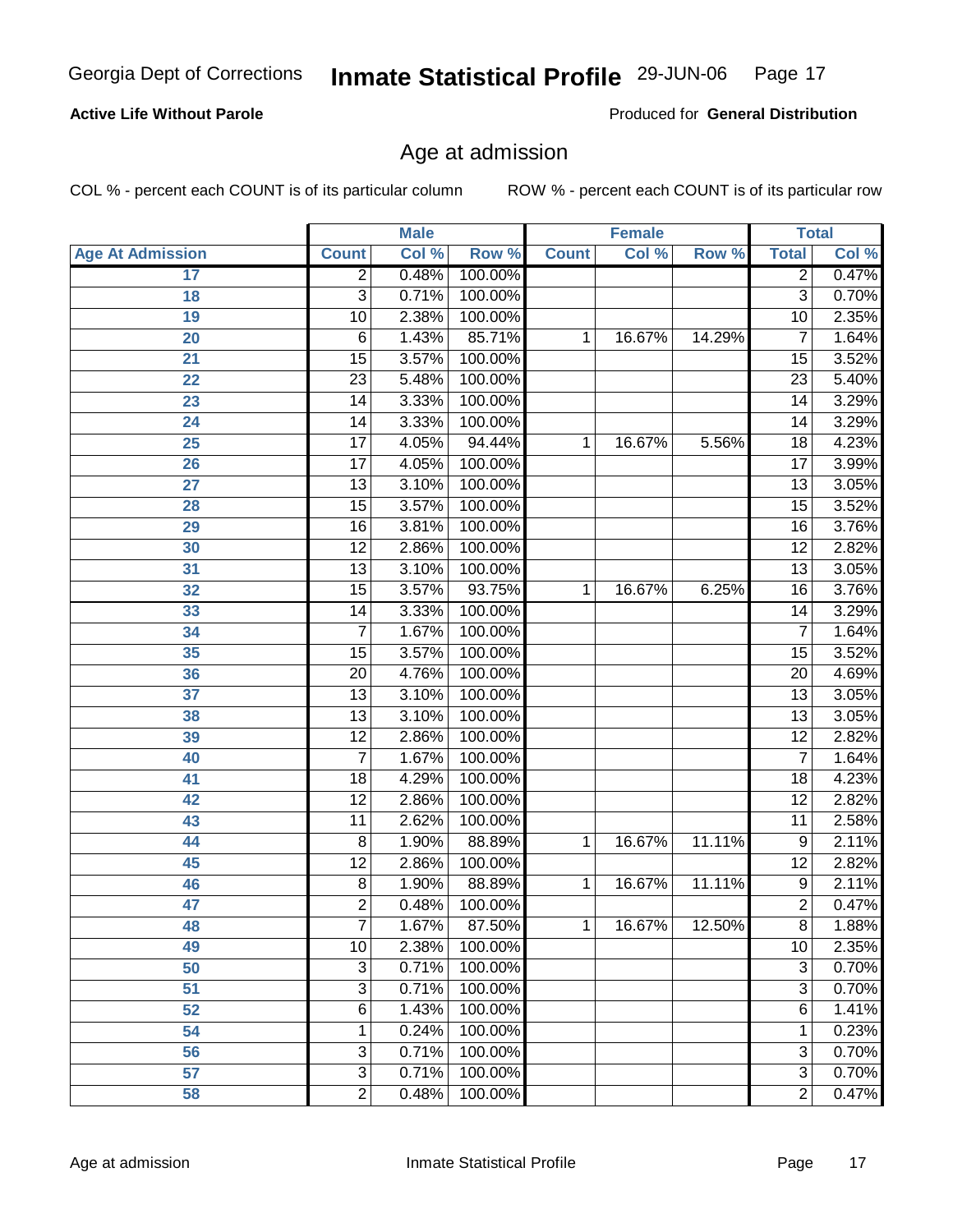#### **Active Life Without Parole**

Produced for **General Distribution**

### Age at admission

|                         |              | <b>Male</b> |         |              | <b>Female</b> |       |       | <b>Total</b> |
|-------------------------|--------------|-------------|---------|--------------|---------------|-------|-------|--------------|
| <b>Age At Admission</b> | <b>Count</b> | Col %       | Row %   | <b>Count</b> | Col %         | Row % | Total | Col %        |
| 63                      |              | 0.24%       | 100.00% |              |               |       |       | 0.23%        |
| 64                      |              | 0.48%       | 100.00% |              |               |       |       | $0.47\%$     |
| 65                      |              | 0.24%       | 100.00% |              |               |       |       | 0.23%        |
| 66                      |              | 0.24%       | 100.00% |              |               |       |       | $0.23\%$     |
| <b>Total Reported</b>   | 420          | 100%        | 98.59%  | 6            | 100%          | 1.41% | 426   | 100%         |

| <b>Not</b><br>oorted<br><b>IVGI</b> |            |            |
|-------------------------------------|------------|------------|
| <b>Total</b><br>Gran<br>-----       | חהו<br>−∠∪ | 100<br>−∠∪ |

| Mean<br>(average)       | 33.88 | 35.83 | 33.91        |
|-------------------------|-------|-------|--------------|
| Median (middle)         | JJ    | 38    | n n<br>აა    |
| Mode<br>(most frequent) | - -   | 20    | $\sim$<br>LL |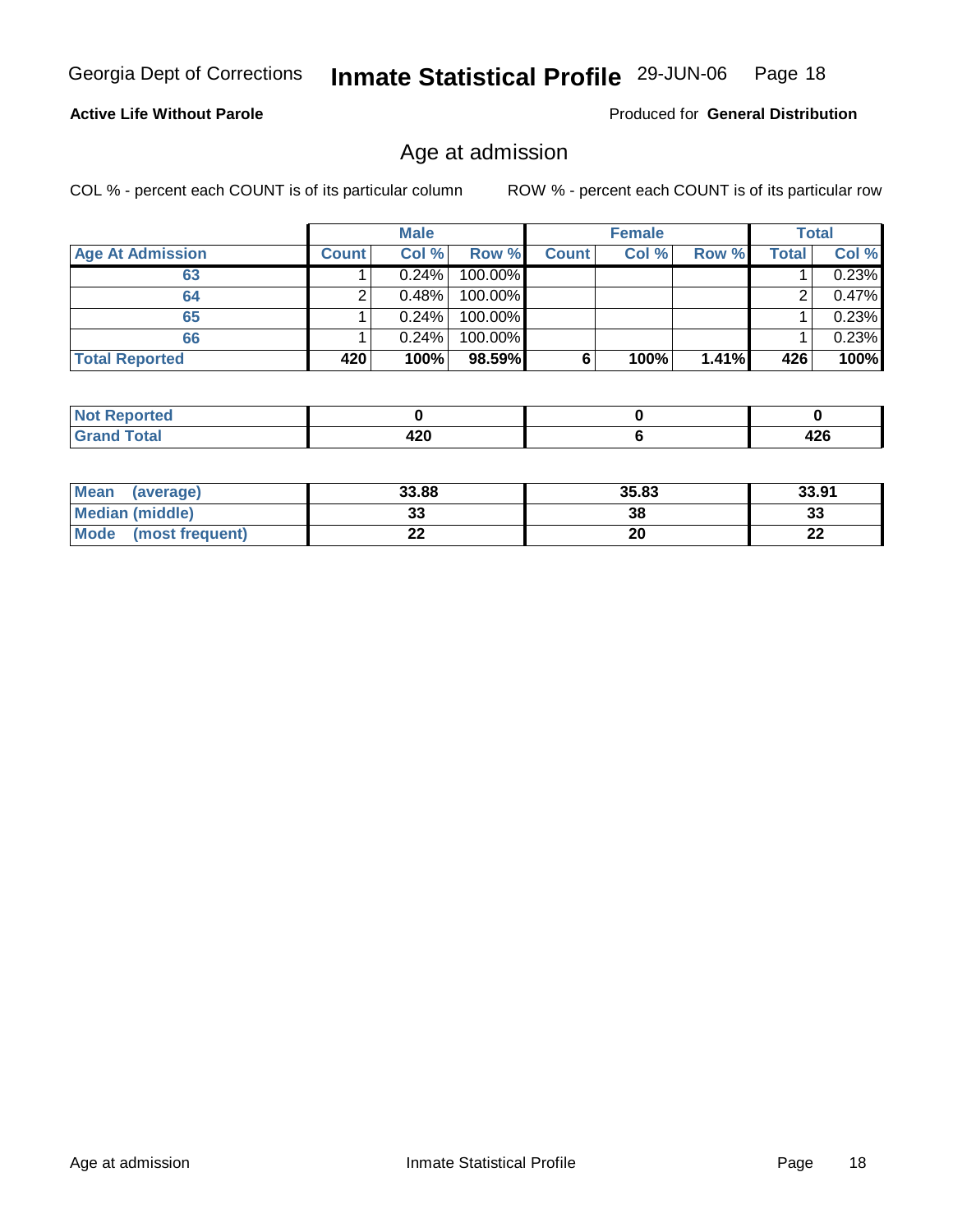**Still Active Not Reported Grand Total**

 **Total Reported**

| <b>Mean</b><br>(average) | N/A | N/A | N/A |
|--------------------------|-----|-----|-----|
| <b>Median (middle)</b>   | N/A | N/A | N/A |
| Mode (most frequent)     | N/A | N/A | N/A |

Age at release

 **Age At Release Count Col % Row % Count Col % Row % Total Col %** 

**Male**

 **420 0 420**

## **Active Life Without Parole**

COL % - percent each COUNT is of its particular column ROW % - percent each COUNT is of its particular row

**Female Total**

Produced for **General Distribution**

 **426 0 426**

 **6 0 6**

## Georgia Dept of Corrections **Inmate Statistical Profile** 29-JUN-06 Page 19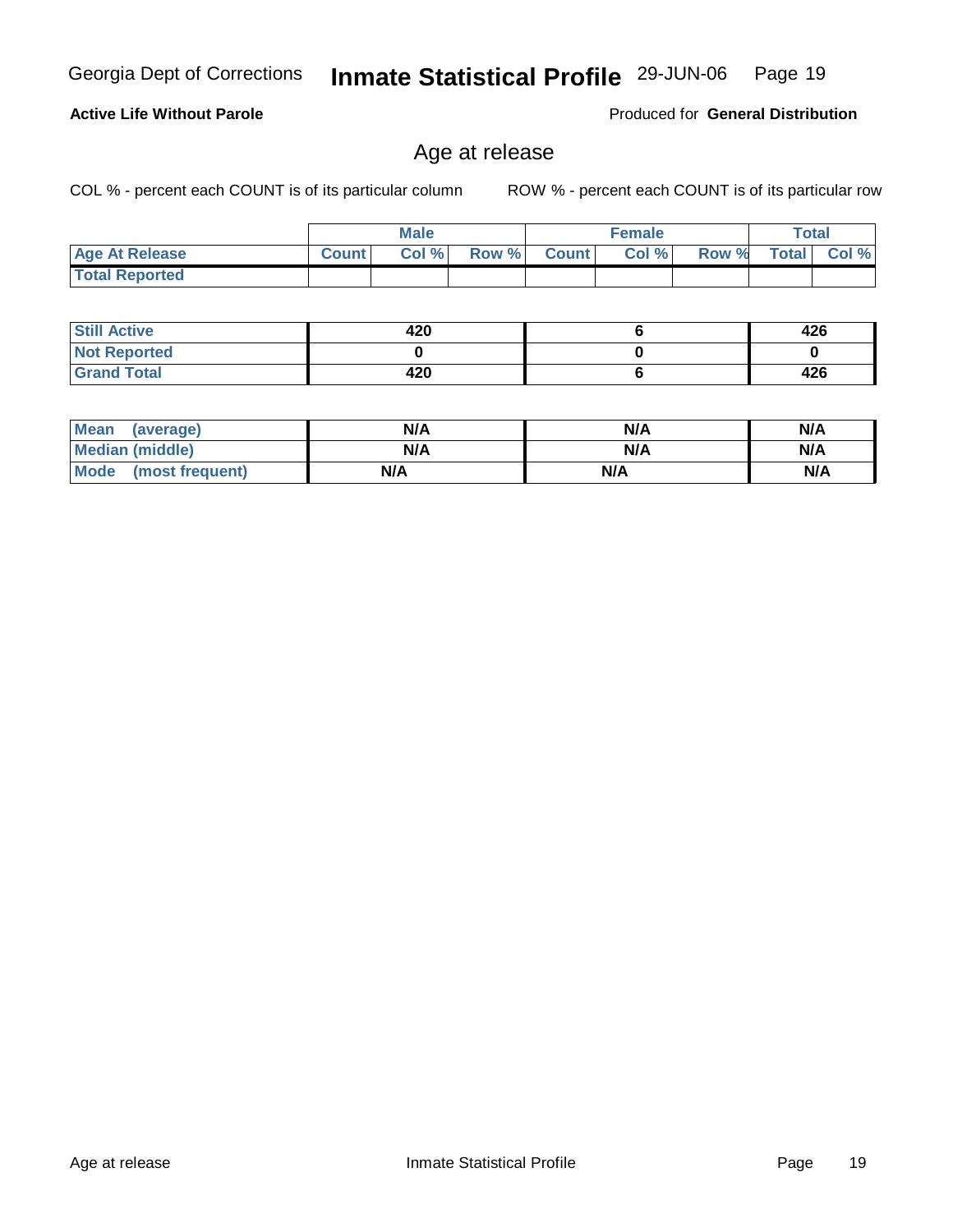#### **Active Life Without Parole**

#### Produced for **General Distribution**

### Height, measured at entry to prison

|                       |                | <b>Male</b> |         |                | <b>Female</b> |        | <b>Total</b>    |        |
|-----------------------|----------------|-------------|---------|----------------|---------------|--------|-----------------|--------|
| <b>Height</b>         | <b>Count</b>   | Col %       | Row %   | <b>Count</b>   | Col %         | Row %  | <b>Total</b>    | Col %  |
| 5'01''                | 1              | 0.24%       | 100.00% |                |               |        | 1.              | 0.23%  |
| 5'02"                 | $\overline{2}$ | 0.48%       | 100.00% |                |               |        | $\overline{2}$  | 0.47%  |
| 5'03"                 | $\overline{c}$ | 0.48%       | 50.00%  | $\overline{2}$ | 33.33%        | 50.00% | 4               | 0.94%  |
| 5'04"                 | $\overline{5}$ | 1.19%       | 83.33%  | 1              | 16.67%        | 16.67% | 6               | 1.41%  |
| 5'05"                 | 14             | 3.33%       | 93.33%  | 1              | 16.67%        | 6.67%  | 15              | 3.52%  |
| 5'06"                 | 29             | 6.90%       | 100.00% |                |               |        | $\overline{29}$ | 6.81%  |
| 5'07''                | 30             | 7.14%       | 96.77%  | 1              | 16.67%        | 3.23%  | 31              | 7.28%  |
| 5'08"                 | 42             | 10.00%      | 97.67%  | 1              | 16.67%        | 2.33%  | 43              | 10.09% |
| 5'09''                | 48             | 11.43%      | 100.00% |                |               |        | 48              | 11.27% |
| 5'10''                | 54             | 12.86%      | 100.00% |                |               |        | 54              | 12.68% |
| 5'11"                 | 62             | 14.76%      | 100.00% |                |               |        | 62              | 14.55% |
| 6'00"                 | 46             | 10.95%      | 100.00% |                |               |        | 46              | 10.80% |
| 6'01"                 | 33             | 7.86%       | 100.00% |                |               |        | 33              | 7.75%  |
| 6'02"                 | 20             | 4.76%       | 100.00% |                |               |        | 20              | 4.69%  |
| 6'03''                | 15             | 3.57%       | 100.00% |                |               |        | $\overline{15}$ | 3.52%  |
| 6'04"                 | 11             | 2.62%       | 100.00% |                |               |        | 11              | 2.58%  |
| 6'05"                 | 4              | 0.95%       | 100.00% |                |               |        | 4               | 0.94%  |
| 6'06"                 | 1              | 0.24%       | 100.00% |                |               |        | 1               | 0.23%  |
| Seven feet +          | 1              | 0.24%       | 100.00% |                |               |        | 1               | 0.23%  |
| <b>Total Reported</b> | 420            | 100%        | 98.59%  | 6              | 100%          | 1.41%  | 426             | 100%   |

| ortea<br>. |      |      |
|------------|------|------|
| $\sim$     | חרי  | י הו |
|            | 44 U | −∠∪  |

| Mean<br>(average)       | 5'10" | 5'05" | 5'10"        |
|-------------------------|-------|-------|--------------|
| <b>Median (middle)</b>  | 5'10" |       | 5'10"        |
| Mode<br>(most frequent) | 544"  | 5'03" | <b>K'11"</b> |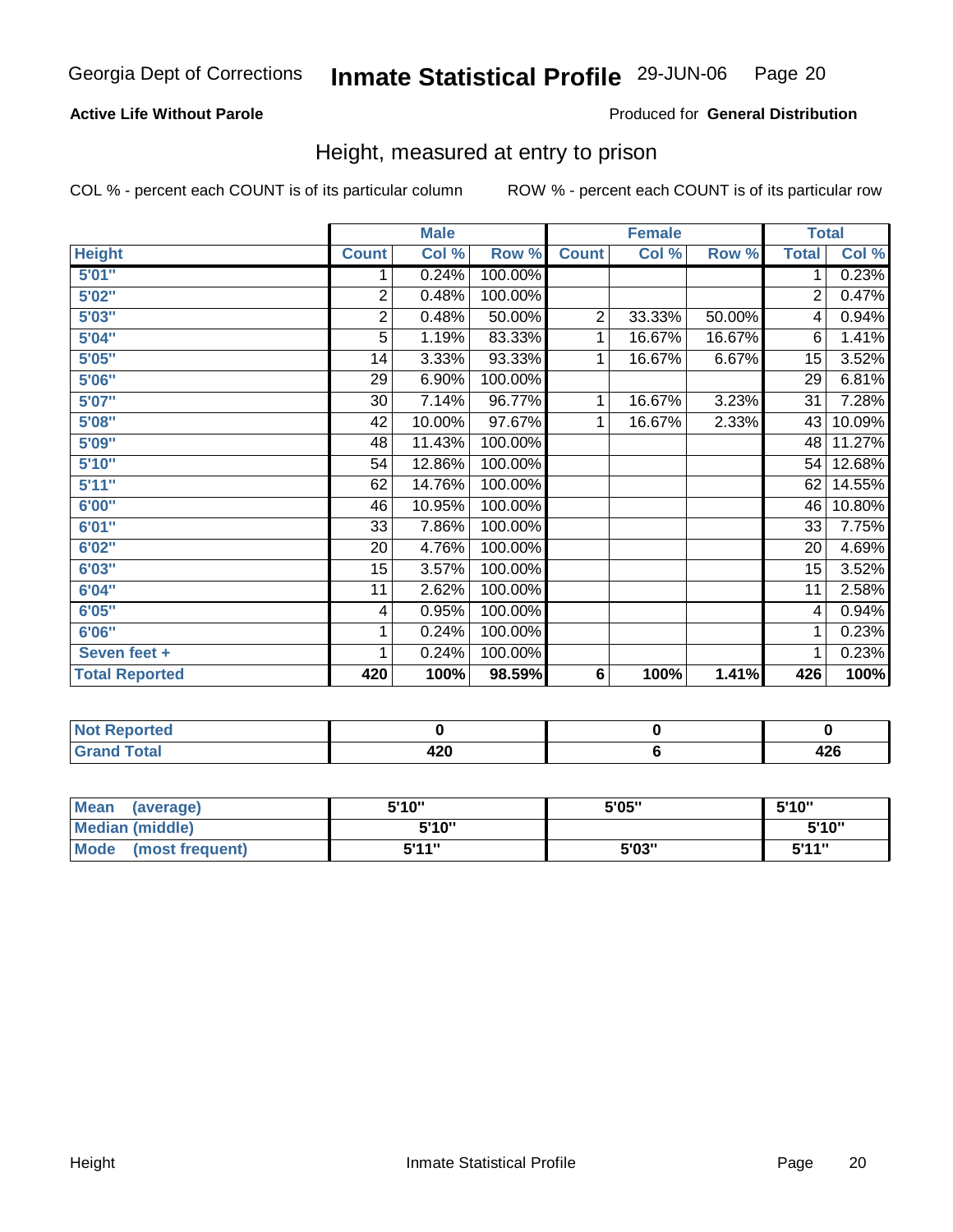#### **Active Life Without Parole**

#### Produced for **General Distribution**

### Weight, measured at entry to prison

|                       |                 | <b>Male</b> |         |                | <b>Female</b> |         | <b>Total</b>    |        |
|-----------------------|-----------------|-------------|---------|----------------|---------------|---------|-----------------|--------|
| Weight                | <b>Count</b>    | Col %       | Row %   | <b>Count</b>   | Col %         | Row %   | <b>Total</b>    | Col %  |
| 110 - 119 pounds      |                 |             |         | 1.             | 16.67%        | 100.00% | 1               | 0.23%  |
| 120 - 129 pounds      | 4               | 0.95%       | 80.00%  | 1              | 16.67%        | 20.00%  | 5               | 1.17%  |
| 130 - 139 pounds      | 10              | 2.38%       | 100.00% |                |               |         | $\overline{10}$ | 2.35%  |
| 140 - 149 pounds      | 27              | 6.43%       | 100.00% |                |               |         | 27              | 6.34%  |
| 150 - 159 pounds      | 32              | 7.62%       | 96.97%  | 1              | 16.67%        | 3.03%   | 33              | 7.75%  |
| 160 - 169 pounds      | 63              | 15.00%      | 96.92%  | $\overline{2}$ | 33.33%        | 3.08%   | 65              | 15.26% |
| 170 - 179 pounds      | 60              | 14.29%      | 98.36%  | 1              | 16.67%        | 1.64%   | 61              | 14.32% |
| 180 - 189 pounds      | 53              | 12.62%      | 100.00% |                |               |         | 53              | 12.44% |
| 190 - 199 pounds      | 43              | 10.24%      | 100.00% |                |               |         | 43              | 10.09% |
| 200 - 209 pounds      | 28              | 6.67%       | 100.00% |                |               |         | $\overline{28}$ | 6.57%  |
| 210 - 219 pounds      | 29              | 6.90%       | 100.00% |                |               |         | $\overline{29}$ | 6.81%  |
| 220 - 229 pounds      | $\overline{26}$ | 6.19%       | 100.00% |                |               |         | $\overline{26}$ | 6.10%  |
| 230 - 239 pounds      | $\overline{13}$ | 3.10%       | 100.00% |                |               |         | $\overline{13}$ | 3.05%  |
| 240 - 249 pounds      | $\overline{7}$  | 1.67%       | 100.00% |                |               |         | $\overline{7}$  | 1.64%  |
| 250 - 259 pounds      | $\overline{5}$  | 1.19%       | 100.00% |                |               |         | 5               | 1.17%  |
| 260 - 269 pounds      | 10              | 2.38%       | 100.00% |                |               |         | $\overline{10}$ | 2.35%  |
| 270 - 279 pounds      | 3               | 0.71%       | 100.00% |                |               |         | 3               | 0.70%  |
| 280 - 289 pounds      | $\overline{3}$  | 0.71%       | 100.00% |                |               |         | 3               | 0.70%  |
| 290 - 299 pounds      | 1               | 0.24%       | 100.00% |                |               |         | 1               | 0.23%  |
| 310 - 319 pounds      | 1               | 0.24%       | 100.00% |                |               |         | 1               | 0.23%  |
| 400 pounds and over   | $\overline{2}$  | 0.48%       | 100.00% |                |               |         | $\overline{2}$  | 0.47%  |
| <b>Total Reported</b> | 420             | 100%        | 98.59%  | 6              | 100%          | 1.41%   | 426             | 100%   |

| rted<br>NO:             |                       |                             |
|-------------------------|-----------------------|-----------------------------|
| A <sub>1</sub><br>_____ | חרו<br>44 Y<br>$\sim$ | $\sim$ $\sim$<br>. .<br>−∠∪ |

| Mean<br>(average)       | 189 | 149   | 188 |
|-------------------------|-----|-------|-----|
| Median (middle)         | 183 | 159.5 | 182 |
| Mode<br>(most frequent) | 170 | 110   | 170 |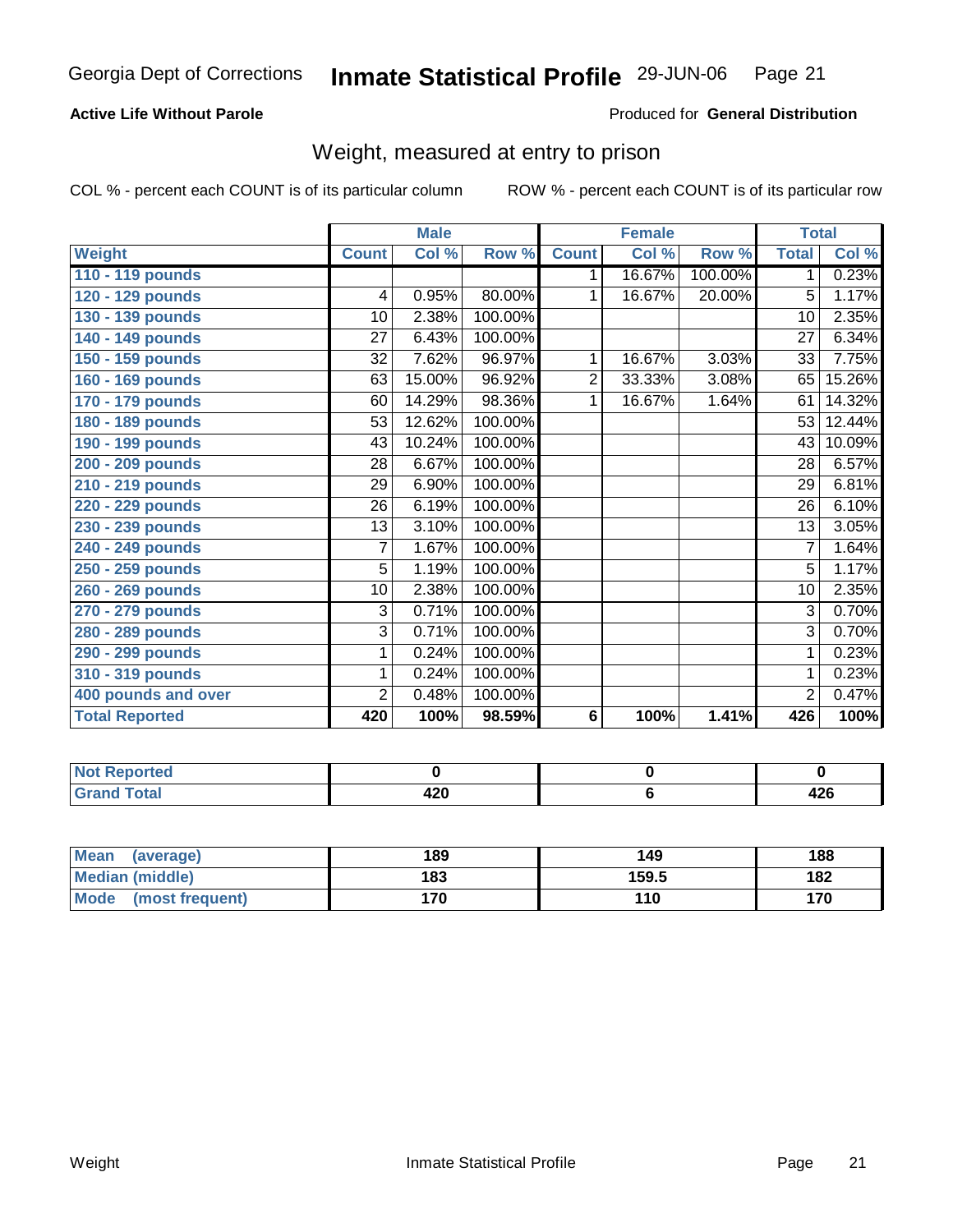#### **Active Life Without Parole**

#### Produced for **General Distribution**

### Type of admission to prison

|    |                             |              | <b>Male</b> |                    |   | <b>Female</b> |       |              | <b>Total</b> |
|----|-----------------------------|--------------|-------------|--------------------|---|---------------|-------|--------------|--------------|
|    | <b>Type of Admission</b>    | <b>Count</b> | Col %       | <b>Row % Count</b> |   | Col %         | Row % | <b>Total</b> | Col %        |
|    | <b>Committed From Court</b> | 119          | 28.33%      | 97.54%             | 3 | 50.00%        | 2.46% | 122          | 28.64%       |
| 3  | <b>Parole Rev/New Sent</b>  | 32           | 7.62%       | 100.00%            |   |               |       | 32           | 7.51%        |
| 4  | <b>Par Rev/No New Sent</b>  | 7            | 1.67%       | 100.00%            |   |               |       |              | 1.64%        |
| 6  | <b>Prob Viol/Partial</b>    | 3            | $.71\%$     | 100.00%            |   |               |       | 3            | .70%         |
| 9  | <b>Prob Rev/Remainder</b>   | 10           | 2.38%       | 100.00%            |   |               |       | 10           | 2.35%        |
| 10 | <b>New Sent/Par Rev Pnd</b> |              | .24%        | 100.00%            |   |               |       |              | .23%         |
| 11 | <b>Life W/O Parole</b>      | 247          | 58.81%      | 98.80%             | 3 | 50.00%        | 1.20% | 250          | 58.69%       |
| 30 | <b>Par Rev/Rsn Unknown</b>  |              | .24%        | 100.00%            |   |               |       |              | .23%         |
|    | <b>Total Reported</b>       | 420          | 100%        | 98.59%             | 6 | 100%          | 1.41% | 426          | 100%         |

| ported<br>NOT                   |                                  |             |
|---------------------------------|----------------------------------|-------------|
| Total<br>Cror<br>υιαι<br>------ | $\overline{\phantom{a}}$<br>44 Y | ,,,<br>74 V |

| <b>Mode (most frequent)</b> | f W/O Par | <b>Court Cmmt</b> | `W/O Par |
|-----------------------------|-----------|-------------------|----------|
|                             |           |                   |          |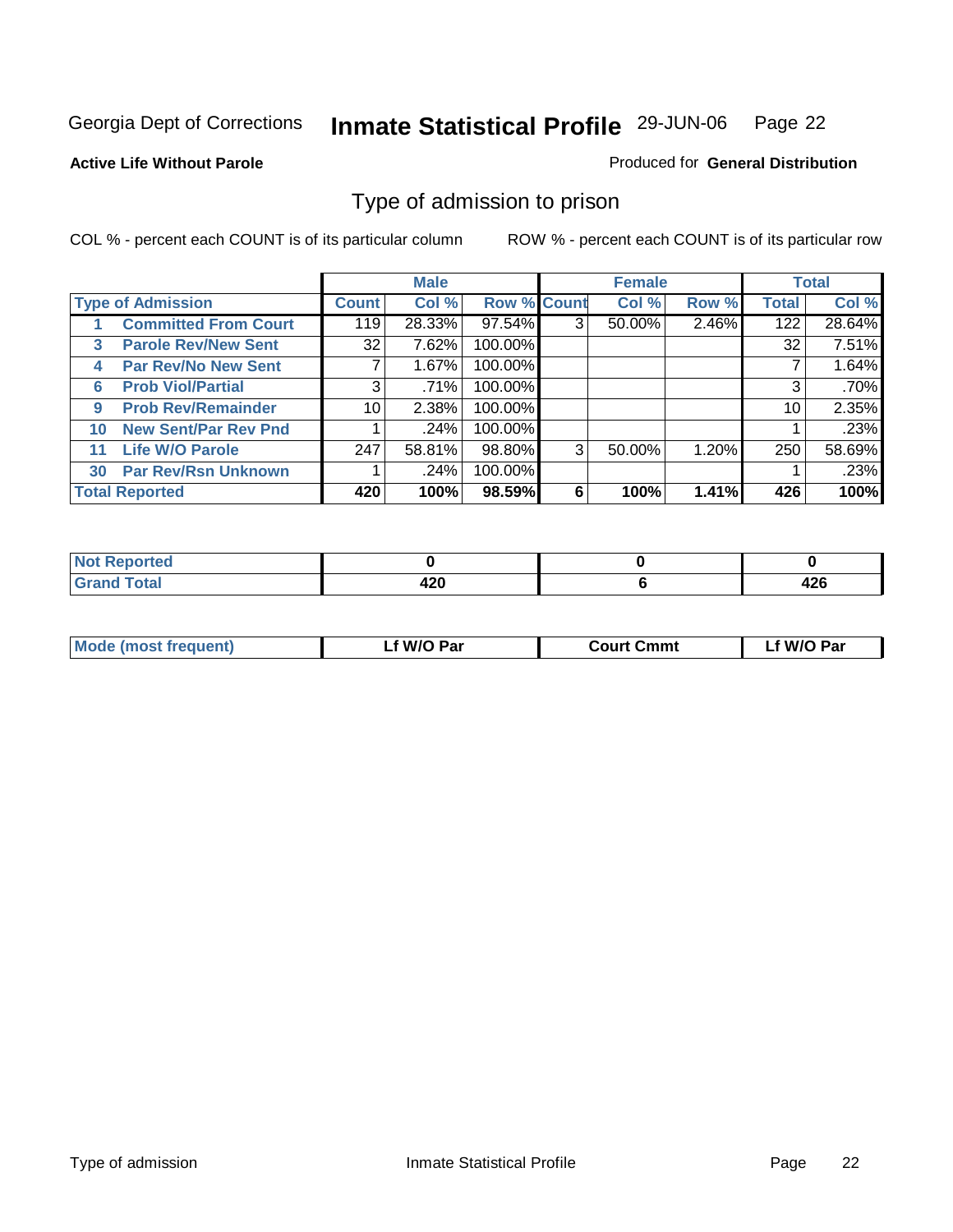**Active Life Without Parole** 

Produced for **General Distribution**

### Current / last security status

|                        |              | <b>Male</b> |                    |   | <b>Female</b> |                        |       | <b>Total</b> |
|------------------------|--------------|-------------|--------------------|---|---------------|------------------------|-------|--------------|
| <b>Security Status</b> | <b>Count</b> | Col %       | <b>Row % Count</b> |   | Col %         | Row %                  | Total | Col %        |
| 4 Medium               | 48           | $11.48\%$   | $100.00\%$         |   | $.00\%$       |                        | 48    | 11.32%       |
| 5 Close                | 348          | 83.25%      | 98.31%             | 6 | 100.00%       | $.69\%$ $\blacksquare$ | 354   | 83.49%       |
| <b>6 Maximum</b>       | 22           | 5.26%       | 100.00%            |   | .00%          |                        | 22    | 5.19%        |
| <b>Total Reported</b>  | 418          | 100%        | 98.58%             | 6 | 100%          | 1.42%                  | 424   | 100%         |

| <b>Still being diagnosed</b> |     |     |
|------------------------------|-----|-----|
| <b>Not Reported</b>          |     |     |
| <b>Grand Total</b>           | 420 | 426 |

| Mode (most frequent) | oseانہ | Close | Close |
|----------------------|--------|-------|-------|
|                      |        |       |       |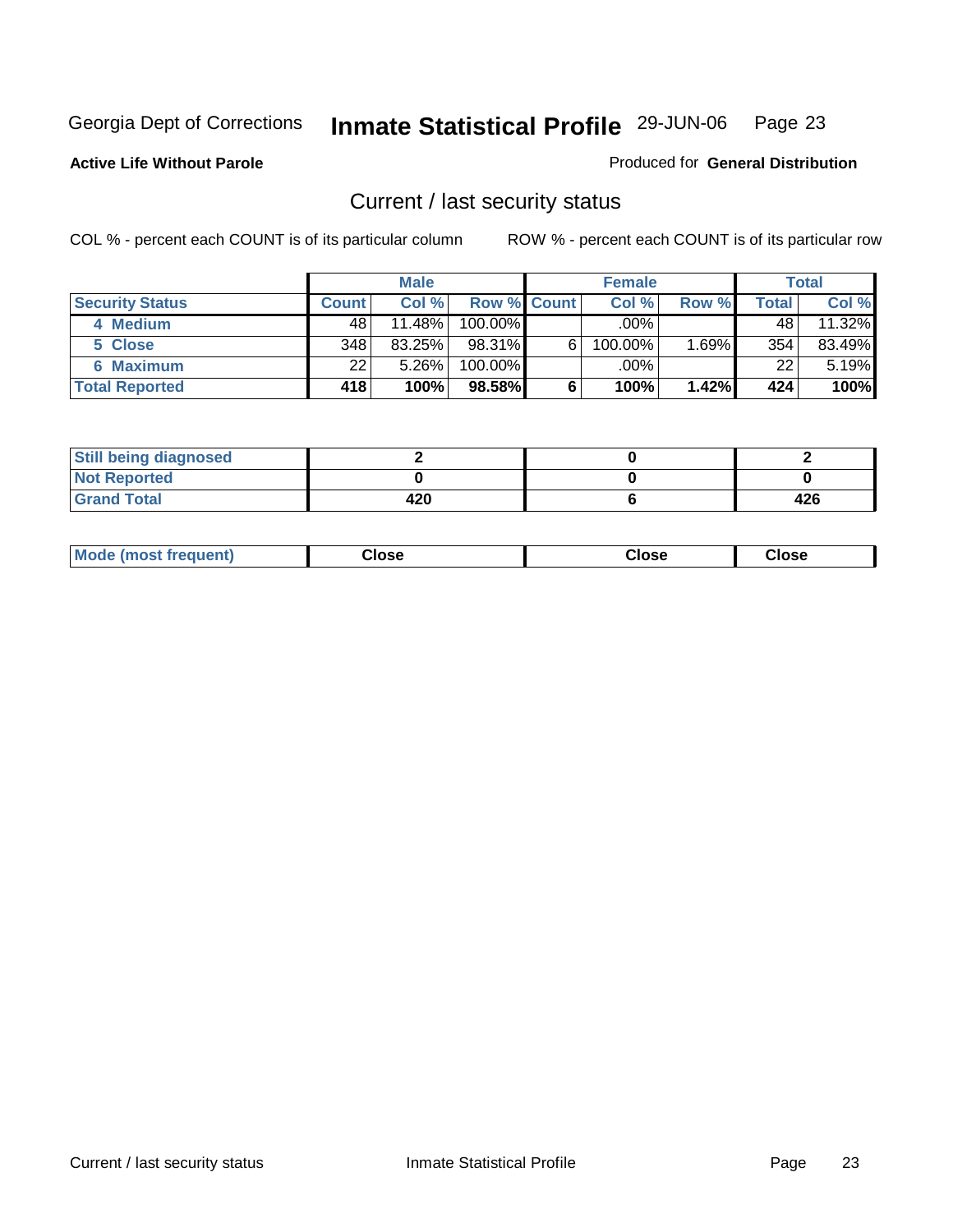**Active Life Without Parole** 

Produced for **General Distribution**

## Current / last type of institution

|                            |              | <b>Male</b> |                    | <b>Female</b> |          |       | Total   |
|----------------------------|--------------|-------------|--------------------|---------------|----------|-------|---------|
| <b>Type of Institution</b> | <b>Count</b> | Col %       | <b>Row % Count</b> | Col %         | Row %    | Total | Col %   |
| <b>State Prison</b>        | 4201         | 100.00%     | 98.59%             | $100.00\%$    | $1.41\%$ | 426   | 100.00% |
| <b>Total Rported</b>       | 420          | 100%।       | 98.59%             | 100%          | 1.41%    | 426   | 100%    |

| <b>keportea</b><br>w<br>. |                      |         |
|---------------------------|----------------------|---------|
| $\sim$<br>i vtal<br>$-1$  | $\sqrt{2}$<br>$\sim$ | <br>440 |

|  | <b>Mode (most frequent)</b> | <b>State Prison</b> | <b>State Prison</b> | <b>State Prison</b> |
|--|-----------------------------|---------------------|---------------------|---------------------|
|--|-----------------------------|---------------------|---------------------|---------------------|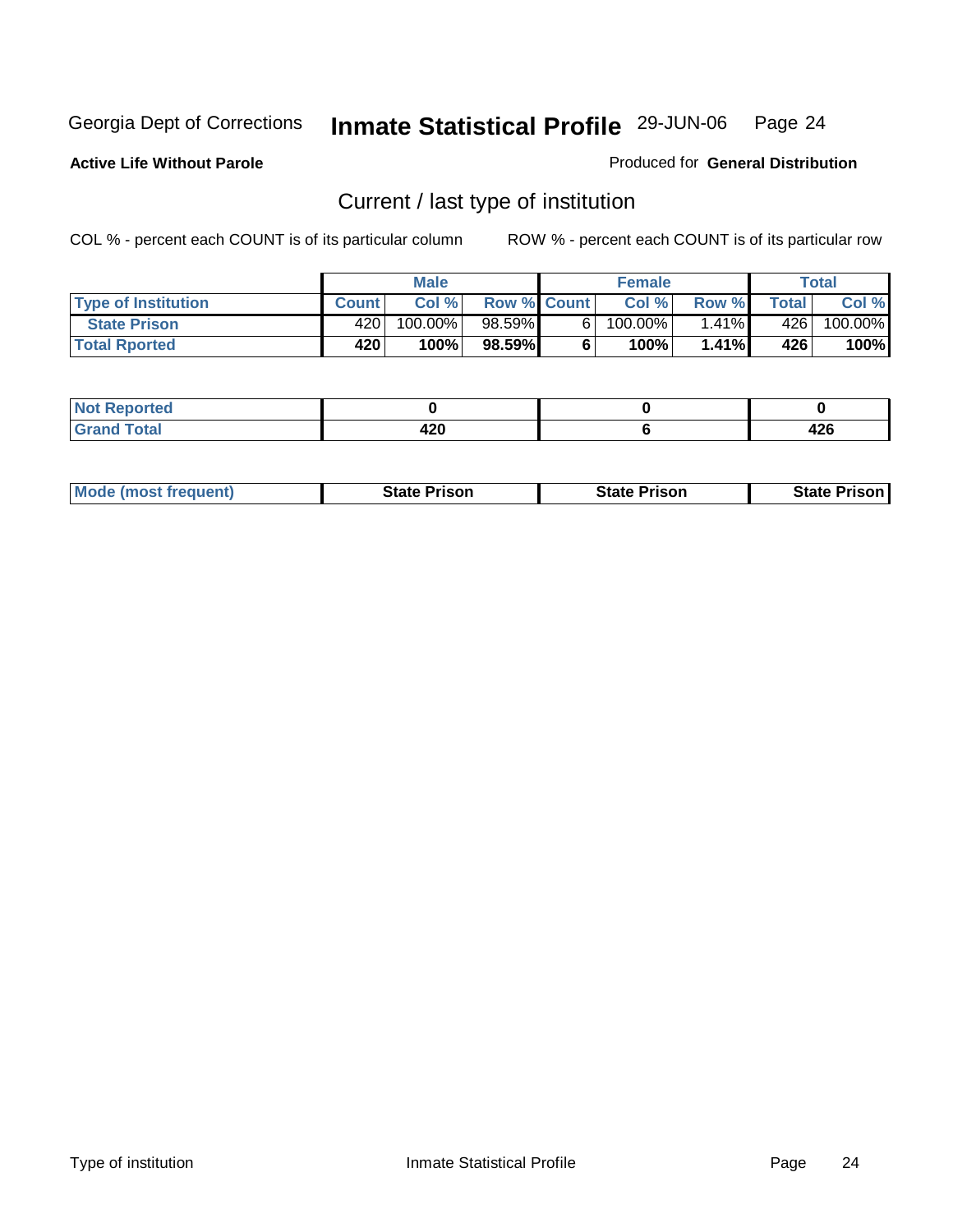**Active Life Without Parole** 

#### Produced for **General Distribution**

### Institution type - transitional centers

|                                          |              | Male  |                    | <b>Female</b> |             | Total |
|------------------------------------------|--------------|-------|--------------------|---------------|-------------|-------|
| <b>Institution Type - Trans. Centers</b> | <b>Count</b> | Col % | <b>Row % Count</b> | Col%          | Row % Total | Col % |
| <b>Total Rported</b>                     |              |       |                    |               |             |       |

| <b>Reported</b><br><b>NOT</b> |  |  |
|-------------------------------|--|--|
| <b>Total</b><br>$C$ ro'<br>_  |  |  |

| Mode (most frequent) | Null | <b>Null</b> | <b>Null</b> |
|----------------------|------|-------------|-------------|
|                      |      |             |             |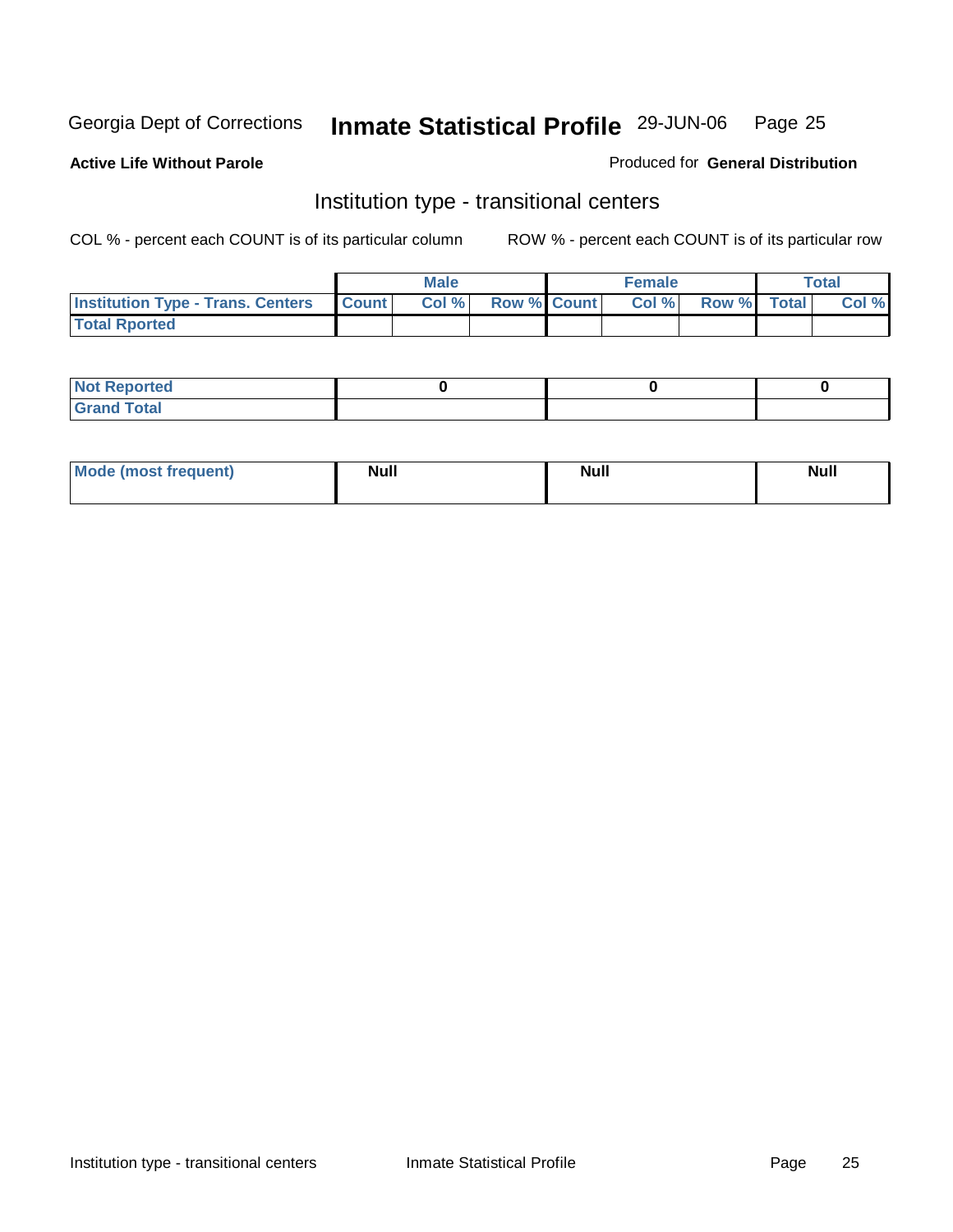#### **Active Life Without Parole**

#### Produced for **General Distribution**

### Institution type - mental hospitals

|                                                  | <b>Male</b> |                    | <b>Female</b> |                   | Total |
|--------------------------------------------------|-------------|--------------------|---------------|-------------------|-------|
| <b>Institution Type - Mental Hospitals Count</b> | Col %       | <b>Row % Count</b> |               | Col % Row % Total | Col % |
| <b>Total Rported</b>                             |             |                    |               |                   |       |

| <b>Not Reported</b> |  |  |
|---------------------|--|--|
| <b>Total</b><br>r.  |  |  |

| Mode (most frequent) | <b>Null</b> | <b>Null</b> | <b>Null</b> |
|----------------------|-------------|-------------|-------------|
|                      |             |             |             |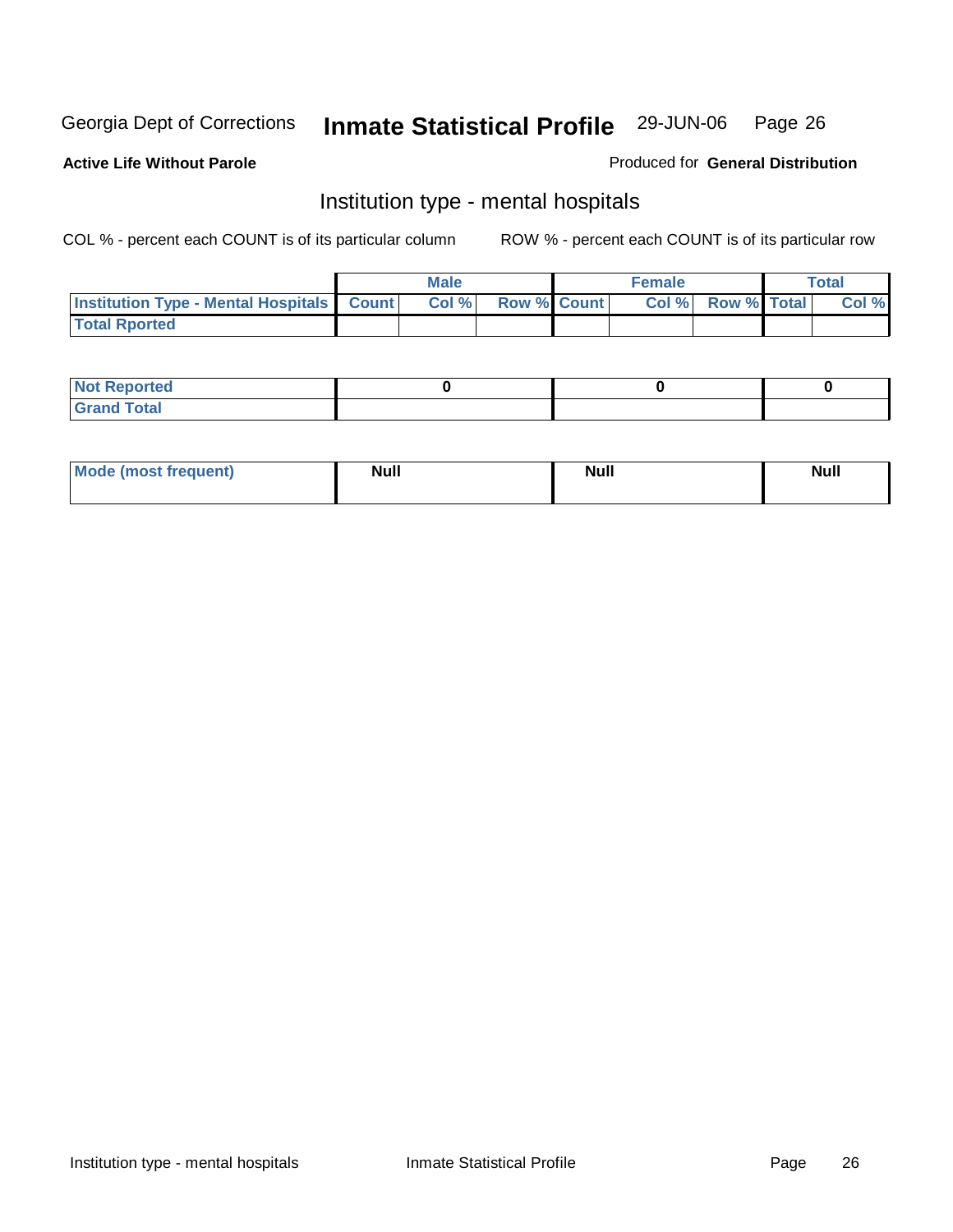**Active Life Without Parole** 

Produced for **General Distribution**

### Institution type - county prisons

|                                                    | <b>Male</b> |  | <b>Female</b>     |       |              | $\tau$ otal |
|----------------------------------------------------|-------------|--|-------------------|-------|--------------|-------------|
| <b>Institution Type - County Prisons   Count  </b> | CoI%        |  | Row % Count Col % | Row % | <b>Total</b> | Col %       |
| <b>Total Rported</b>                               |             |  |                   |       |              |             |

| <b>Not Reported</b> |  |  |
|---------------------|--|--|
| <b>Grand Total</b>  |  |  |

| <b>Mode</b><br><b>ost frequent)</b> | <b>Null</b> | <b>Modl</b><br>'YUI. | <b>Null</b> |
|-------------------------------------|-------------|----------------------|-------------|
|                                     |             |                      |             |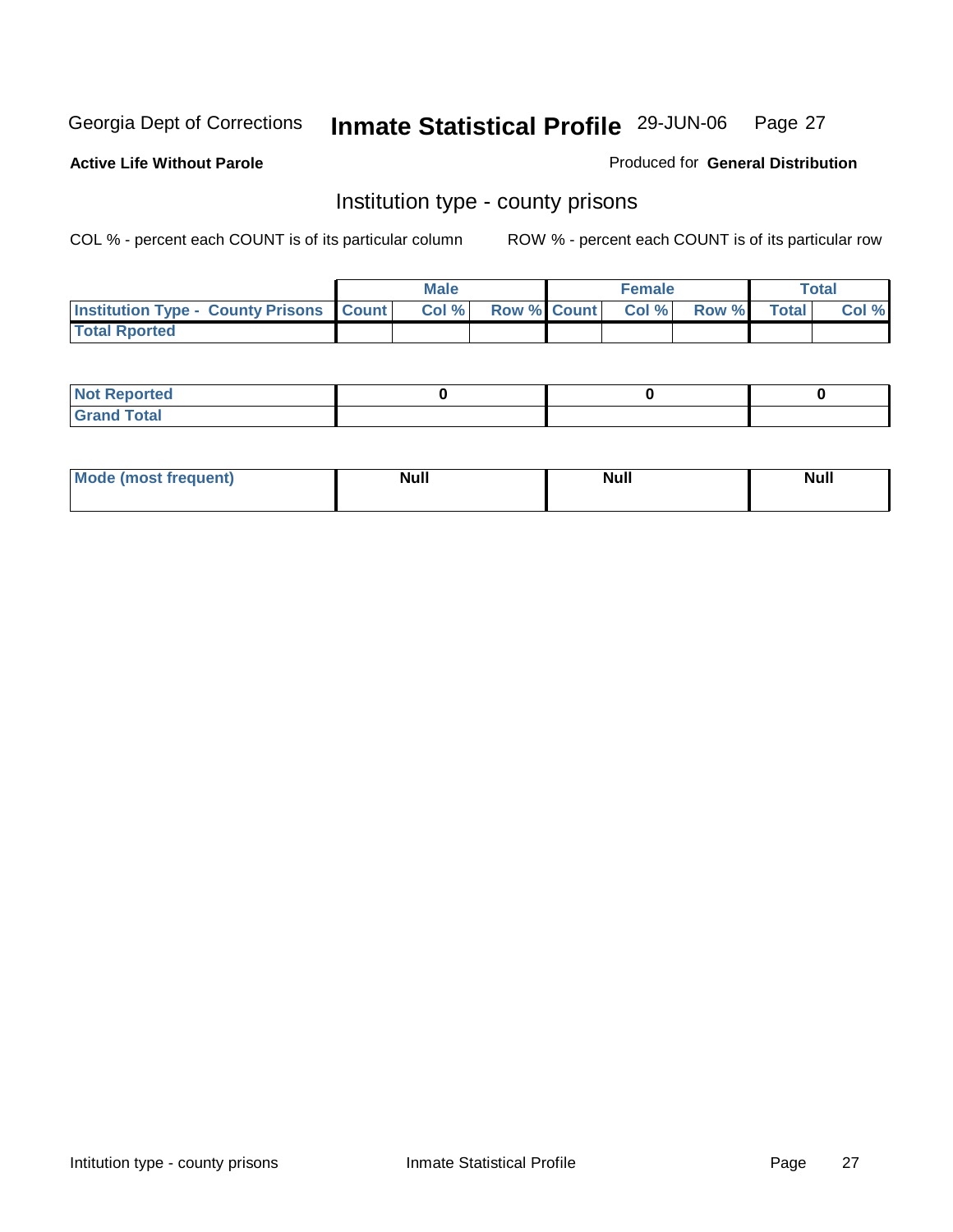#### **Active Life Without Parole**

#### Produced for **General Distribution**

### Institution type - state prisons

|                                         |              | <b>Male</b> |         |              | <b>Female</b> |         | <b>Total</b> |        |
|-----------------------------------------|--------------|-------------|---------|--------------|---------------|---------|--------------|--------|
| <b>Institution Type - State Prisons</b> | <b>Count</b> | Col %       | Row %   | <b>Count</b> | Col %         | Row %   | <b>Total</b> | Col %  |
| <b>Arrendale State Prison</b><br>508    |              |             |         | 3            | 50.00%        | 100.00% | 3            | .70%   |
| 532<br><b>Augusta State Med.</b>        | 18           | 4.29%       | 100.00% |              |               |         | 18           | 4.23%  |
| <b>Prison</b>                           |              |             |         |              |               |         |              |        |
| <b>Baldwin State Prison</b><br>553      | 2            | .48%        | 100.00% |              |               |         | 2            | .47%   |
| <b>Calhoun State Prison</b><br>547      | 4            | .95%        | 100.00% |              |               |         | 4            | .94%   |
| <b>Coastal State Prison</b><br>523      | 10           | 2.38%       | 100.00% |              |               |         | 10           | 2.35%  |
| <b>Ga Diag &amp; Class Pris</b><br>521  |              | .24%        | 100.00% |              |               |         |              | .23%   |
| <b>Ga Diag &amp; Class Pris-</b><br>522 | 1            | .24%        | 100.00% |              |               |         |              | .23%   |
| <b>Perm</b>                             |              |             |         |              |               |         |              |        |
| <b>Ga State Prison</b><br>517           | 58           | 13.81%      | 100.00% |              |               |         | 58           | 13.62% |
| <b>Hancock State Prison</b><br>541      | 33           | 7.86%       | 100.00% |              |               |         | 33           | 7.75%  |
| <b>Hays State Prison</b><br>540         | 29           | 6.90%       | 100.00% |              |               |         | 29           | 6.81%  |
| <b>Macon State Prison</b><br>549        | 71           | 16.90%      | 100.00% |              |               |         | 71           | 16.67% |
| <b>Phillips State Prison</b><br>505     | 18           | 4.29%       | 100.00% |              |               |         | 18           | 4.23%  |
| <b>Pulaski State Prison (W)</b><br>557  |              |             |         | 3            | 50.00%        | 100.00% | 3            | .70%   |
| <b>Scott State Prison</b><br>525        | $\mathbf{1}$ | .24%        | 100.00% |              |               |         |              | .23%   |
| <b>Smith State Prison</b><br>550        | 36           | 8.57%       | 100.00% |              |               |         | 36           | 8.45%  |
| <b>Telfair State Prison</b><br>542      | 63           | 15.00%      | 100.00% |              |               |         | 63           | 14.79% |
| <b>Valdosta State Prison</b><br>537     | 38           | 9.05%       | 100.00% |              |               |         | 38           | 8.92%  |
| <b>Ware State Prison</b><br>501         | 31           | 7.38%       | 100.00% |              |               |         | 31           | 7.28%  |
| <b>Washington Sp</b><br>552             | 6            | 1.43%       | 100.00% |              |               |         | 6            | 1.41%  |
| <b>Total Rported</b>                    | 420          | 100%        | 98.59%  | 6            | 100%          | 1.41%   | 426          | 100%   |

| <b>Not</b><br><b>Reported</b><br>$\sim$ |     |     |
|-----------------------------------------|-----|-----|
| <b>Total</b><br>Cron                    | 420 | 426 |

| Mode (most frequent) | <b>1549 Macon State Prison</b> | <b>508 Arrendale State Prison</b> | <b>549 Macon State I</b><br><b>Prison</b> |
|----------------------|--------------------------------|-----------------------------------|-------------------------------------------|
|----------------------|--------------------------------|-----------------------------------|-------------------------------------------|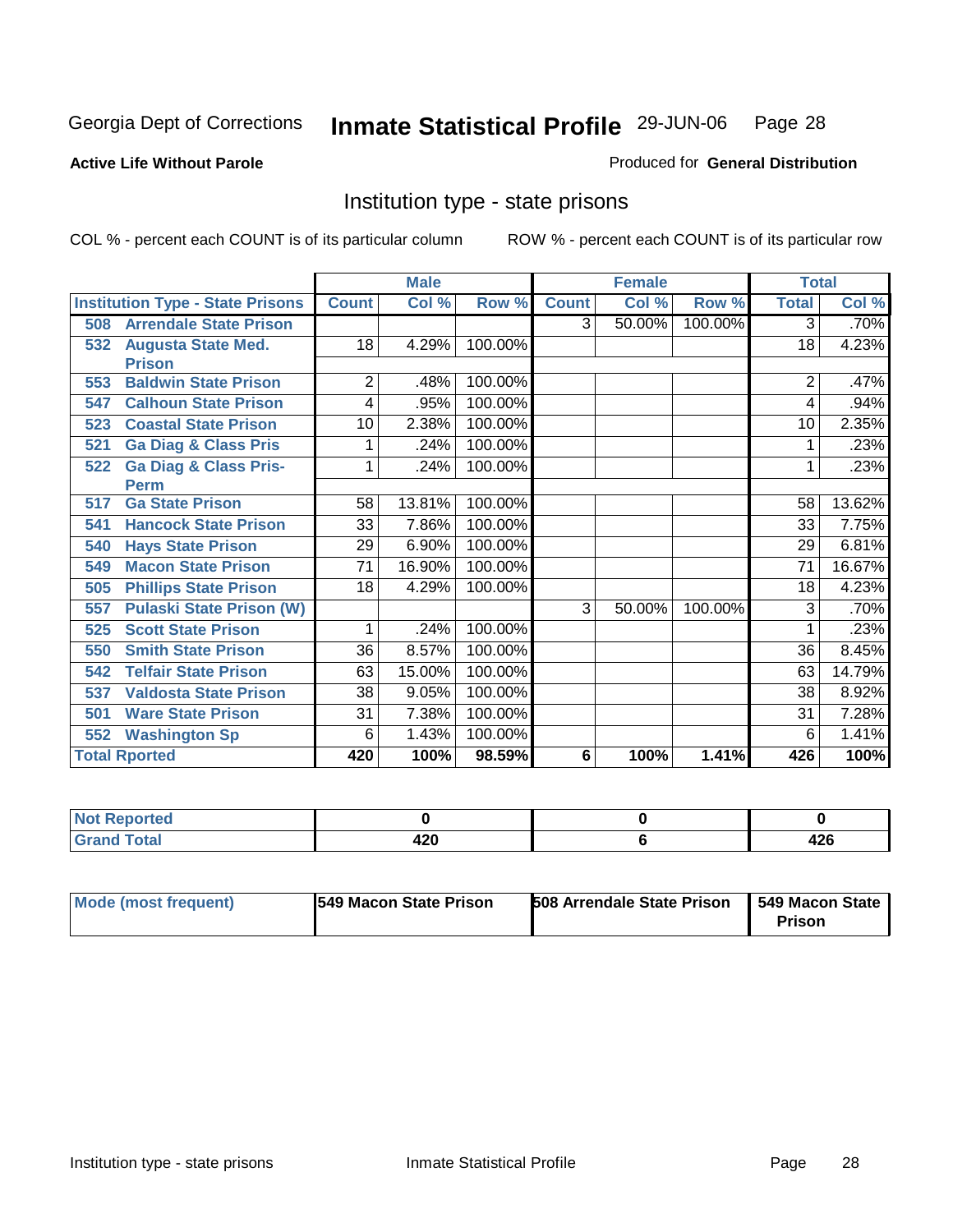**Active Life Without Parole** 

Produced for **General Distribution**

### Institution type - private prisons

|                                                     | Male  |                    | <b>Female</b> |                   | Total |
|-----------------------------------------------------|-------|--------------------|---------------|-------------------|-------|
| <b>Institution Type - Private Prisons   Count  </b> | Col % | <b>Row % Count</b> |               | Col % Row % Total | Col % |
| <b>Total Rported</b>                                |       |                    |               |                   |       |

| <b>Not Reported</b>                       |  |  |
|-------------------------------------------|--|--|
| <b>Total</b><br>Gr <sub>2</sub><br>$\sim$ |  |  |

| Mode (most frequent) | Null | <b>Null</b> | <b>Null</b> |
|----------------------|------|-------------|-------------|
|                      |      |             |             |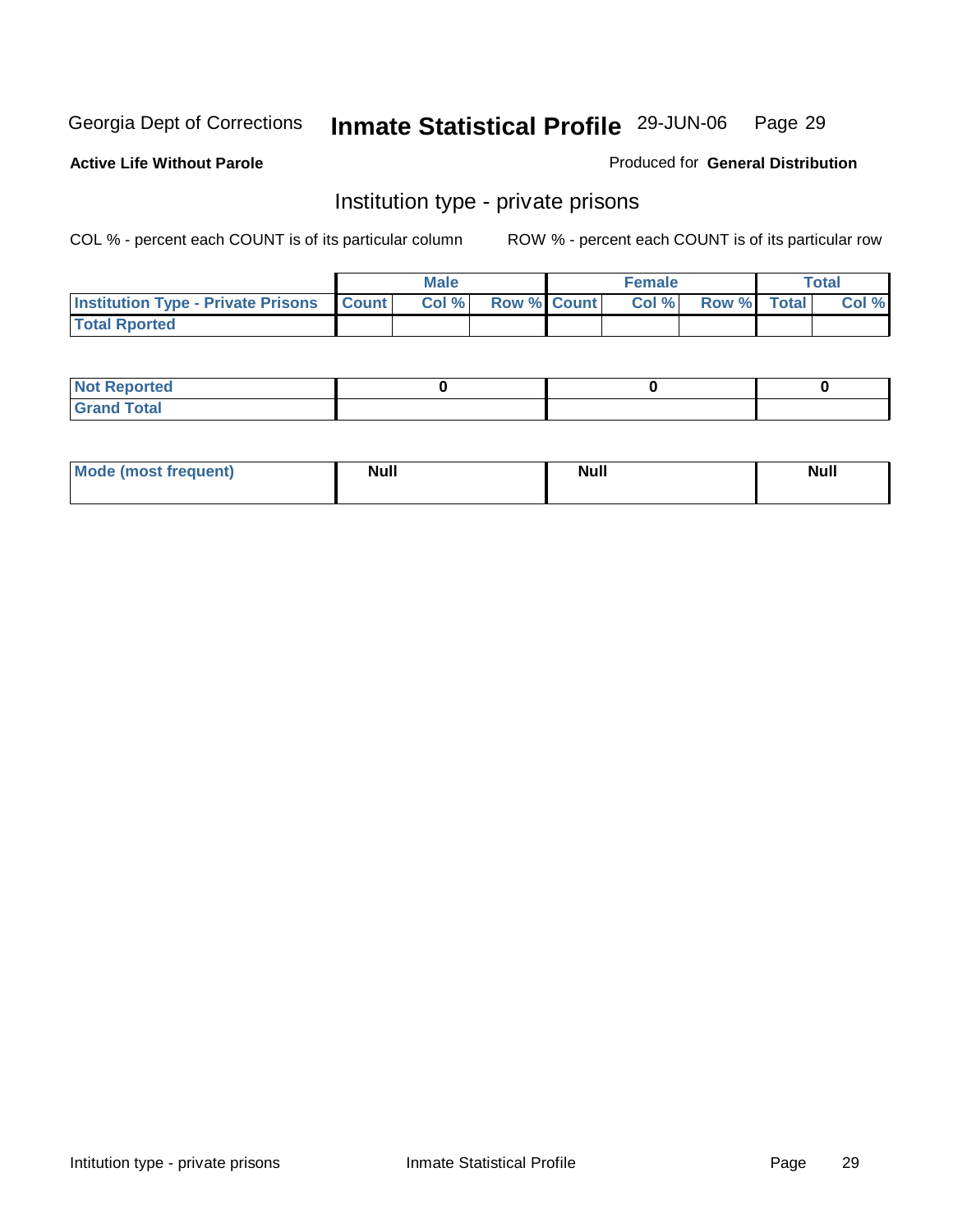**Active Life Without Parole** 

Produced for **General Distribution**

### Institution type - prison annexes

|                                                   | <b>Male</b> |             | <b>Female</b> |             | Total |
|---------------------------------------------------|-------------|-------------|---------------|-------------|-------|
| <b>Institution Type - Prison Annexe   Count  </b> | Col %       | Row % Count | Col%          | Row % Total | Col % |
| <b>Total Rported</b>                              |             |             |               |             |       |

| $N$ nt R<br>Reported         |  |  |
|------------------------------|--|--|
| <b>Total</b><br><b>Grano</b> |  |  |

| Mode (most frequent) | <b>Null</b> | <b>Null</b> | <b>Null</b> |
|----------------------|-------------|-------------|-------------|
|                      |             |             |             |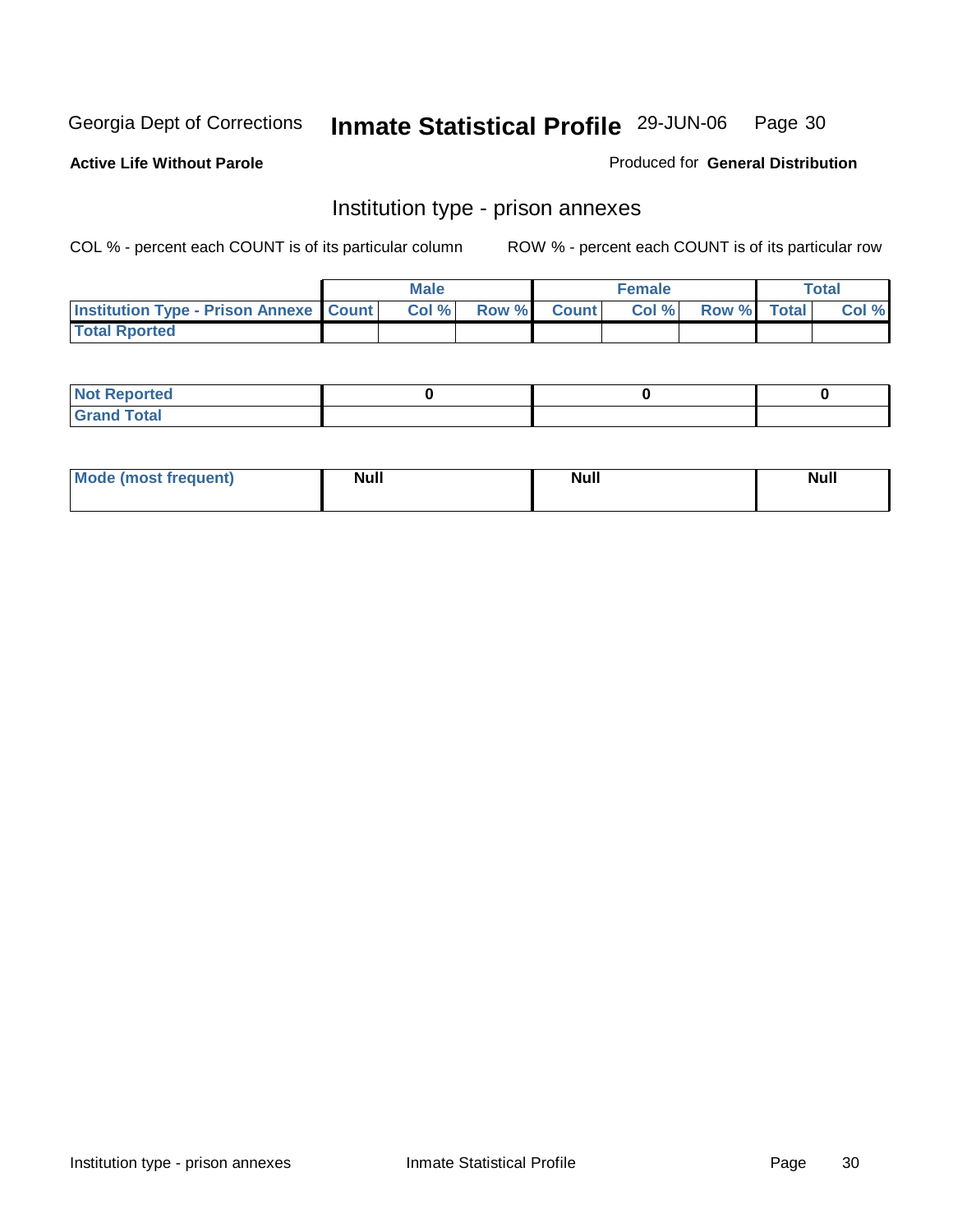**Active Life Without Parole** 

Produced for **General Distribution**

### Institution type - inmate boot camp

|                                      |              | <b>Male</b> |             | <b>Female</b> |             | Total |
|--------------------------------------|--------------|-------------|-------------|---------------|-------------|-------|
| <b>Institution Type - Boot Camps</b> | <b>Count</b> | Col %       | Row % Count | Col%          | Row % Total | Col % |
| <b>Total Rported</b>                 |              |             |             |               |             |       |

| المدافعات<br>NO1<br><b>Reported</b><br>$\sim$                                  |  |  |
|--------------------------------------------------------------------------------|--|--|
| $T0$ <i>i</i> $0$ <sup><math>1</math></sup><br>C <sub>row</sub><br>$- - - - -$ |  |  |

| Mode (most frequent) | <b>Null</b> | <b>Null</b> | <b>Null</b> |
|----------------------|-------------|-------------|-------------|
|                      |             |             |             |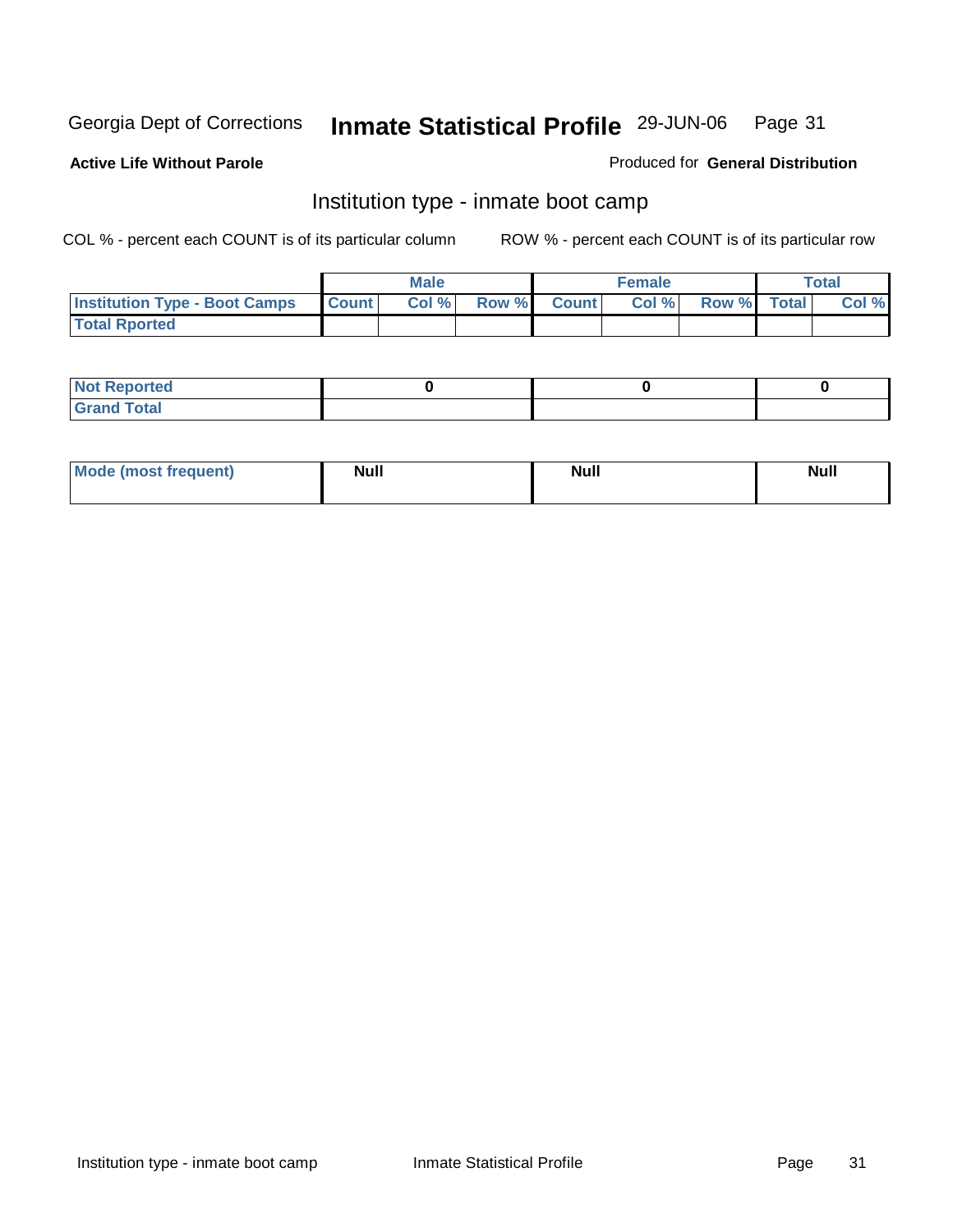**Active Life Without Parole** 

Produced for **General Distribution**

## Number of disciplinary reports

|                                      |                 | <b>Male</b> |             |   | <b>Female</b> |       |                 | <b>Total</b> |
|--------------------------------------|-----------------|-------------|-------------|---|---------------|-------|-----------------|--------------|
| <b>Number of Disciplinary Report</b> | <b>Count</b>    | Col %       | Row % Count |   | Col %         | Row % | <b>Total</b>    | Col %        |
|                                      | 101             | 24.05%      | 98.06%      | 2 | 33.33%        | 1.94% | 103             | 24.18%       |
|                                      | 51              | 12.14%      | 100.00%     |   |               |       | 51              | 11.97%       |
|                                      | 42              | 10.00%      | 97.67%      |   | 16.67%        | 2.33% | 43              | 10.09%       |
| 3                                    | 33              | 7.86%       | 97.06%      |   | 16.67%        | 2.94% | 34              | 7.98%        |
|                                      | 25              | 5.95%       | 100.00%     |   |               |       | 25              | 5.87%        |
|                                      | 20 <sub>1</sub> | 4.76%       | 100.00%     |   |               |       | 20 <sup>1</sup> | 4.69%        |
| <b>More Than 5</b>                   | 148             | 35.24%      | 98.67%      | 2 | 33.33%        | 1.33% | 150             | 35.21%       |
| <b>Total Reported</b>                | 420             | 100%        | 98.59%      | 6 | 100%          | 1.41% | 426             | 100%         |

| тео<br>N                    |     |    |
|-----------------------------|-----|----|
| $int^{\bullet}$             |     |    |
| $\sim$ $\sim$ $\sim$ $\sim$ | −∠∪ | −⊷ |

| Mean<br>(average)      | 6.93 | 8.33 | 6.95 |
|------------------------|------|------|------|
| <b>Median (middle)</b> |      | 2.J  |      |
| Mode (most frequent)   |      |      |      |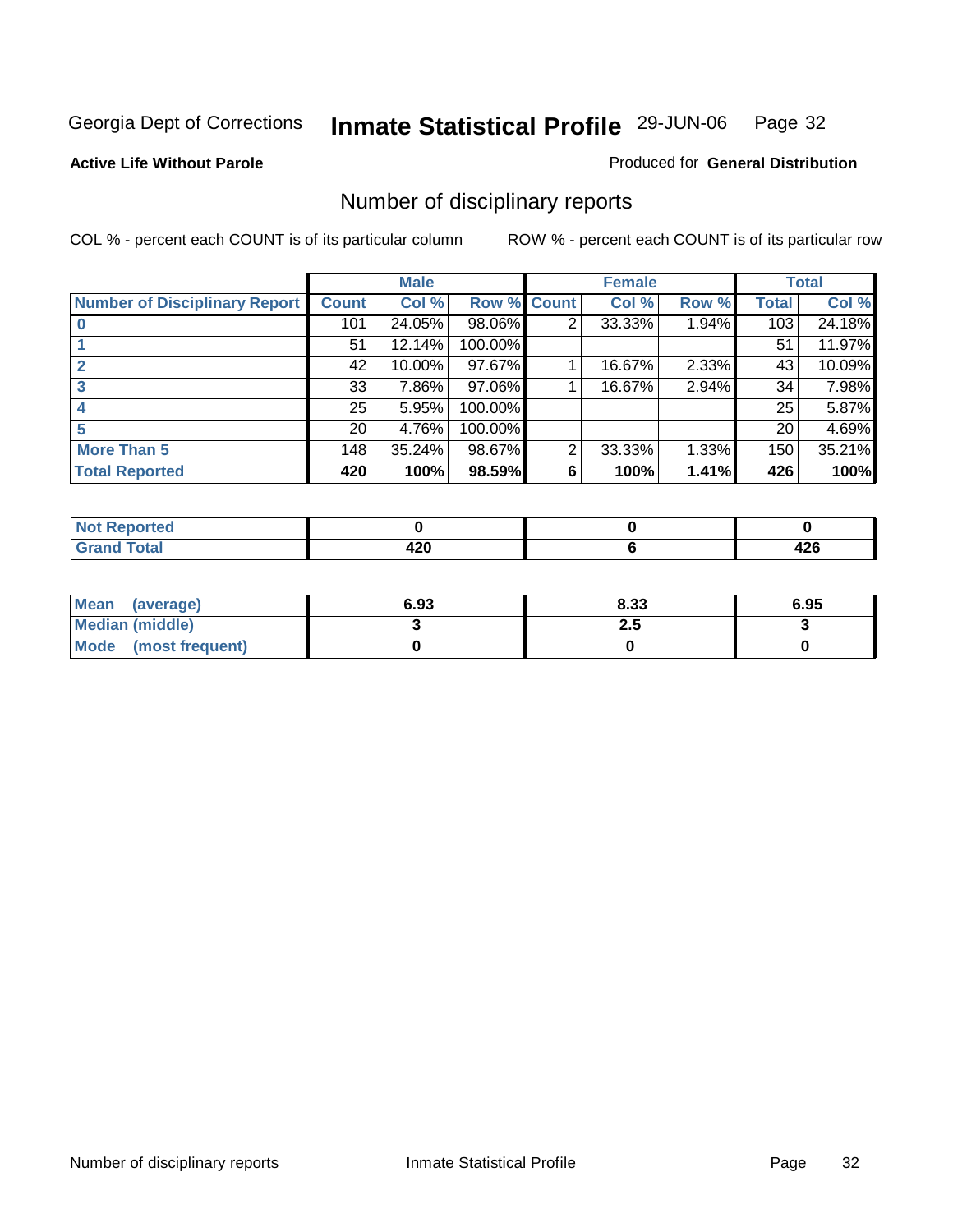#### **Active Life Without Parole**

#### Produced for **General Distribution**

### Number of transfers

|                            |        | <b>Male</b> |             |   | <b>Female</b> |       |              | <b>Total</b> |
|----------------------------|--------|-------------|-------------|---|---------------|-------|--------------|--------------|
| <b>Number of Transfers</b> | Count! | Col %       | Row % Count |   | Col %         | Row % | <b>Total</b> | Col %        |
|                            | 3      | 0.71%       | 100.00%     |   |               |       | 3            | 0.70%        |
|                            | 134    | 31.90%      | 97.81%      | 3 | 50.00%        | 2.19% | 137          | 32.16%       |
| $\mathbf{c}$               | 107    | 25.48%      | 97.27%      | 3 | 50.00%        | 2.73% | 110          | 25.82%       |
| 3                          | 81     | 19.29%      | 100.00%     |   |               |       | 81           | 19.01%       |
|                            | 42     | 10.00%      | 100.00%     |   |               |       | 42           | 9.86%        |
|                            | 13     | 3.10%       | 100.00%     |   |               |       | 13           | 3.05%        |
| <b>More Than 5</b>         | 40     | 9.52%       | 100.00%     |   |               |       | 40           | 9.39%        |
| <b>Total Reported</b>      | 420    | 100%        | 98.59%      | 6 | 100%          | 1.41% | 426          | 100%         |

| .<br>тес<br>N |              |               |
|---------------|--------------|---------------|
|               | .<br>--<br>™ | .<br>-<br>−∠∪ |

| Mean (average)       | 2.64 |          | 2.63 |
|----------------------|------|----------|------|
| Median (middle)      |      | $\cdots$ |      |
| Mode (most frequent) |      |          |      |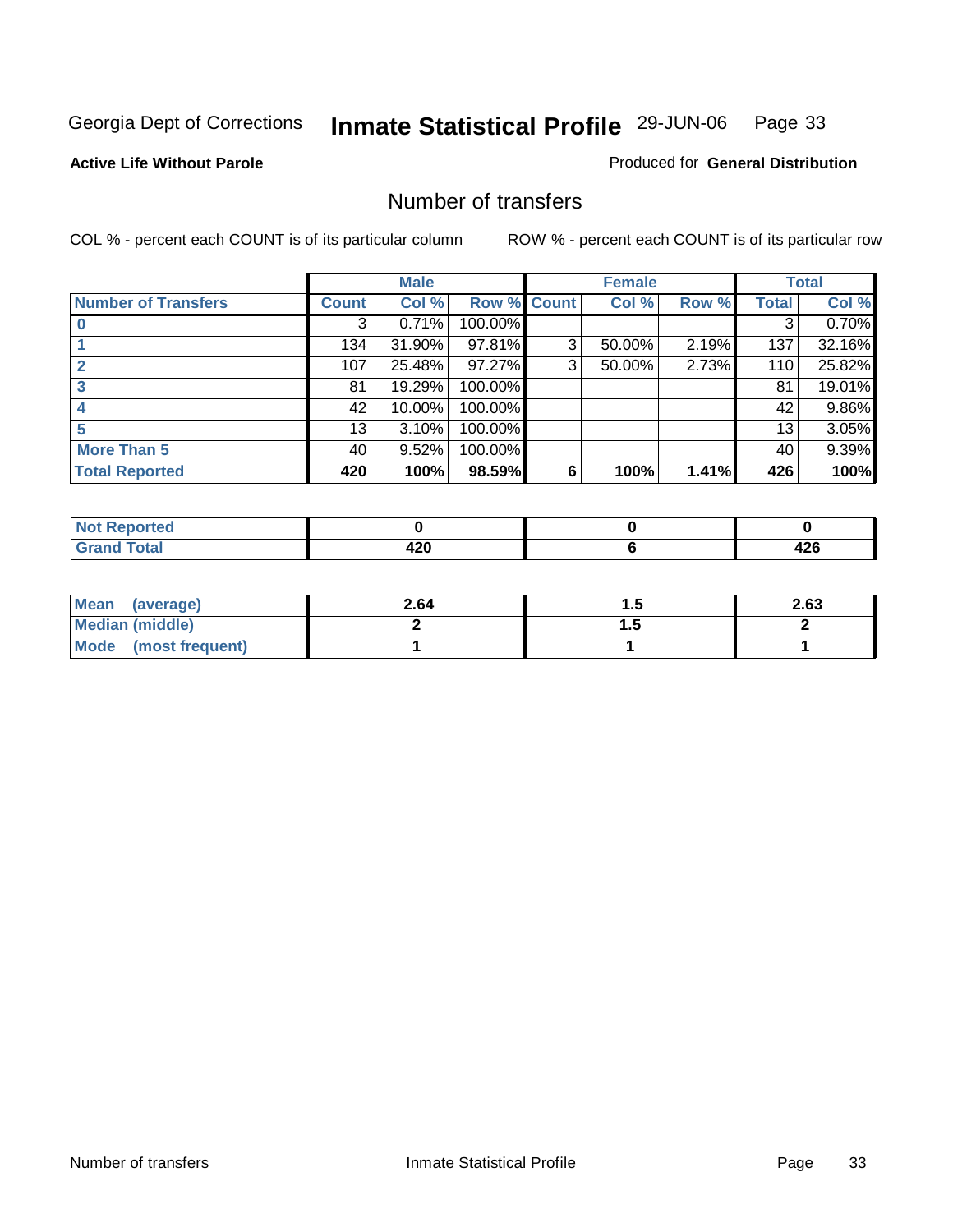**Active Life Without Parole** 

Produced for **General Distribution**

## Probable future release type

|                                         |              | <b>Male</b> |                    |   | <b>Female</b> |          |       | Total  |
|-----------------------------------------|--------------|-------------|--------------------|---|---------------|----------|-------|--------|
| <b>Probable Future Release Type</b>     | <b>Count</b> | Col%        | <b>Row % Count</b> |   | Col%          | Row %    | Total | Col %  |
| <b>Paroled with probation to follow</b> |              | .24%        | 100.00%            |   | $.00\%$       | $.00\%$  |       | .23%   |
| Life, LWOP or death sentence            | 419          | 99.76%      | 98.59%             | 6 | 100.00%       | $1.41\%$ | 425   | 99.77% |
| <b>Total Reported</b>                   | 420          | 100%        | 98.59%             | 6 | 100%          | 1.41%    | 426   | 100%   |

| วrted<br>.   |        |      |       |
|--------------|--------|------|-------|
| <b>fotal</b> | ,,,    | חרו  | 1つに   |
|              | - 14 V | 42 U | $+20$ |

| Life, LWOP or death<br>Life, LWOP or death<br>Mode (most frequent)<br>Life, LWOP or death |  |
|-------------------------------------------------------------------------------------------|--|
|-------------------------------------------------------------------------------------------|--|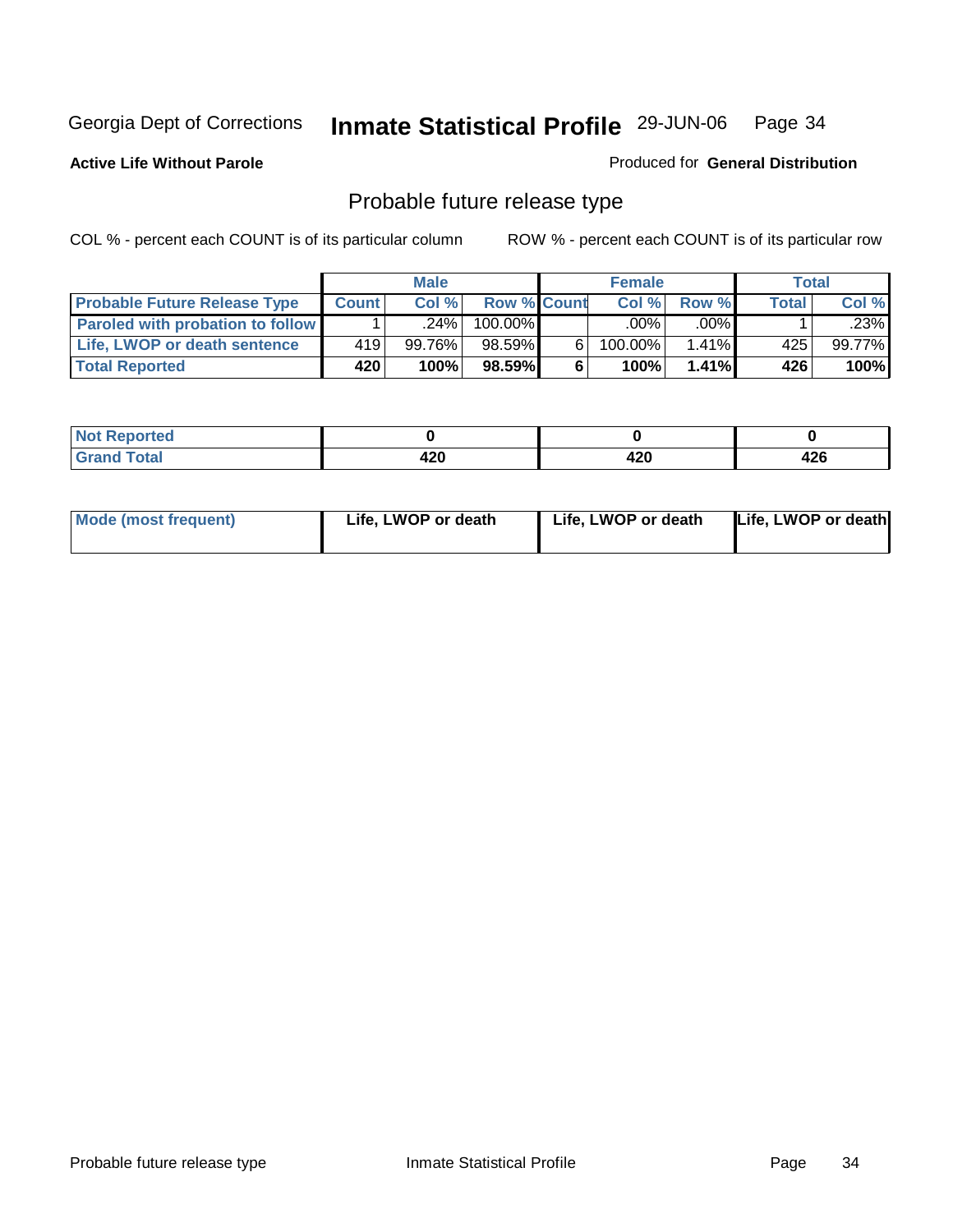#### **Active Life Without Parole**

#### Produced for **General Distribution**

#### Scope of substance abuse - summary

|                        |              | <b>Male</b> |            |              | <b>Female</b> |       |                 | <b>Total</b> |
|------------------------|--------------|-------------|------------|--------------|---------------|-------|-----------------|--------------|
| <b>Substance Abuse</b> | <b>Count</b> | Col %       | Row %      | <b>Count</b> | Col %         | Row % | Total,          | Col %        |
| <b>None</b>            | 228          | 54.29%      | 97.44%     | 6            | 100.00%       | 2.56% | 234             | 54.93%       |
| Drugs only             | 118          | 28.10%      | 100.00%    |              |               |       | 118             | 27.70%       |
| <b>Alcohol only</b>    | 16           | $3.81\%$    | 100.00%    |              |               |       | 16 <sub>1</sub> | $3.76\%$     |
| Drugs and alcohol      | 58           | 13.81%      | $100.00\%$ |              |               |       | 58              | 13.62%       |
| <b>Total Reported</b>  | 420          | 100%        | 98.59%     | 6            | 100%          | 1.41% | 426             | 100.0%       |

| <b>Reported</b>       |                 |         |
|-----------------------|-----------------|---------|
| <b>otal</b><br>______ | .<br>72 L<br>__ | <br>−∠∪ |

|  | Mode<br>mos | None | <b>None</b> | None |
|--|-------------|------|-------------|------|
|--|-------------|------|-------------|------|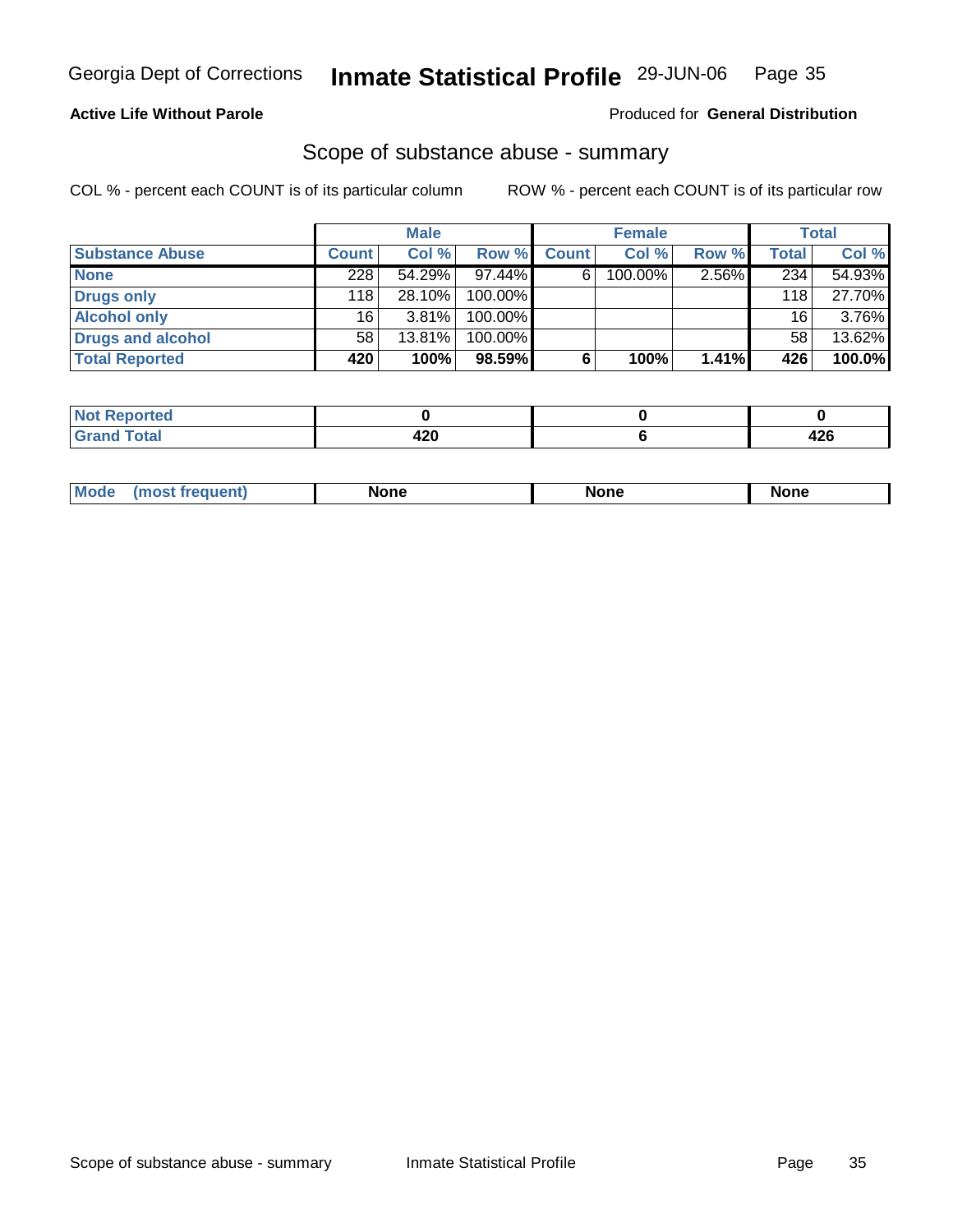#### **Active Life Without Parole**

#### Produced for **General Distribution**

#### Scope of substance abuse - detail

|                                         |              | <b>Male</b> |         |              | <b>Female</b> |       |                | <b>Total</b> |
|-----------------------------------------|--------------|-------------|---------|--------------|---------------|-------|----------------|--------------|
| <b>Substance Abuse</b>                  | <b>Count</b> | Col %       | Row %   | <b>Count</b> | Col %         | Row % | <b>Total</b>   | Col %        |
| No drug or alcohol problems             | 228          | 54.29%      | 97.44%  | 6            | 100.00%       | 2.56% | 234            | 54.93%       |
| Drug addiction but no alcohol           |              | 0.24%       | 100.00% |              |               |       |                | 0.23%        |
| <b>Drug addiction and alcohol</b>       | 3            | 0.71%       | 100.00% |              |               |       | 3              | 0.70%        |
| abuse                                   |              |             |         |              |               |       |                |              |
| <b>Drug addiction and alcoholism</b>    | 2            | 0.48%       | 100.00% |              |               |       | $\overline{2}$ | 0.47%        |
| No drug problem but alcohol             | 13           | 3.10%       | 100.00% |              |               |       | 13             | 3.05%        |
| abuse                                   |              |             |         |              |               |       |                |              |
| No drug problem but                     | 3            | 0.71%       | 100.00% |              |               |       | 3              | 0.70%        |
| alcoholism                              |              |             |         |              |               |       |                |              |
| Drug experiment but no alcohol          | 71           | 16.90%      | 100.00% |              |               |       | 71             | 16.67%       |
| <b>Drug experiment &amp; alcohol</b>    |              | 1.67%       | 100.00% |              |               |       |                | 1.64%        |
| <b>labuse</b>                           |              |             |         |              |               |       |                |              |
| <b>Drug experiment &amp; alcoholism</b> | 3            | 0.71%       | 100.00% |              |               |       | 3              | 0.70%        |
| Drug abuse but no alcohol               | 46           | 10.95%      | 100.00% |              |               |       | 46             | 10.80%       |
| Drug abuse and alcohol abuse            | 38           | 9.05%       | 100.00% |              |               |       | 38             | 8.92%        |
| Drug abuse and alcoholism               | 5            | 1.19%       | 100.00% |              |               |       | 5              | 1.17%        |
| <b>Total Reported</b>                   | 420          | 100%        | 98.59%  | 6            | 100%          | 1.41% | 426            | 100%         |

| Reported<br>I NOT |      |     |
|-------------------|------|-----|
| <b>Total</b>      | חרי  |     |
| 'Grand            | 44 U | 44O |

| Mode (most frequent) | No drug or alcohol problems No drug or alcohol problems | No drug or       |
|----------------------|---------------------------------------------------------|------------------|
|                      |                                                         | alcohol problems |
|                      |                                                         |                  |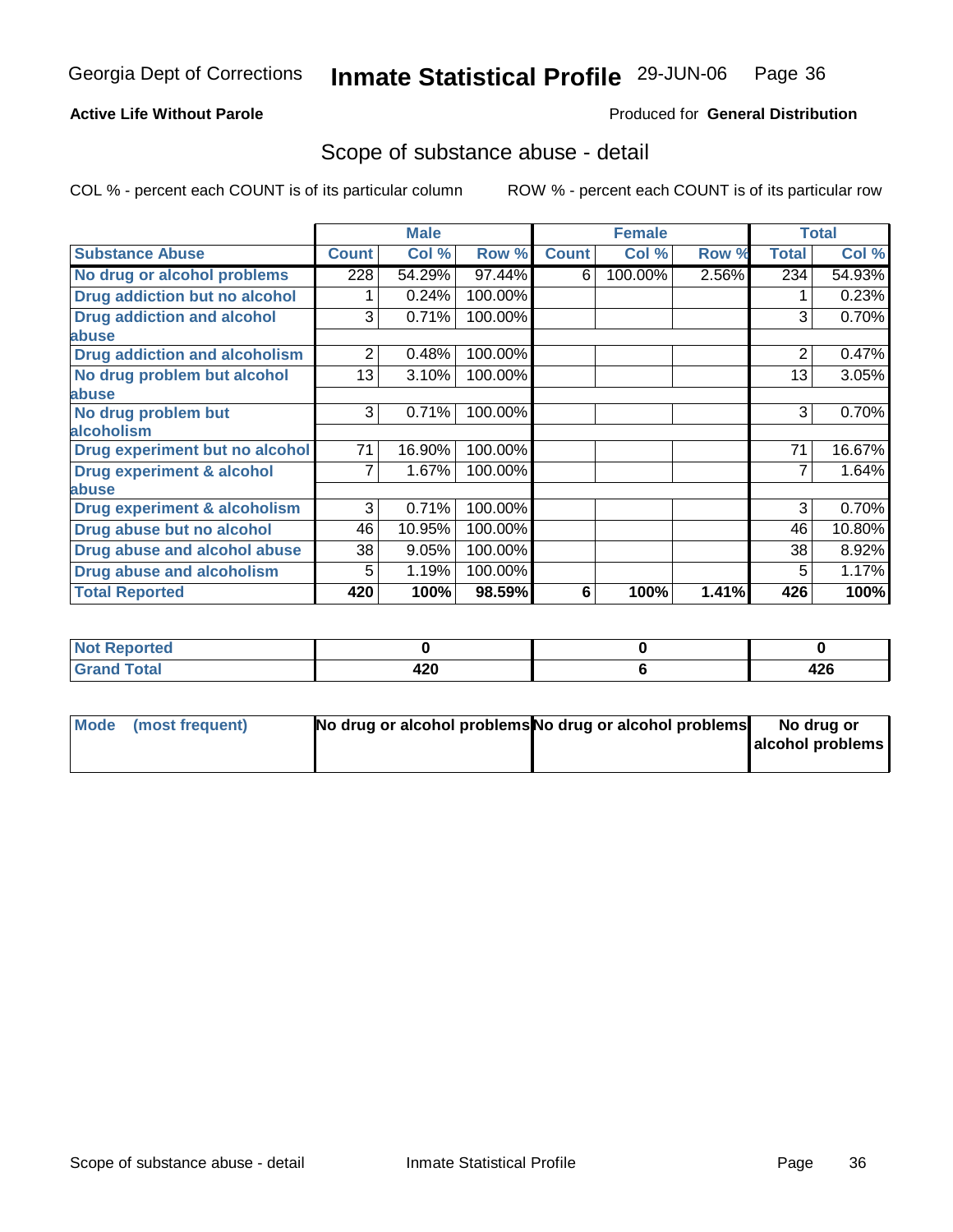Produced for **General Distribution**

### **Active Life Without Parole**

### Current / last mental health treatment level

|                                    |              | <b>Male</b> |         |                 | <b>Female</b> |       |              | <b>Total</b> |
|------------------------------------|--------------|-------------|---------|-----------------|---------------|-------|--------------|--------------|
| <b>Mental Health Treatment Lev</b> | <b>Count</b> | Col %       | Row %   | Count           | Col %         | Row % | <b>Total</b> | Col %        |
| 1 No problem at current time       | 73           | 46.79%      | 98.65%  |                 | 20.00%        | 1.35% | 74           | 45.96%       |
| 2 Receiving outpatient             | 61           | 39.10%      | 93.85%  | 4               | 80.00%        | 6.15% | 65           | 40.37%       |
| treatment                          |              |             |         |                 |               |       |              |              |
| 3 Inpatient, moderate              | 19           | 12.18%      | 100.00% |                 |               |       | 19           | 11.80%       |
| treatment                          |              |             |         |                 |               |       |              |              |
| 4 Inpatient, intensive             | 3            | 1.92%       | 100.00% |                 |               |       | 3            | 1.86%        |
| treatment                          |              |             |         |                 |               |       |              |              |
| <b>Total Evaluated</b>             | 156          | 100%        | 96.89%  | $5\phantom{.0}$ | 100%          | 3.11% | 161          | 100%         |

| Never had MH evaluation   | 264 | <b>OCF</b><br>∠໐ວ |
|---------------------------|-----|-------------------|
| $\mathop{\mathsf{Total}}$ | 420 | $\sim$<br>44 U    |

| <b>Median (middle)</b> | <b>Receiving outpatient</b><br>treatment | <b>Receiving outpatient</b><br>treatment | <b>Receiving</b><br>outpatient<br>treatment |
|------------------------|------------------------------------------|------------------------------------------|---------------------------------------------|
| <b>Mode</b>            | No problem at current time               | <b>Receiving outpatient</b>              | No problem at                               |
| (most frequent)        |                                          | treatment                                | current time                                |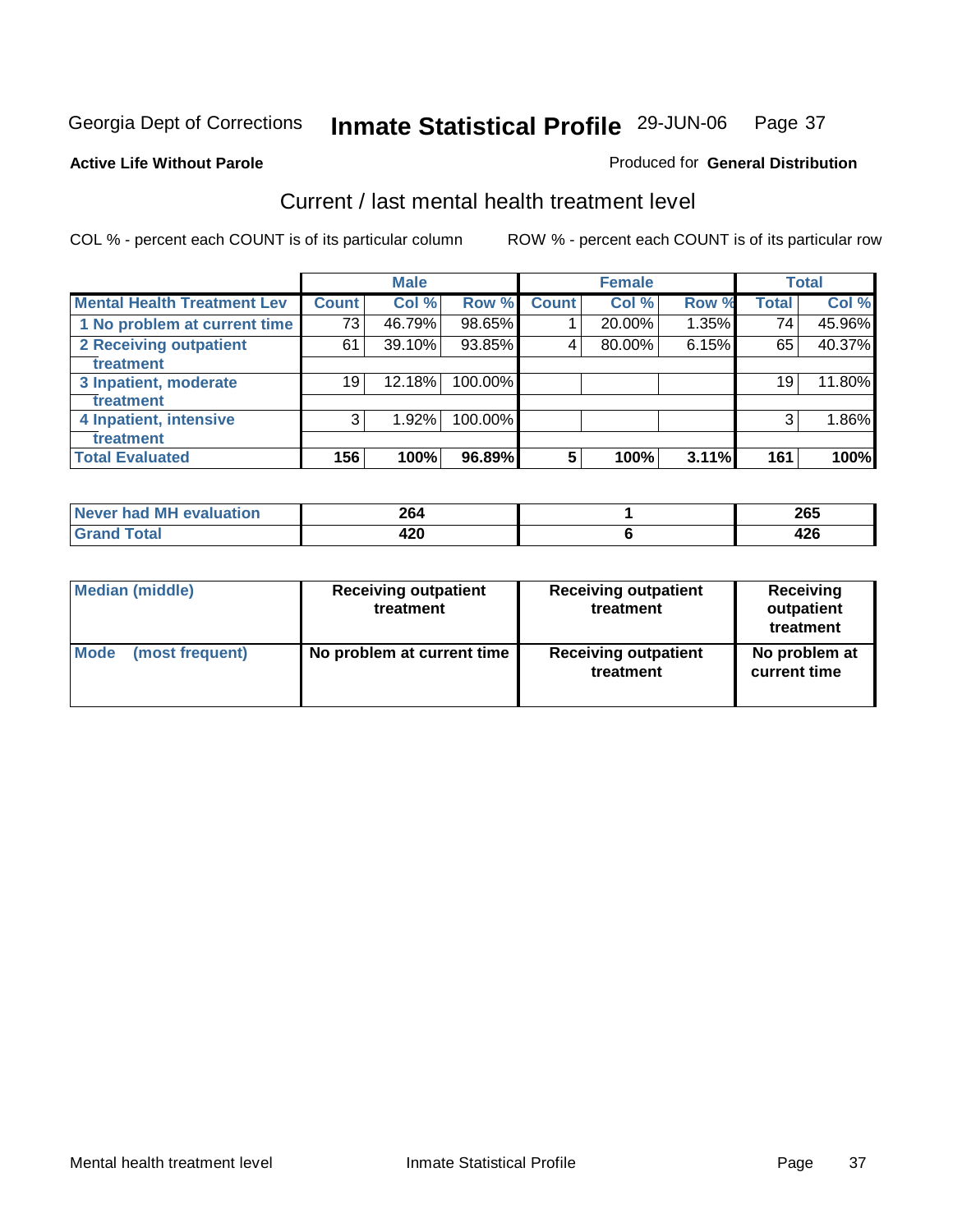### **Active Life Without Parole**

#### Produced for **General Distribution**

# PULHESDWIT medical scale - 'P' overall condition ('P'hysical)

|                             |              | <b>Male</b> |         |             | <b>Female</b> |          |              | <b>Total</b> |
|-----------------------------|--------------|-------------|---------|-------------|---------------|----------|--------------|--------------|
| 'P' Overall Condition       | <b>Count</b> | Col %       |         | Row % Count | Col %         | Row %    | <b>Total</b> | Col %        |
| 1 No medical illness        | 284          | 67.78%      | 98.95%  | ົ           | 50.00%        | $1.05\%$ | 287          | 67.53%       |
| 2 Well-controlled chronic   | 77           | 18.38%      | 96.25%  | 3           | 50.00%        | 3.75%    | 80           | 18.82%       |
| <b>illness</b>              |              |             |         |             |               |          |              |              |
| 3 Poorly-controlled chronic | 57           | $13.60\%$   | 100.00% |             |               |          | 57           | 13.41%       |
| <b>illness</b>              |              |             |         |             |               |          |              |              |
| 4 Significant problems      |              | 0.24%       | 100.00% |             |               |          |              | 0.24%        |
| requiring special housing   |              |             |         |             |               |          |              |              |
| <b>Total Reported</b>       | 419          | 100%        | 98.59%  | 6           | 100%          | 1.41%    | 425          | 100%         |

| Not <b>No.</b><br>τeα<br><b>KEDO</b> |              |             |
|--------------------------------------|--------------|-------------|
| $T = 4$                              | ---<br>- - - | ハウビ<br>44 U |

| Mode | (most frequent) | 1 No medical illness | <sup>1</sup> No medical illness | 1 No medical<br>illness |
|------|-----------------|----------------------|---------------------------------|-------------------------|
|------|-----------------|----------------------|---------------------------------|-------------------------|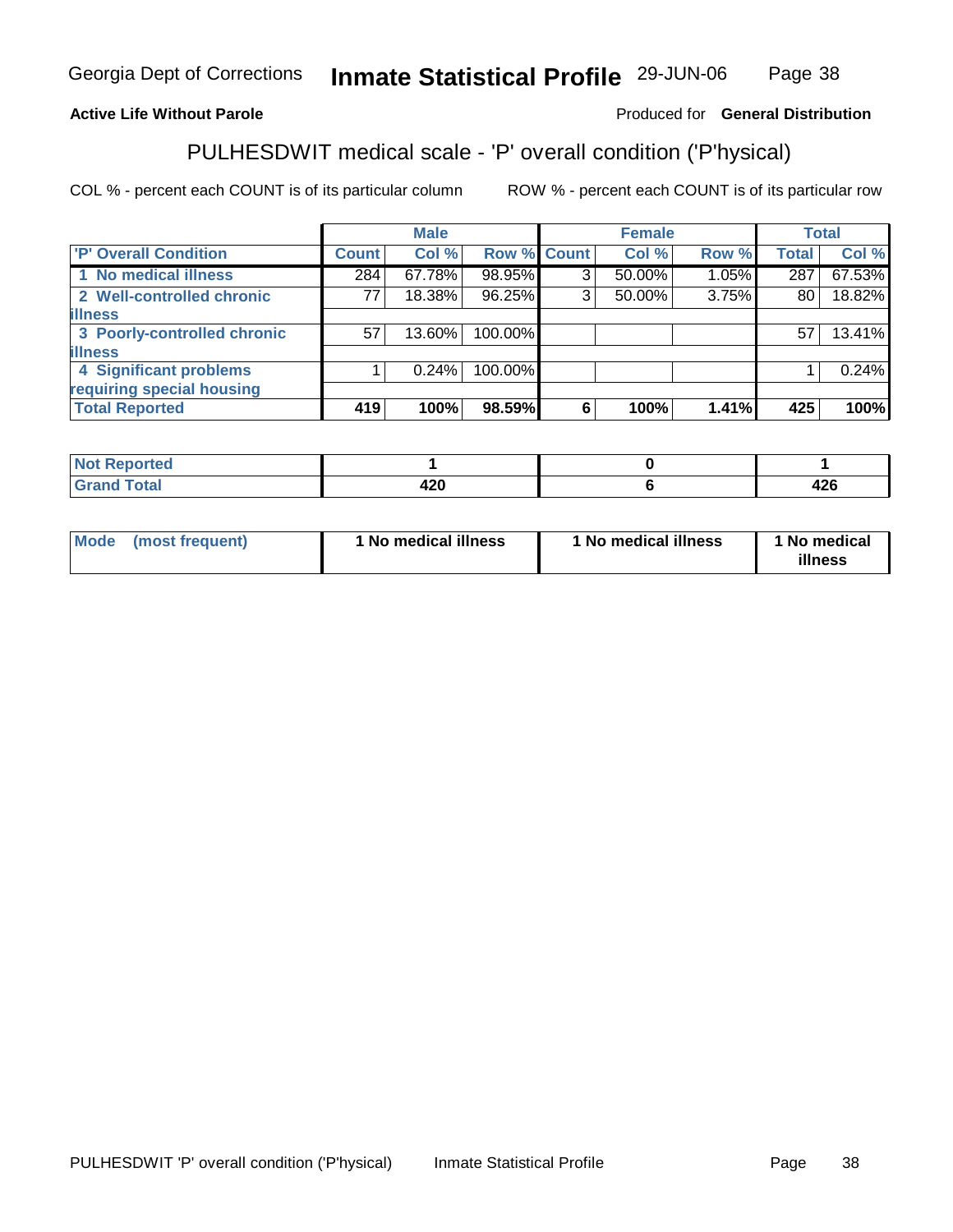#### **Active Life Without Parole**

Produced for **General Distribution**

### PULHESDWIT medical scale - 'U' upper body

|                              |              | <b>Male</b> |         |              | <b>Female</b> |       |              | <b>Total</b> |
|------------------------------|--------------|-------------|---------|--------------|---------------|-------|--------------|--------------|
| <b>TU' Upper Body</b>        | <b>Count</b> | Col %       | Row %   | <b>Count</b> | Col %         | Row % | <b>Total</b> | Col %        |
| 1 Upper bones, joints,       | 403          | 96.18%      | 98.53%  | 6            | 100.00%       | 1.47% | 409          | 96.24%       |
| muscles all OK               |              |             |         |              |               |       |              |              |
| 2 One or both arms minimally | 10           | 2.39%       | 100.00% |              |               |       | 10           | 2.35%        |
| limited                      |              |             |         |              |               |       |              |              |
| 3 One or both arms           | 6            | 1.43%       | 100.00% |              |               |       | 6            | 1.41%        |
| moderately limited           |              |             |         |              |               |       |              |              |
| <b>Total Reported</b>        | 419          | 100%        | 98.59%  | 6            | 100%          | 1.41% | 425          | 100%         |

| المستقصين والمناد<br>∣ Not Reported |              |           |
|-------------------------------------|--------------|-----------|
|                                     | A ממ<br>44 Y | .<br>44 U |

| l Mode I | (most frequent) | 1 Upper bones, joints,<br>muscles all OK | 1 Upper bones, joints,<br>muscles all OK | 1 Upper bones,<br>joints, muscles all<br>ΟK |
|----------|-----------------|------------------------------------------|------------------------------------------|---------------------------------------------|
|----------|-----------------|------------------------------------------|------------------------------------------|---------------------------------------------|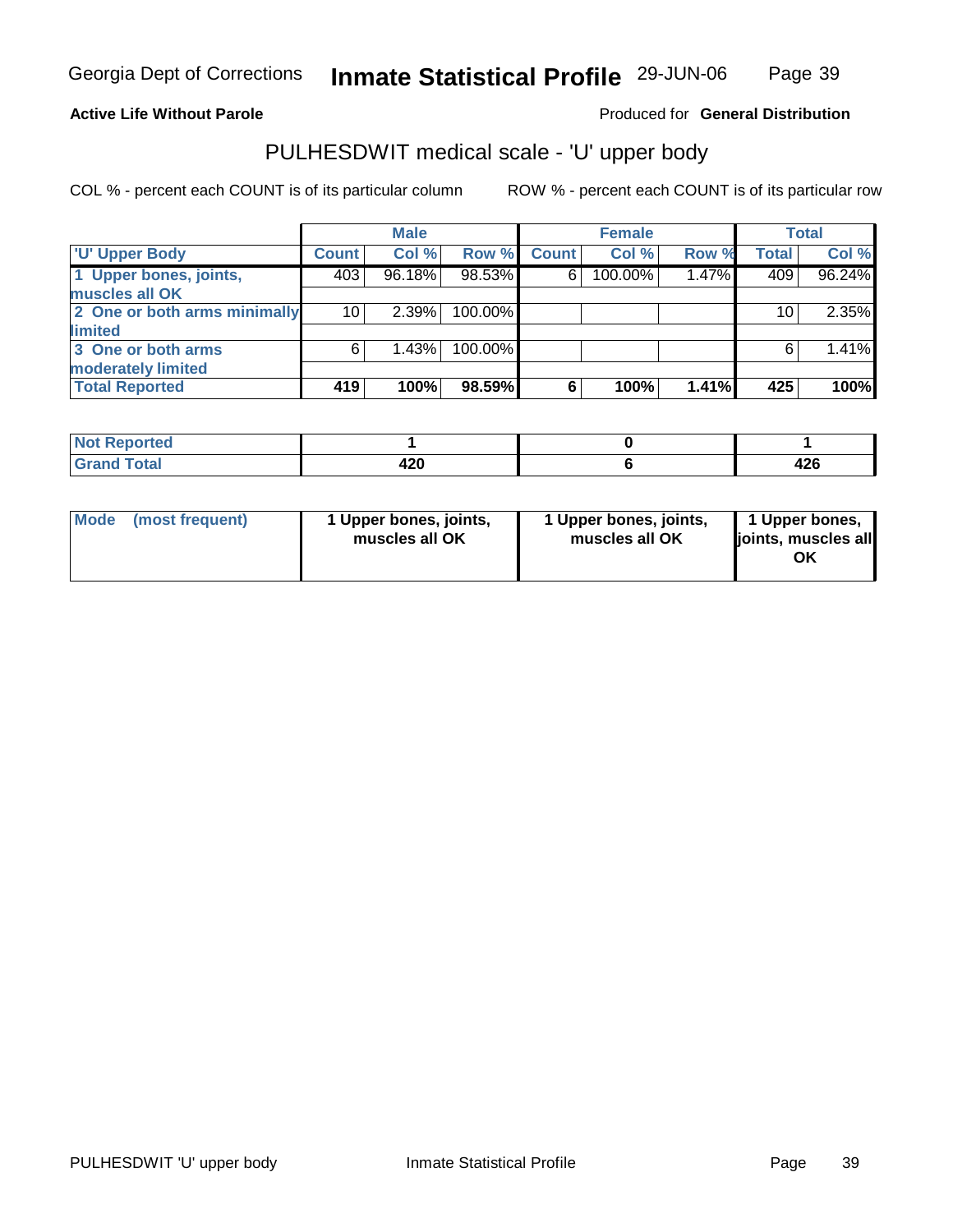#### **Active Life Without Parole**

#### Produced for **General Distribution**

### PULHESDWIT medical scale - 'L' lower body

COL % - percent each COUNT is of its particular column ROW % - percent each COUNT is of its particular row

|                              |                  | <b>Male</b> |         |              | <b>Female</b> |       |              | <b>Total</b> |
|------------------------------|------------------|-------------|---------|--------------|---------------|-------|--------------|--------------|
| 'L' Lower Body               | <b>Count</b>     | Col %       | Row %   | <b>Count</b> | Col %         | Row % | <b>Total</b> | Col %        |
| 1 Lower bones, joints,       | $\overline{377}$ | 89.98%      | 98.69%  | 5            | 83.33%        | 1.31% | 382          | 89.88%       |
| muscles all OK               |                  |             |         |              |               |       |              |              |
| 2 One or both legs minimally | 31               | 7.40%       | 96.88%  |              | 16.67%        | 3.13% | 32           | 7.53%        |
| limited                      |                  |             |         |              |               |       |              |              |
| 3 One or both legs           | 9                | 2.15%       | 100.00% |              |               |       | 9            | 2.12%        |
| moderately limited           |                  |             |         |              |               |       |              |              |
| 4 One leg disabled,          | 2                | 0.48%       | 100.00% |              |               |       |              | 0.47%        |
| paralyzed, or amputated      |                  |             |         |              |               |       |              |              |
| <b>Total Reported</b>        | 419              | 100%        | 98.59%  | 6            | 100%          | 1.41% | 425          | 100%         |

| N <sub>of</sub><br>eported                        |           |             |
|---------------------------------------------------|-----------|-------------|
| <b>Total</b><br><b>Grou</b><br>$-1$ . $-1$ . $-1$ | חרו<br>−⊷ | 100<br>44 U |

| l Mode | (most frequent) | 1 Lower bones, joints,<br>muscles all OK | 1 Lower bones, joints,<br>muscles all OK | 1 Lower bones,<br>joints, muscles all<br>ΟK |
|--------|-----------------|------------------------------------------|------------------------------------------|---------------------------------------------|
|--------|-----------------|------------------------------------------|------------------------------------------|---------------------------------------------|

Page 40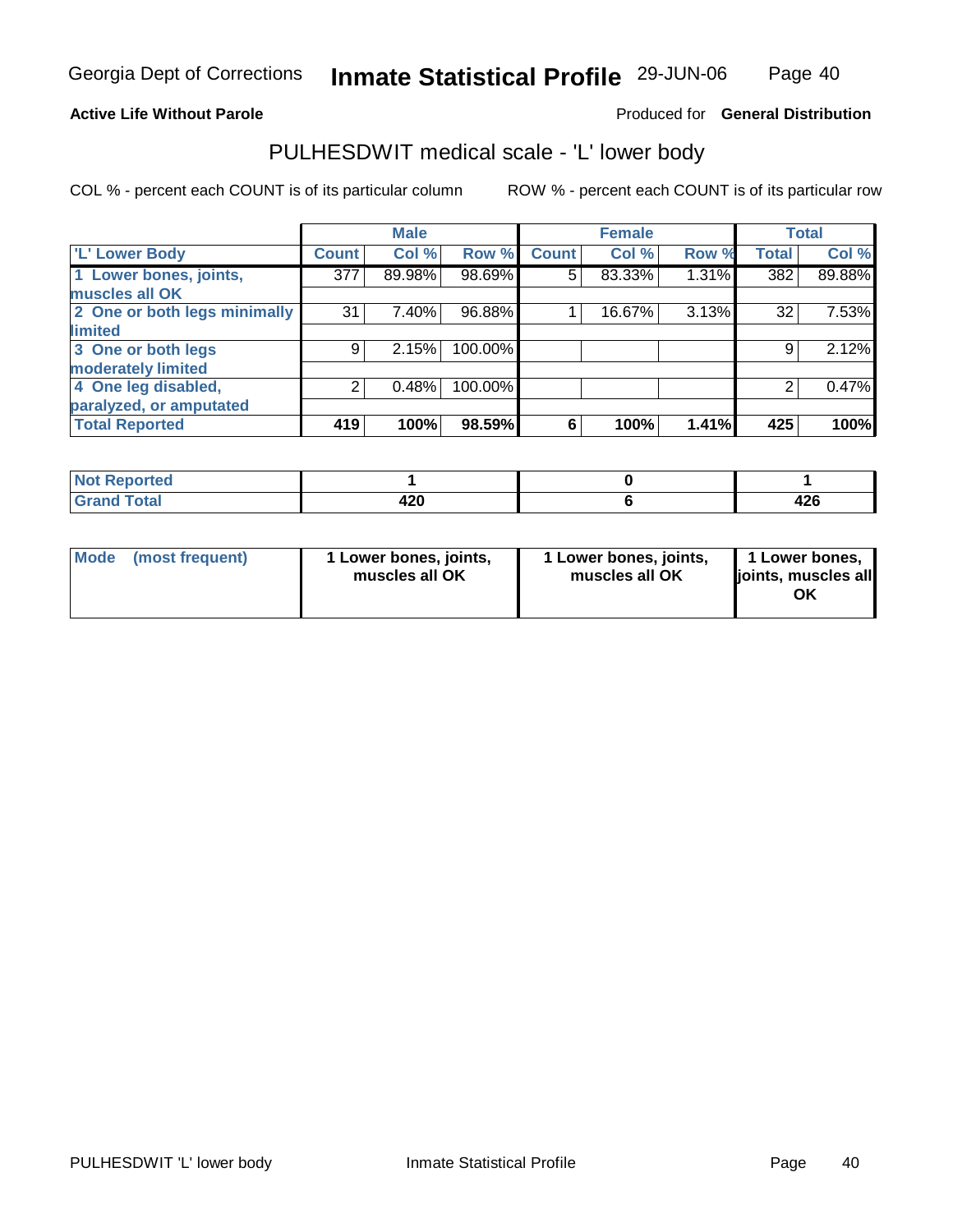Page 41

#### **Active Life Without Parole**

Produced for **General Distribution**

### PULHESDWIT medical scale - 'H' hearing

|                                |                | <b>Male</b> |             |    | <b>Female</b> |       | <b>Total</b> |          |
|--------------------------------|----------------|-------------|-------------|----|---------------|-------|--------------|----------|
| 'H' Hearing                    | <b>Count</b>   | Col%        | Row % Count |    | Col%          | Row % | Total,       | Col %    |
| 1 Normal hearing both ears     | 4171           | $99.52\%$   | 98.58%      | 61 | $100.00\%$    | 1.42% | 423          | 99.53%   |
| 2 Some loss in one ear with    | 2 <sub>1</sub> | $0.48\%$    | 100.00%     |    |               |       |              | $0.47\%$ |
| other OK, or mild loss in both |                |             |             |    |               |       |              |          |
| <b>Total Reported</b>          | 419            | 100%        | 98.59%      | 6  | 100%          | 1.41% | 425          | 100%     |

| ----<br>N<br>reo      |           |     |
|-----------------------|-----------|-----|
| <b>otal</b><br>______ | ഹ<br>44 U | 426 |

| Mode (most frequent) | 1 Normal hearing both ears 1 Normal hearing both ears 1 Normal hearing | both ears |
|----------------------|------------------------------------------------------------------------|-----------|
|                      |                                                                        |           |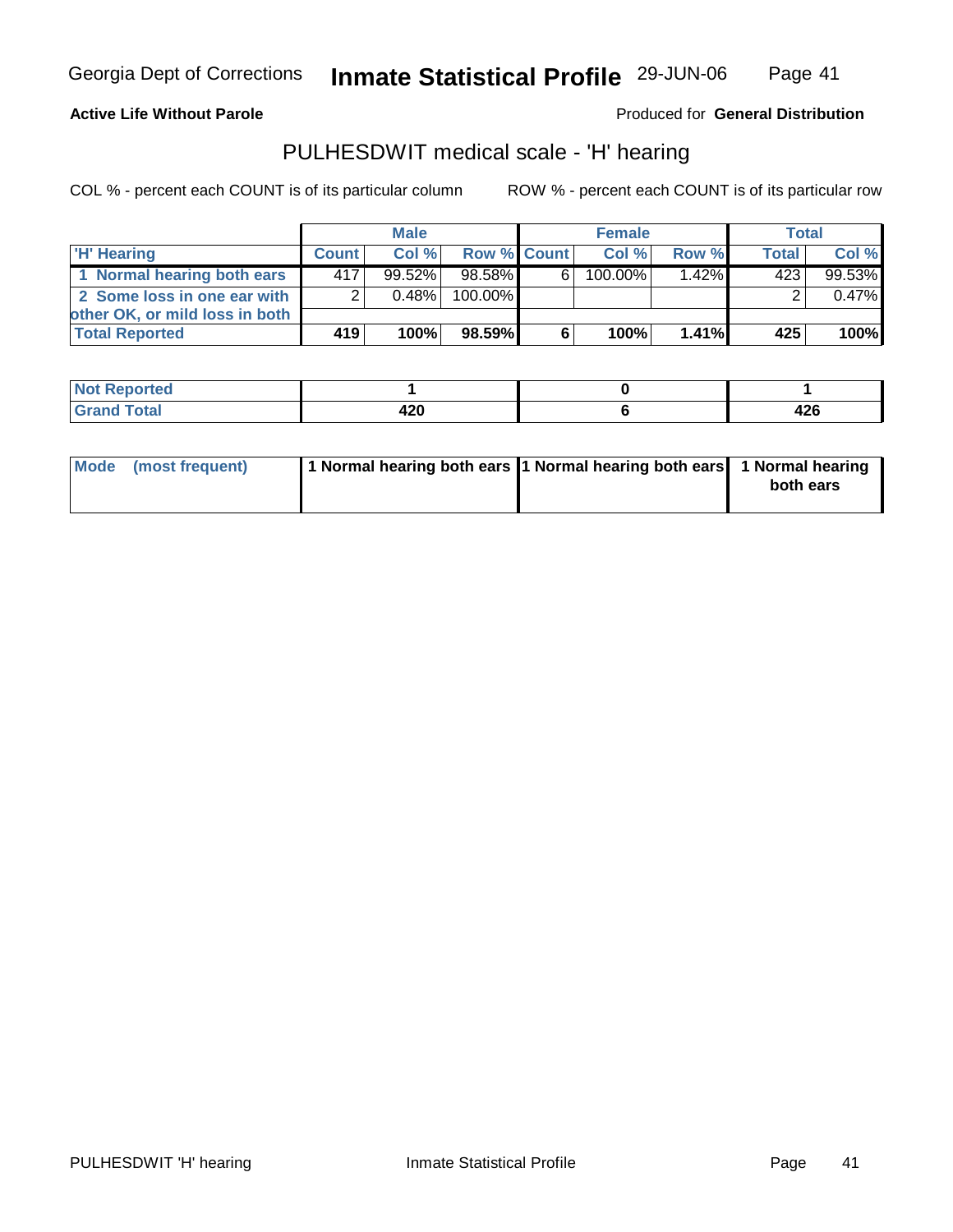#### **Active Life Without Parole**

#### Produced for **General Distribution**

### PULHESDWIT medical scale - 'E' vision

|                                 |              | <b>Male</b> |                    |   | <b>Female</b> |       |              | <b>Total</b> |
|---------------------------------|--------------|-------------|--------------------|---|---------------|-------|--------------|--------------|
| <b>E' Vision</b>                | <b>Count</b> | Col %       | <b>Row % Count</b> |   | Col %         | Row % | <b>Total</b> | Col %        |
| 1 Correctable to 20/40 in both  | 350          | 83.53%      | 98.87%             | 4 | 66.67%        | 1.13% | 354          | 83.29%       |
| eyes                            |              |             |                    |   |               |       |              |              |
| 2 Correctable to 20/70 in one   | 63           | 15.04%      | 96.92%             | 2 | 33.33%        | 3.08% | 65           | 15.29%       |
| eye, may be blind in other      |              |             |                    |   |               |       |              |              |
| 3 Correctable to 20/200 in one  | 4            | 0.95%       | 100.00%            |   |               |       | 4            | 0.94%        |
| eye, may be blind in other      |              |             |                    |   |               |       |              |              |
| 4 One eye not correctable to    |              | 0.24%       | 100.00%            |   |               |       |              | 0.24%        |
| 20/200, other may be blind      |              |             |                    |   |               |       |              |              |
| 5 Blind in both eyes, requiring |              | 0.24%       | 100.00%            |   |               |       |              | 0.24%        |
| special housing                 |              |             |                    |   |               |       |              |              |
| <b>Total Reported</b>           | 419          | 100%        | 98.59%             | 6 | 100%          | 1.41% | 425          | 100%         |

| <b>Enrico</b>      |             |          |
|--------------------|-------------|----------|
| <b>Grand Total</b> | 100<br>44 U | <br>44 U |

| Mode (most frequent) | 1 Correctable to 20/40 in<br>both eyes | 1 Correctable to 20/40 in   1 Correctable to<br>both eyes | $20/40$ in both eyes |
|----------------------|----------------------------------------|-----------------------------------------------------------|----------------------|
|----------------------|----------------------------------------|-----------------------------------------------------------|----------------------|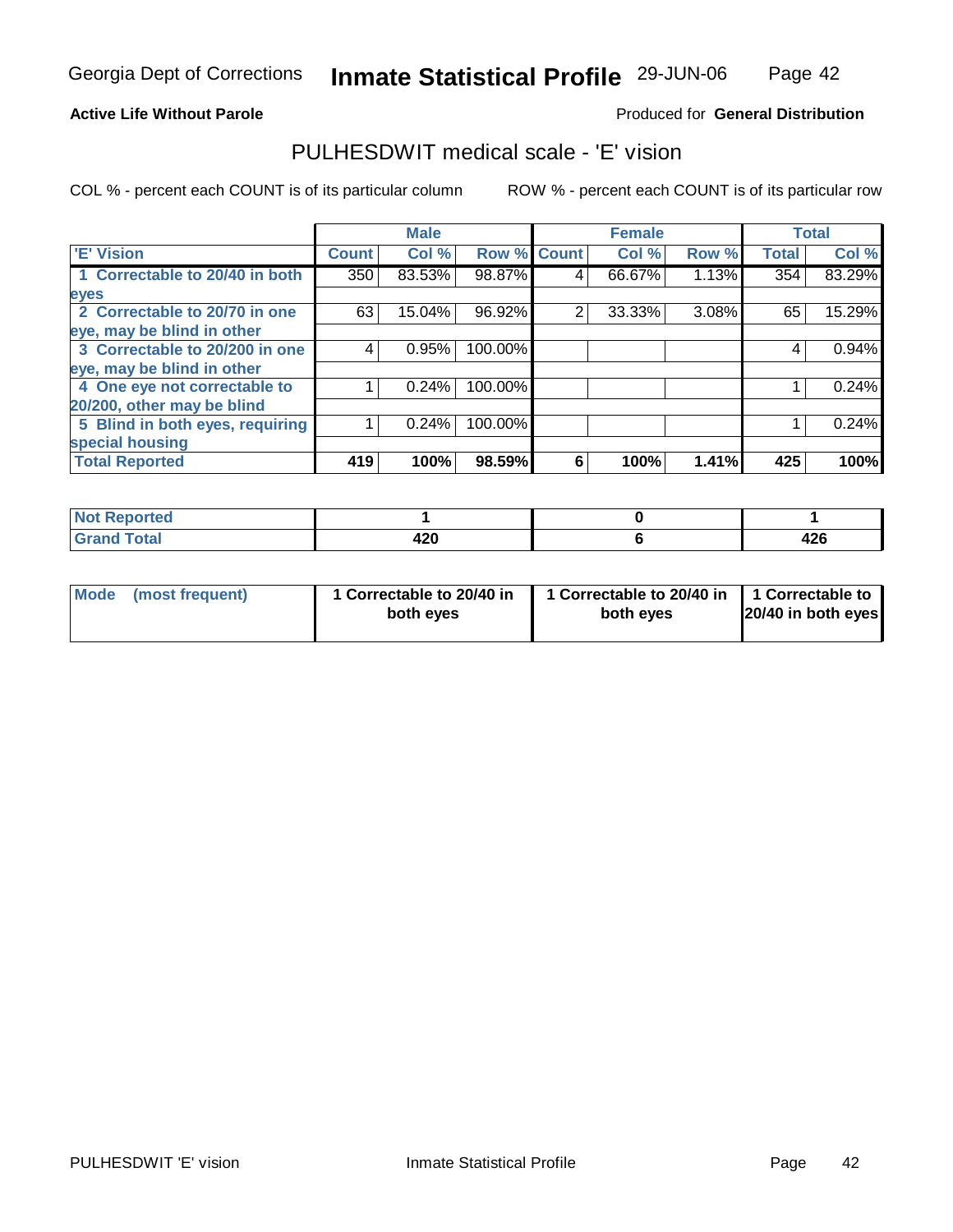#### **Active Life Without Parole**

#### Produced for **General Distribution**

### PULHESDWIT medical scale - 'S' pSychiatric

|                                |              | <b>Male</b> |             |   | <b>Female</b> |       |              | <b>Total</b> |
|--------------------------------|--------------|-------------|-------------|---|---------------|-------|--------------|--------------|
| 'S' pSychiatric                | <b>Count</b> | Col %       | Row % Count |   | Col %         | Row % | <b>Total</b> | Col %        |
| 1 No impairment or disorders   | 331          | 80.73%      | 99.40%      |   | 33.33%        | 0.60% | 333          | 80.05%       |
| 2 Stable, or in remission, or  | 65           | 15.85%      | 94.20%      | 4 | 66.67%        | 5.80% | 69           | 16.59%       |
| mild impairment or retardation |              |             |             |   |               |       |              |              |
| 3 Requires moderate inpatient  | 11           | $2.68\%$    | 100.00%     |   |               |       | 11           | 2.64%        |
| treatment                      |              |             |             |   |               |       |              |              |
| 4 Requires intensive inpatient | 3            | 0.73%       | 100.00%     |   |               |       | 3            | 0.72%        |
| treatment                      |              |             |             |   |               |       |              |              |
| <b>Total Reported</b>          | 410          | 100%        | 98.56%      | 6 | 100%          | 1.44% | 416          | 100%         |

| rted<br>N        | 10   |     |
|------------------|------|-----|
| fotal            | 100  | "^^ |
| $\mathbf{v}$ and | 44 U | 74, |

| Mode (most frequent) | 1 No impairment or<br>disorders | 2 Stable, or in remission, 1 No impairment or<br>or mild impairment or | disorders |
|----------------------|---------------------------------|------------------------------------------------------------------------|-----------|
|                      |                                 | retardation                                                            |           |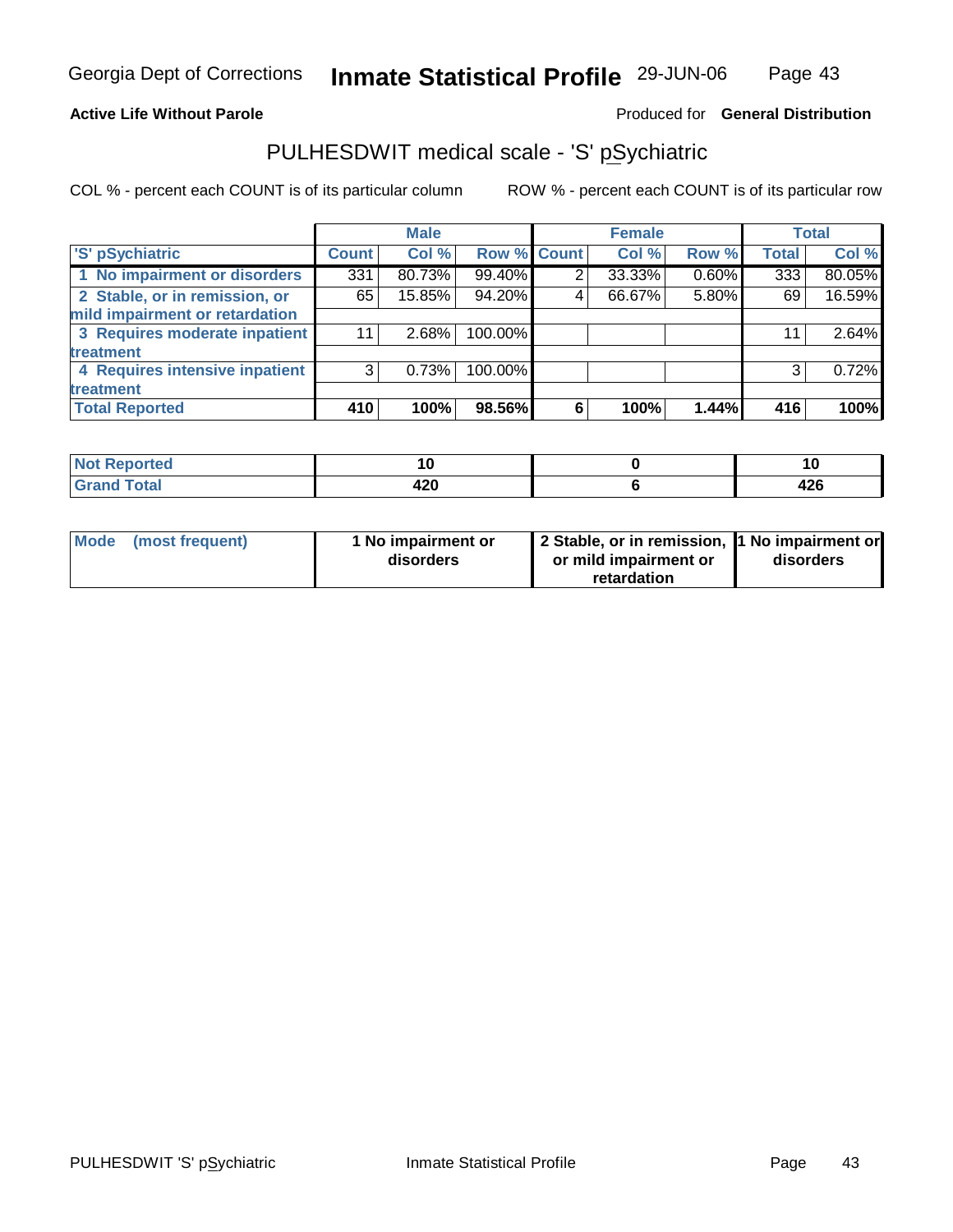#### **Active Life Without Parole**

#### Produced for **General Distribution**

### PULHESDWIT medical scale - 'D' dental

|                                 |              | <b>Male</b> |             |   | <b>Female</b> |       |              | Total  |
|---------------------------------|--------------|-------------|-------------|---|---------------|-------|--------------|--------|
| <b>D'</b> Dental                | <b>Count</b> | Col %       | Row % Count |   | Col %         | Row % | <b>Total</b> | Col %  |
| 1 Minimal routine dental health | 202          | 49.63%      | 98.06%      |   | 66.67%        | 1.94% | 206          | 49.88% |
| <b>needs</b>                    |              |             |             |   |               |       |              |        |
| 2 Moderate cavities and/or      | 173          | 42.51%      | 98.86%      |   | 33.33%        | 1.14% | 175          | 42.37% |
| gum disease                     |              |             |             |   |               |       |              |        |
| 3 Extensive gum disease         | 32           | $7.86\%$    | 100.00%     |   |               |       | 32           | 7.75%  |
| and/or widespread decay         |              |             |             |   |               |       |              |        |
| <b>Total Reported</b>           | 407          | 100%        | 98.55%      | 6 | 100%          | 1.45% | 413          | 100%   |

| N                     | . .<br>$\overline{\phantom{a}}$ |      |
|-----------------------|---------------------------------|------|
| $f \wedge f \wedge f$ | חהו                             |      |
|                       | 44 U                            | 44 V |

| <b>Mode</b><br>(most frequent) | 1 Minimal routine dental<br>health needs | health needs | Minimal routine dental 1 Minimal routine<br>dental health<br>needs |
|--------------------------------|------------------------------------------|--------------|--------------------------------------------------------------------|
|--------------------------------|------------------------------------------|--------------|--------------------------------------------------------------------|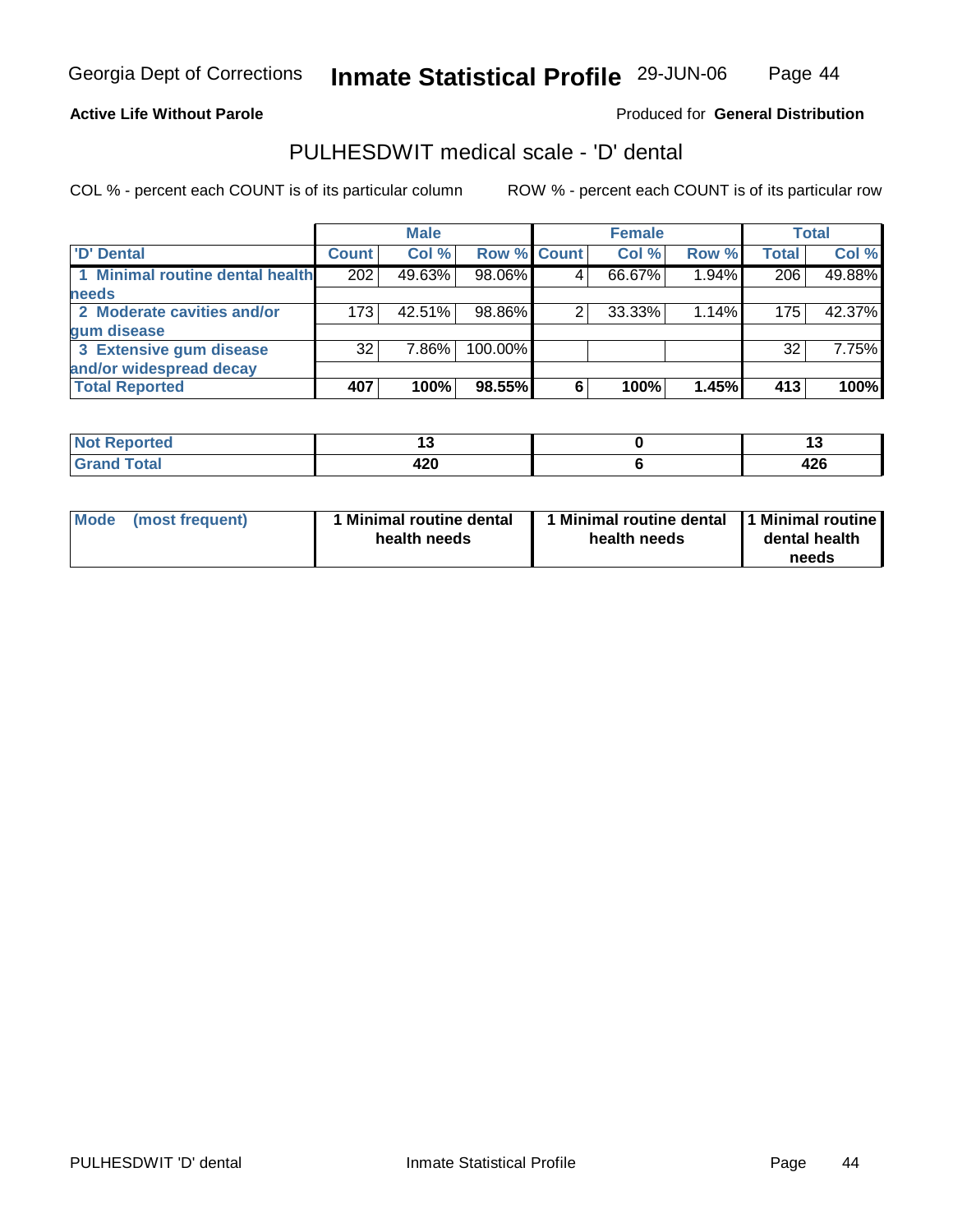#### **Active Life Without Parole**

#### Produced for **General Distribution**

### PULHESDWIT medical scale - 'W' work ability

|                                 |              | <b>Male</b> |                    |   | <b>Female</b> |       |              | Total  |
|---------------------------------|--------------|-------------|--------------------|---|---------------|-------|--------------|--------|
| W' work ability                 | <b>Count</b> | Col %       | <b>Row % Count</b> |   | Col %         | Row % | <b>Total</b> | Col %  |
| 1 Unrestricted work or activity | 331          | 79.00%      | 98.51%             | 5 | 83.33%        | 1.49% | 336          | 79.06% |
| 2 Minor restrictions on type of | 67           | $15.99\%$   | 98.53%             |   | 16.67%        | 1.47% | 68           | 16.00% |
| <b>work</b>                     |              |             |                    |   |               |       |              |        |
| 3 Moderate restrictions on      | 14           | $3.34\%$    | 100.00%            |   |               |       | 14           | 3.29%  |
| type of work                    |              |             |                    |   |               |       |              |        |
| 4 Major restrictions on type of |              | 1.67%       | 100.00%            |   |               |       |              | 1.65%  |
| <b>work</b>                     |              |             |                    |   |               |       |              |        |
| <b>Total Reported</b>           | 419          | 100%        | 98.59%             | 6 | 100%          | 1.41% | 425          | 100%   |

| <b>Not Reported</b> |             |          |
|---------------------|-------------|----------|
| <b>Grand Total</b>  | חרו<br>44 U | <br>44 U |

| <b>Mode</b><br>1 Unrestricted work or<br>1 Unrestricted work or<br>(most frequent)<br>activity<br>activity | 1 Unrestricted<br>work or activity |
|------------------------------------------------------------------------------------------------------------|------------------------------------|
|------------------------------------------------------------------------------------------------------------|------------------------------------|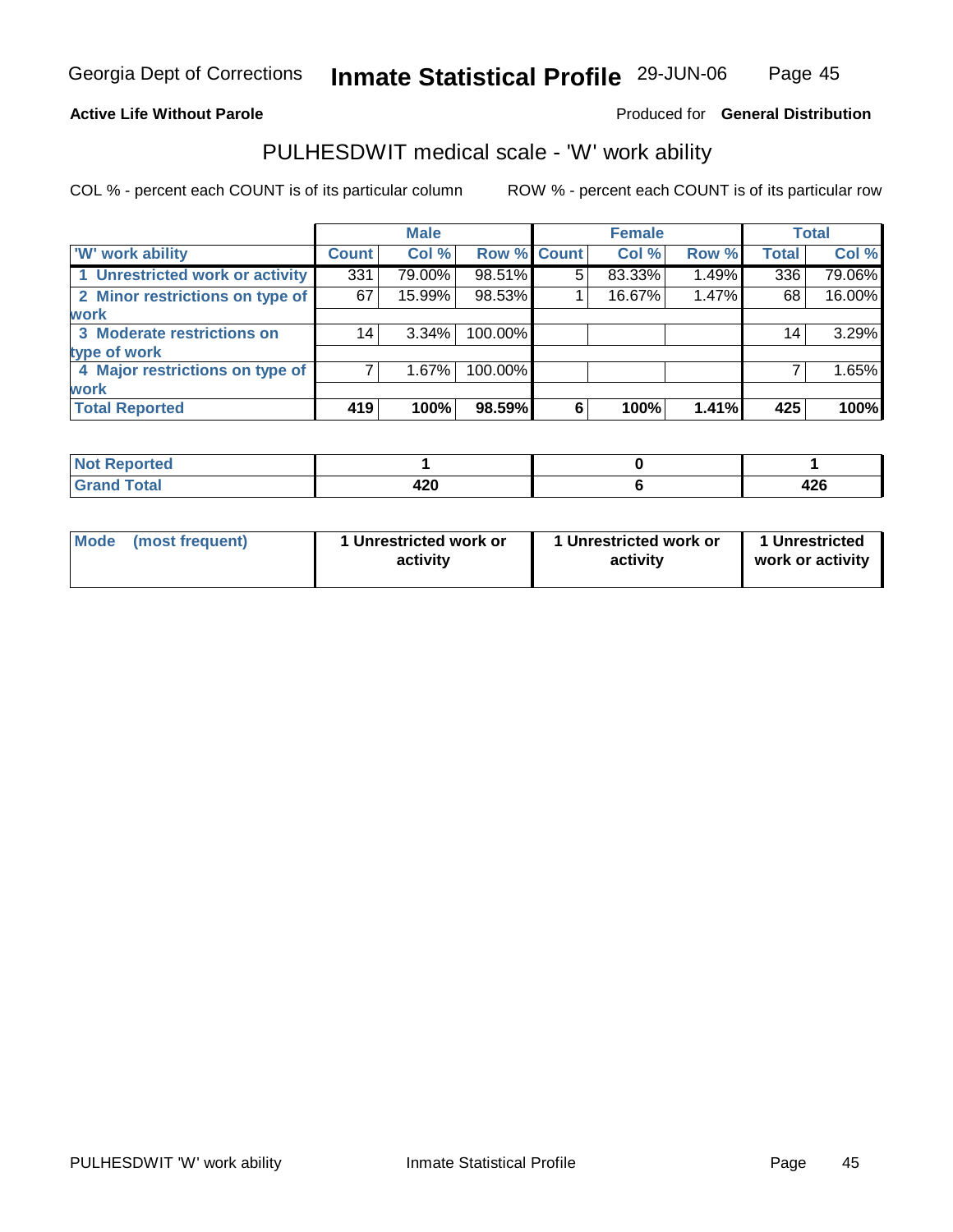### Page 46

#### **Active Life Without Parole**

### Produced for **General Distribution**

### PULHESDWIT medical scale - 'I' impairment

|                           |              | <b>Male</b> |                    |   | <b>Female</b> |       |              | <b>Total</b> |
|---------------------------|--------------|-------------|--------------------|---|---------------|-------|--------------|--------------|
| T' Impairment             | <b>Count</b> | Col %       | <b>Row % Count</b> |   | Col %         | Row % | <b>Total</b> | Col %        |
| 1 No impairments or       | 415          | 99.05%      | 98.57%             | 6 | 100.00%       | 1.43% | 421          | 99.06%       |
| disabilities              |              |             |                    |   |               |       |              |              |
| 2 Wheelchair-bound but    |              | 0.24%       | 100.00%            |   |               |       |              | 0.24%        |
| otherwise OK              |              |             |                    |   |               |       |              |              |
| 4 Needs moderate Assisted |              | 0.24%       | 100.00%            |   |               |       |              | 0.24%        |
| Living (level II)         |              |             |                    |   |               |       |              |              |
| 5 Needs maximal Assisted  | 2            | 0.48%       | 100.00%            |   |               |       |              | 0.47%        |
| <b>Living (level III)</b> |              |             |                    |   |               |       |              |              |
| <b>Total Reported</b>     | 419          | 100%        | 98.59%             | 6 | 100%          | 1.41% | 425          | 100.0%       |

| <b>Reported</b><br>NOT F |             |            |
|--------------------------|-------------|------------|
| Total<br>. Grar<br>Grand | חרי<br>44 U | ,,,<br>TŁV |

| Mode | (most frequent) | 1 No impairments or<br>disabilities | 1 No impairments or<br>disabilities | I 1 No impairments I<br>or disabilities |
|------|-----------------|-------------------------------------|-------------------------------------|-----------------------------------------|
|      |                 |                                     |                                     |                                         |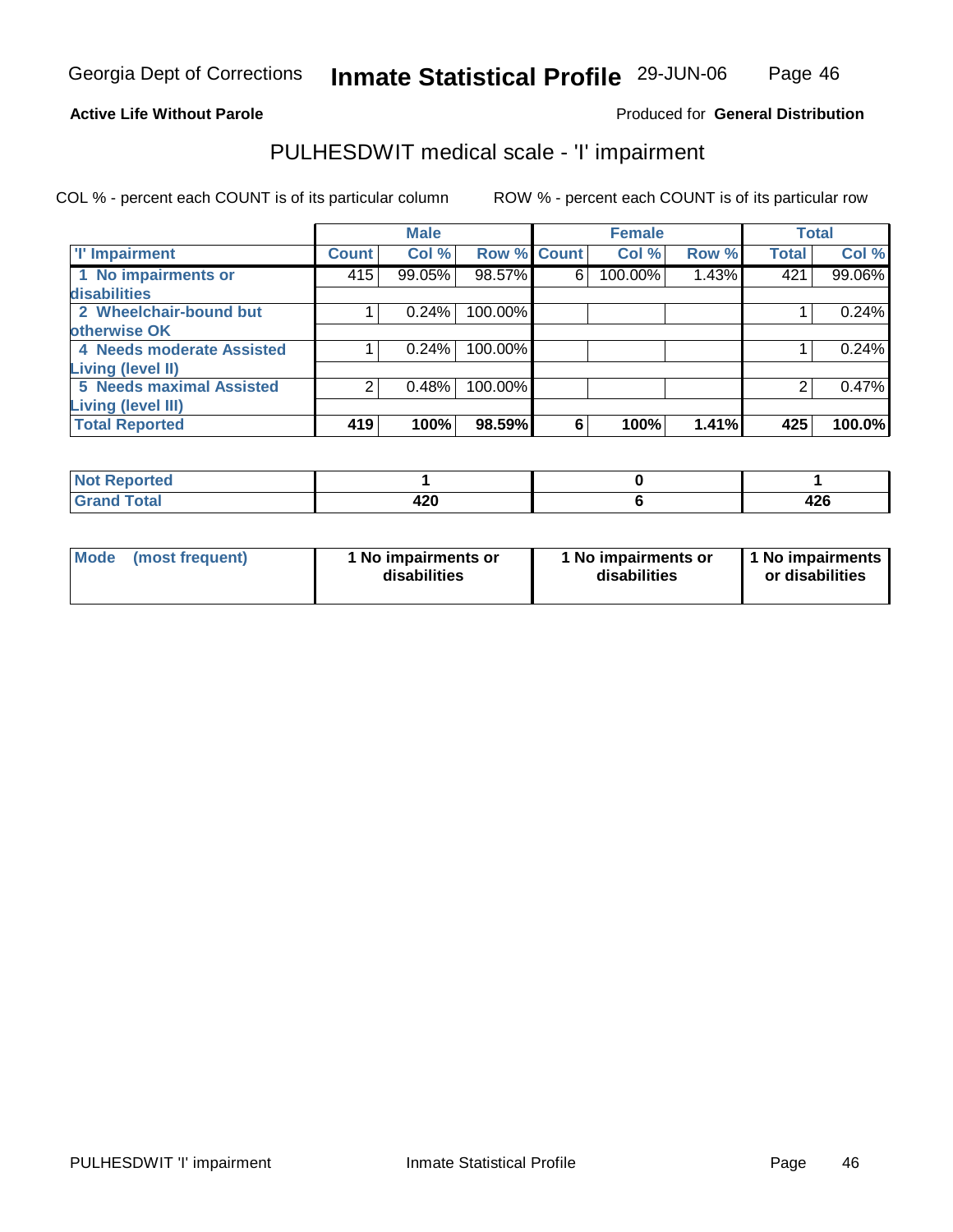Georgia Dept of Corrections

#### **Inmate Statistical Profile** 29-JUN-06 Page Page 47

#### **Active Life Without Parole Produced fo Seneral Distribution**

### PULHESDWIT medical scale - 'T' transportability

|                              |              | <b>Male</b> |                    |   | <b>Female</b> |          |       | Total  |
|------------------------------|--------------|-------------|--------------------|---|---------------|----------|-------|--------|
| <b>T' Transportability</b>   | <b>Count</b> | Col%        | <b>Row % Count</b> |   | Col %         | Row %    | Total | Col %  |
| 1 Can be transported in any  | 418          | $99.76\%$   | $98.58\%$          | 6 | 100.00%       | $1.42\%$ | 424   | 99.76% |
| ordinary approved vehicle    |              |             |                    |   |               |          |       |        |
| 3 Wheelchair-bound, requires |              | 0.24%       | $100.00\%$         |   |               |          |       | 0.24%  |
| special vehicle              |              |             |                    |   |               |          |       |        |
| <b>Total Reported</b>        | 419          | 100%        | 98.59%             | 6 | 100%          | $1.41\%$ | 425   | 100%   |

| <b>Not Reported</b> |      |      |
|---------------------|------|------|
| <b>Total</b>        | חרו  |      |
| Grar                | 44 U | 44 U |

| 11 Can be transported in any 1 Can be transported in any<br>Mode<br>(most frequent)<br>ordinary approved vehicle   ordinary approved vehicle   transported in any |  | 1 Can be<br>ordinary approved<br>vehicle |
|-------------------------------------------------------------------------------------------------------------------------------------------------------------------|--|------------------------------------------|
|-------------------------------------------------------------------------------------------------------------------------------------------------------------------|--|------------------------------------------|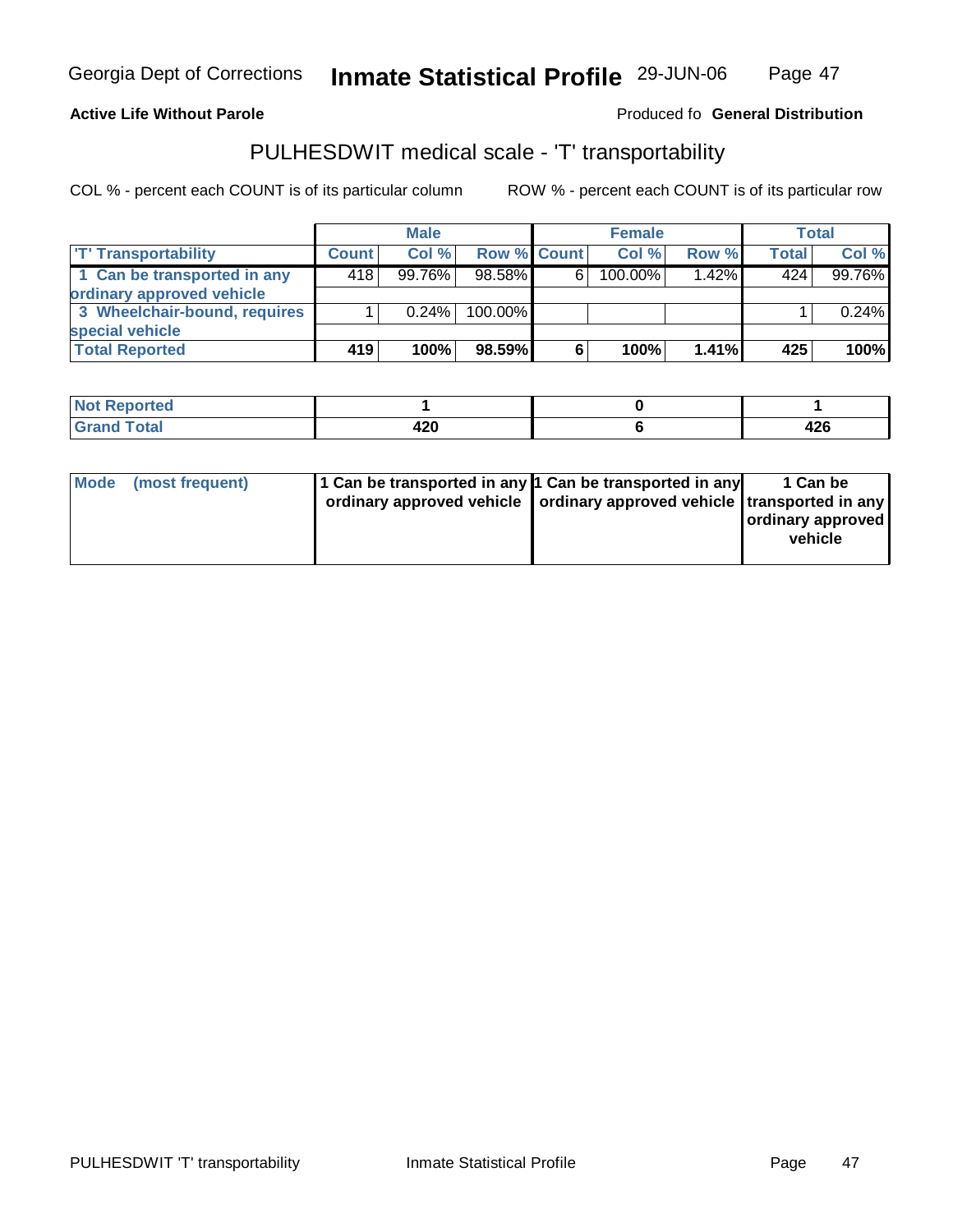### **Active Life Without Parole**

#### Produced for **General Distribution**

### Criminality in family, self-reported

|                              |              | <b>Male</b> |              |                | <b>Female</b> |       |              | Total  |
|------------------------------|--------------|-------------|--------------|----------------|---------------|-------|--------------|--------|
| <b>Criminality In Family</b> | <b>Count</b> | Col %       | <b>Row %</b> | <b>Count</b>   | Col %         | Row % | <b>Total</b> | Col %  |
| Yes, criminality in family   | 129          | $31.01\%$   | 97.73%       | 3 <sub>1</sub> | 50.00%        | 2.27% | 132          | 31.28% |
| No criminality in family     | 287          | 68.99%      | 98.97%       | 3 <sub>1</sub> | 50.00%        | 1.03% | 290          | 68.72% |
| <b>Total Reported</b>        | 416'         | 100%        | 98.58%       | 6              | 100%          | 1.42% | 422          | 100%   |

| rted                             |             |                |
|----------------------------------|-------------|----------------|
| المفمار<br><b>TULAI</b><br>----- | חהו<br>44 U | $\sim$<br>44 U |

| Mode (most frequent) | No criminality in family | No criminality in family | No criminality in<br>family |
|----------------------|--------------------------|--------------------------|-----------------------------|
|----------------------|--------------------------|--------------------------|-----------------------------|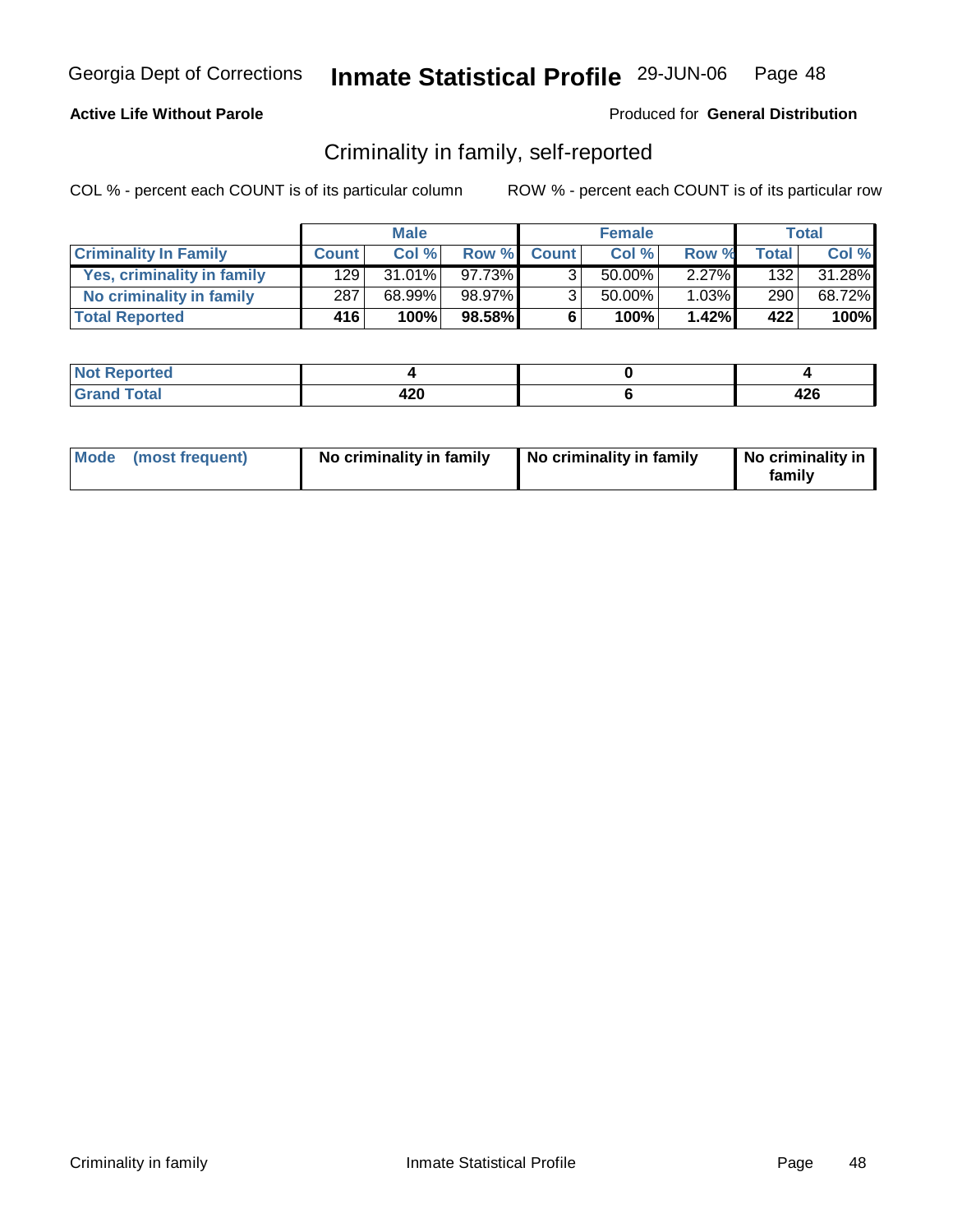#### **Active Life Without Parole**

#### Produced for **General Distribution**

### Alcoholism in family, self-reported

|                             |              | <b>Male</b> |        |             | <b>Female</b> |          |              | Total     |
|-----------------------------|--------------|-------------|--------|-------------|---------------|----------|--------------|-----------|
| <b>Alcoholism In Family</b> | <b>Count</b> | Col %       |        | Row % Count | Col %         | Row %    | <b>Total</b> | Col %     |
| Yes, alcoholism in family   | 86           | $20.67\%$   | 98.85% |             | 16.67%        | $1.15\%$ | 87           | $20.62\%$ |
| No alcoholism in family     | 330          | 79.33%      | 98.51% | 5           | 83.33%        | 1.49%    | 335          | 79.38%    |
| <b>Total Reported</b>       | 416          | 100%        | 98.58% | 6           | 100%          | 1.42%    | 422          | 100%      |

| ported<br>' N∩t∶             |                        |           |
|------------------------------|------------------------|-----------|
| <b>otal</b><br>Gran<br>----- | חלי.<br>44 U<br>$\sim$ | .<br>44 Y |

| Mode (most frequent)<br>No alcoholism in family | <b>No alcoholism in family</b> | No alcoholism in<br>familv |
|-------------------------------------------------|--------------------------------|----------------------------|
|-------------------------------------------------|--------------------------------|----------------------------|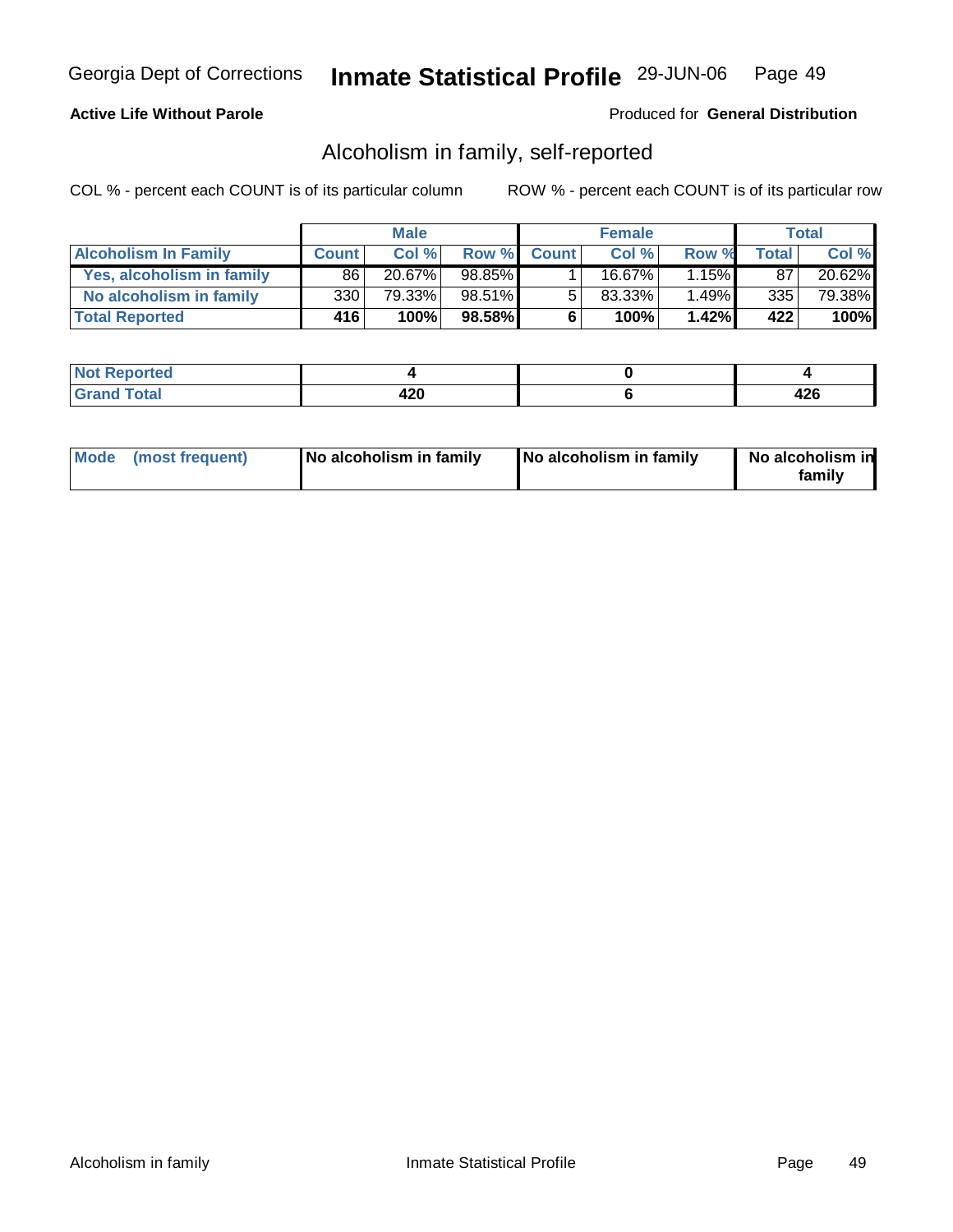#### **Active Life Without Parole**

Produced for **General Distribution**

### Drug abuse in family, self-reported

|                           |              | <b>Male</b> |              |              | <b>Female</b> |          |              | Total  |
|---------------------------|--------------|-------------|--------------|--------------|---------------|----------|--------------|--------|
| Drug Abuse In Family      | <b>Count</b> | Col %       | <b>Row %</b> | <b>Count</b> | Col %         | Row %    | <b>Total</b> | Col %  |
| Yes, drug abuse in family | 53           | $12.74\%$   | 96.36%       |              | 33.33%        | $3.64\%$ | 55           | 13.03% |
| No drug abuse in family   | 363          | 87.26%      | 98.91%       | 4            | 66.67%        | 1.09%    | 367          | 86.97% |
| <b>Total Reported</b>     | 416'         | 100%        | 98.58%       | 6            | 100%          | 1.42%    | 422          | 100%   |

| ported<br>' N∩t∶             |                        |           |
|------------------------------|------------------------|-----------|
| <b>otal</b><br>Gran<br>----- | חלי.<br>44 U<br>$\sim$ | .<br>44 Y |

| Mode (most frequent) |  | No drug abuse in family | No drug abuse in family | No drug abuse in<br>familv |
|----------------------|--|-------------------------|-------------------------|----------------------------|
|----------------------|--|-------------------------|-------------------------|----------------------------|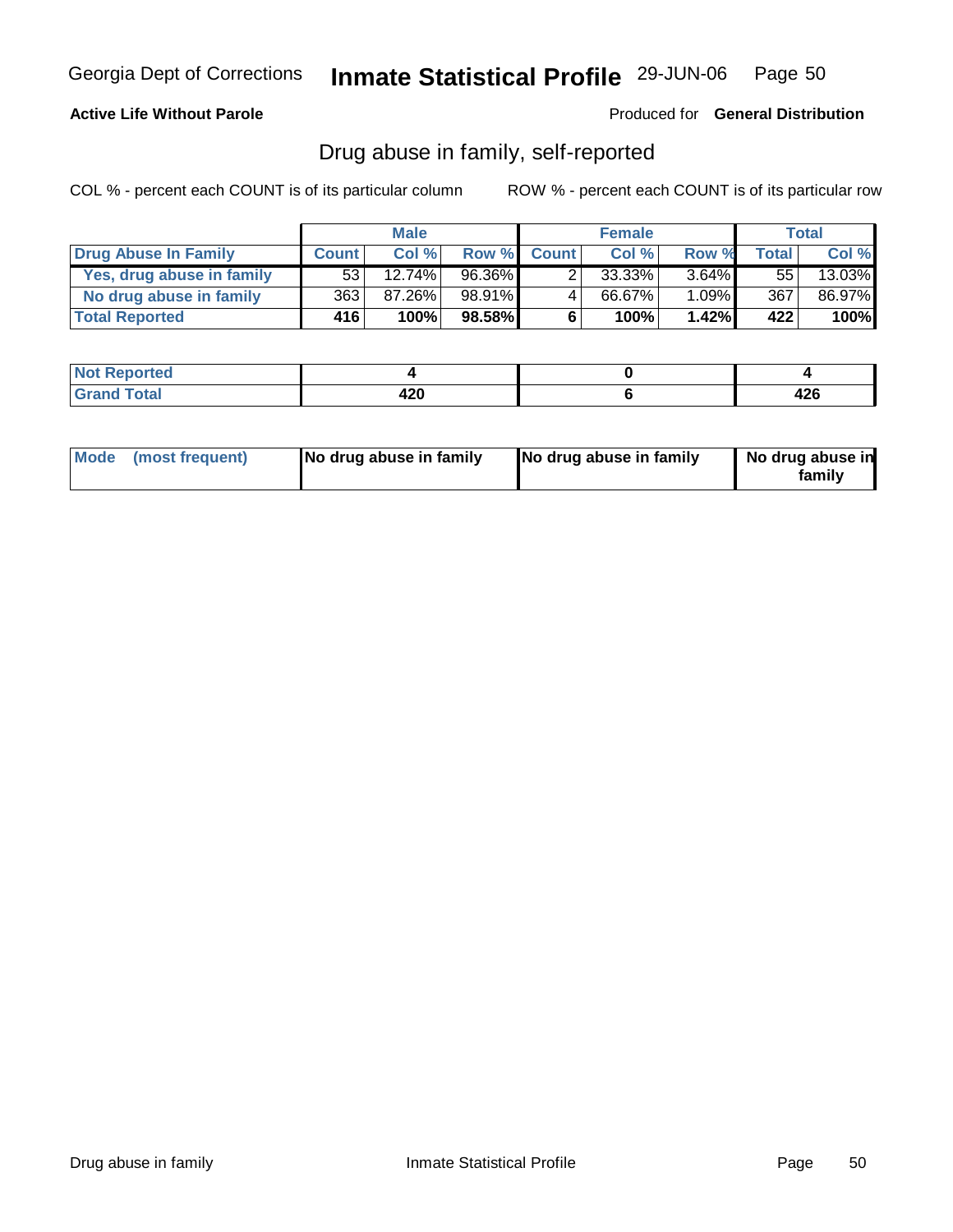#### **Active Life Without Parole**

#### Produced for **General Distribution**

### Subjected to frequent beatings, self-reported

|                            |                 | <b>Male</b> |           |              | <b>Female</b> |          |       | Total  |
|----------------------------|-----------------|-------------|-----------|--------------|---------------|----------|-------|--------|
| <b>Frequent beatings</b>   | <b>Count</b>    | Col%        | Row %     | <b>Count</b> | Col%          | Row %    | Total | Col %  |
| Yes, subjected to frequent | $\overline{26}$ | 6.25%       | $96.30\%$ |              | $16.67\%$     | $3.70\%$ | 27    | 6.40%  |
| <b>beatings</b>            |                 |             |           |              |               |          |       |        |
| Not subjected to frequent  | 390             | 93.75%      | 98.73%    | 5            | 83.33%        | 1.27%    | 395   | 93.60% |
| beatings                   |                 |             |           |              |               |          |       |        |
| <b>Total Reported</b>      | 416             | 100%        | 98.58%    | 6            | 100%          | 1.42%    | 422   | 100%   |

| <b>rted</b><br>m.<br>$\cdots$ |      |      |
|-------------------------------|------|------|
| $f \wedge f \wedge f'$        | חרו  |      |
| 'uai                          | 76 V | 44 U |

| Mode            | Not subjected to frequent | Not subjected to frequent | Not subjected to         |
|-----------------|---------------------------|---------------------------|--------------------------|
| (most frequent) | beatings                  | beatings                  | <b>frequent beatings</b> |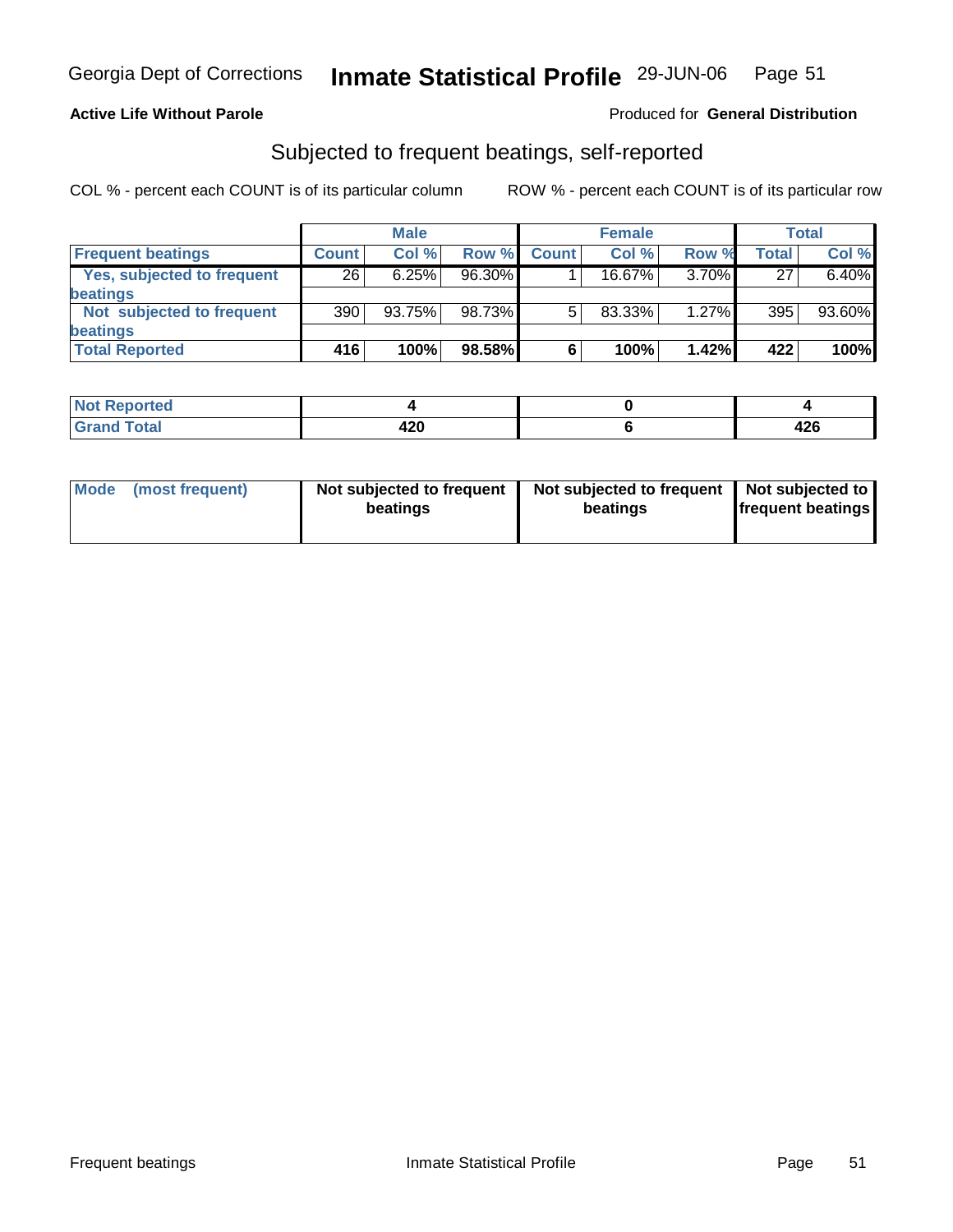### **Active Life Without Parole**

Produced for **General Distribution**

### Father absent during inmate's childhood

|                           |              | <b>Male</b> |        |             | <b>Female</b> |       |              | Total  |
|---------------------------|--------------|-------------|--------|-------------|---------------|-------|--------------|--------|
| <b>Father Absent</b>      | <b>Count</b> | Col %       |        | Row % Count | Col %         | Row % | <b>Total</b> | Col %  |
| Yes, father was absent    | 215          | 51.68%      | 99.08% |             | 33.33%        | 0.92% | 217          | 51.42% |
| No, father was not absent | 201          | 48.32%      | 98.05% | 4           | 66.67%        | 1.95% | 205          | 48.58% |
| <b>Total Reported</b>     | 416          | 100%        | 98.58% | 6           | 100%          | 1.42% | 422          | 100%   |

| ported<br>' N∩t∶             |                        |           |
|------------------------------|------------------------|-----------|
| <b>otal</b><br>Gran<br>----- | חלי.<br>44 U<br>$\sim$ | .<br>44 Y |

| Mode (most frequent) | Yes, father was absent | No, father was not absent | Yes, father was<br>absent |
|----------------------|------------------------|---------------------------|---------------------------|
|----------------------|------------------------|---------------------------|---------------------------|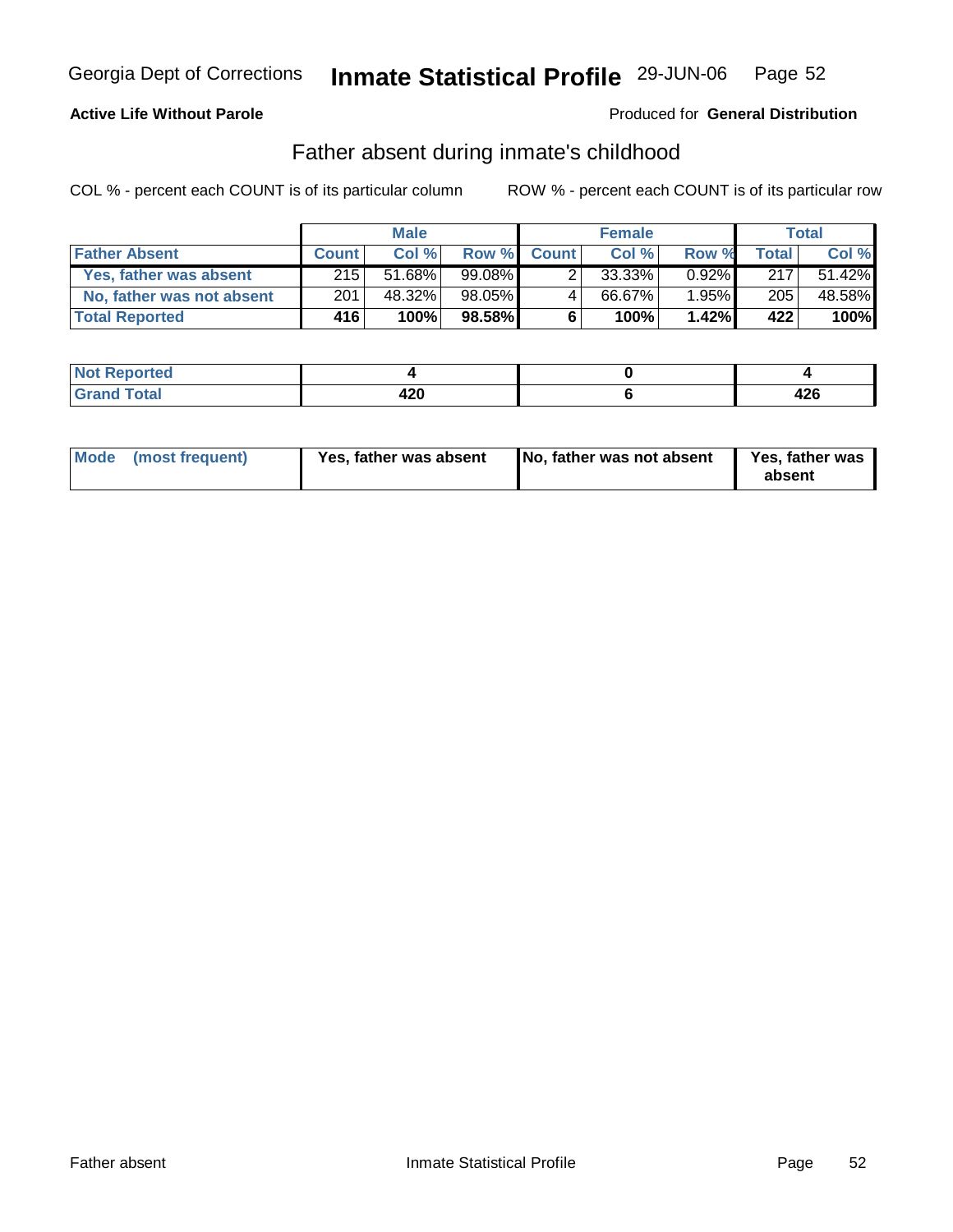### **Active Life Without Parole**

#### Produced for **General Distribution**

### Mother absent during inmate's childhood

|                           | <b>Male</b>  |           |        | <b>Female</b> |           |       | Total |        |
|---------------------------|--------------|-----------|--------|---------------|-----------|-------|-------|--------|
| <b>Mother Absent</b>      | <b>Count</b> | Col %     |        | Row % Count   | Col %     | Row % | Total | Col %  |
| Yes, mother was absent    | 60           | $14.42\%$ | 98.36% |               | 16.67%    | 1.64% | 61    | 14.45% |
| No, mother was not absent | 356          | 85.58%    | 98.61% | 5             | $83.33\%$ | 1.39% | 361   | 85.55% |
| <b>Total Reported</b>     | 416          | 100%      | 98.58% | 6             | 100%      | 1.42% | 422   | 100%   |

| ported<br>' N∩t∶             |                        |           |
|------------------------------|------------------------|-----------|
| <b>otal</b><br>Gran<br>----- | חלי.<br>44 U<br>$\sim$ | .<br>44 Y |

| Mode (most frequent) | No, mother was not absent   No, mother was not absent   No, mother was |            |
|----------------------|------------------------------------------------------------------------|------------|
|                      |                                                                        | not absent |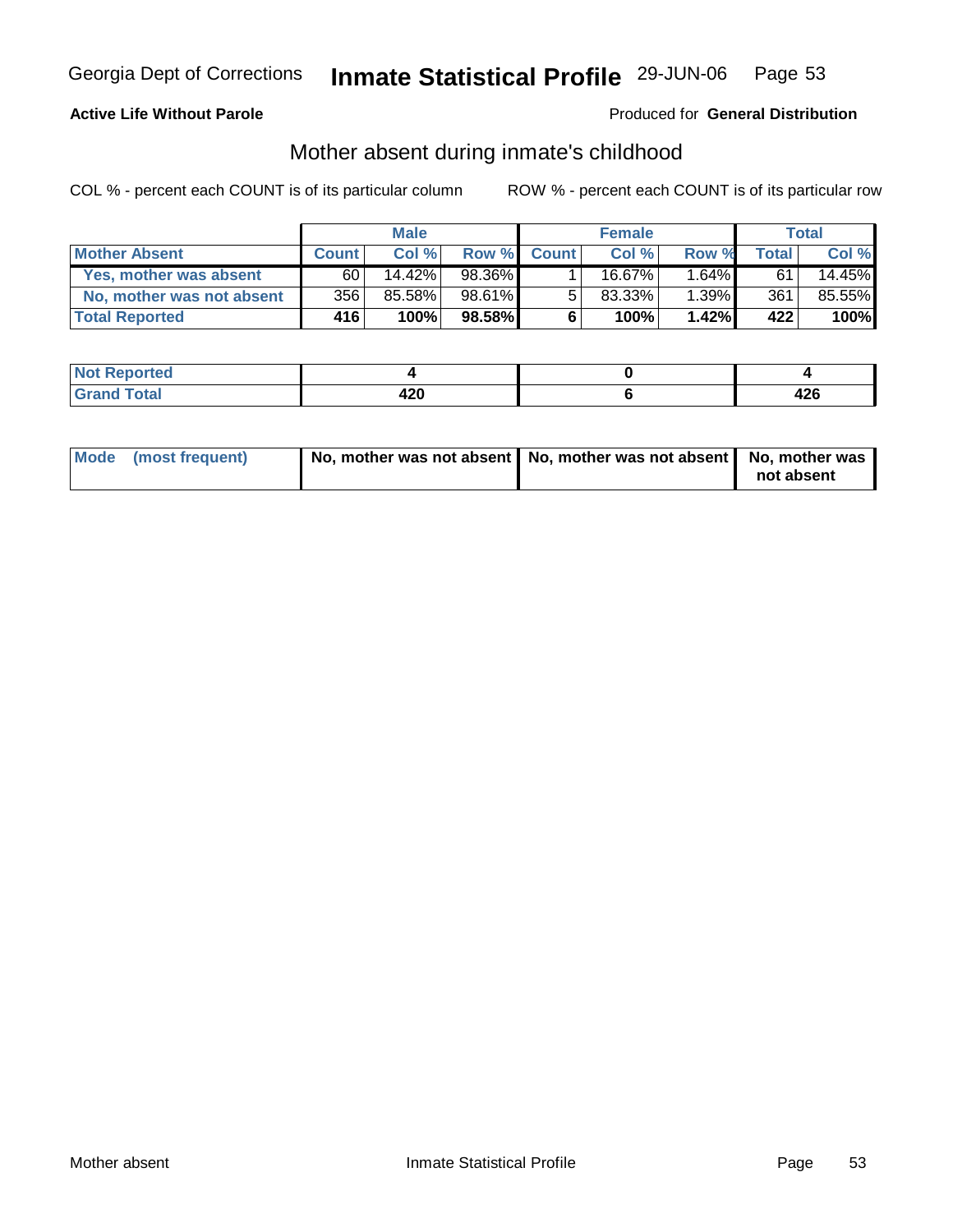### **Active Life Without Parole**

#### Produced for **General Distribution**

### Inmate diagnosed as manipulative

|                          | <b>Male</b>  |        |        | <b>Female</b> |         |          | Total |        |
|--------------------------|--------------|--------|--------|---------------|---------|----------|-------|--------|
| <b>Manipulative</b>      | <b>Count</b> | Col %  | Row %  | <b>Count</b>  | Col %   | Row %    | Total | Col %  |
| <b>Yes, manipulative</b> | 93           | 22.36% | 98.94% |               | 16.67%। | 1.06%    | 94    | 22.27% |
| No, not manipulative     | 323          | 77.64% | 98.48% | 5             | 83.33%  | $1.52\%$ | 328   | 77.73% |
| <b>Total Reported</b>    | 416'         | 100%   | 98.58% | 6             | 100%    | $1.42\%$ | 422   | 100%   |

| oorted<br><b>NOT</b>  |                       |            |
|-----------------------|-----------------------|------------|
| <b>otal</b><br>$\sim$ | חרי<br>44 U<br>$\sim$ | 10C<br>444 |

| <b>Mode</b><br>(most frequent)<br>  No. not manipulative | No, not manipulative | No, not<br><b>Imanipulative</b> |
|----------------------------------------------------------|----------------------|---------------------------------|
|----------------------------------------------------------|----------------------|---------------------------------|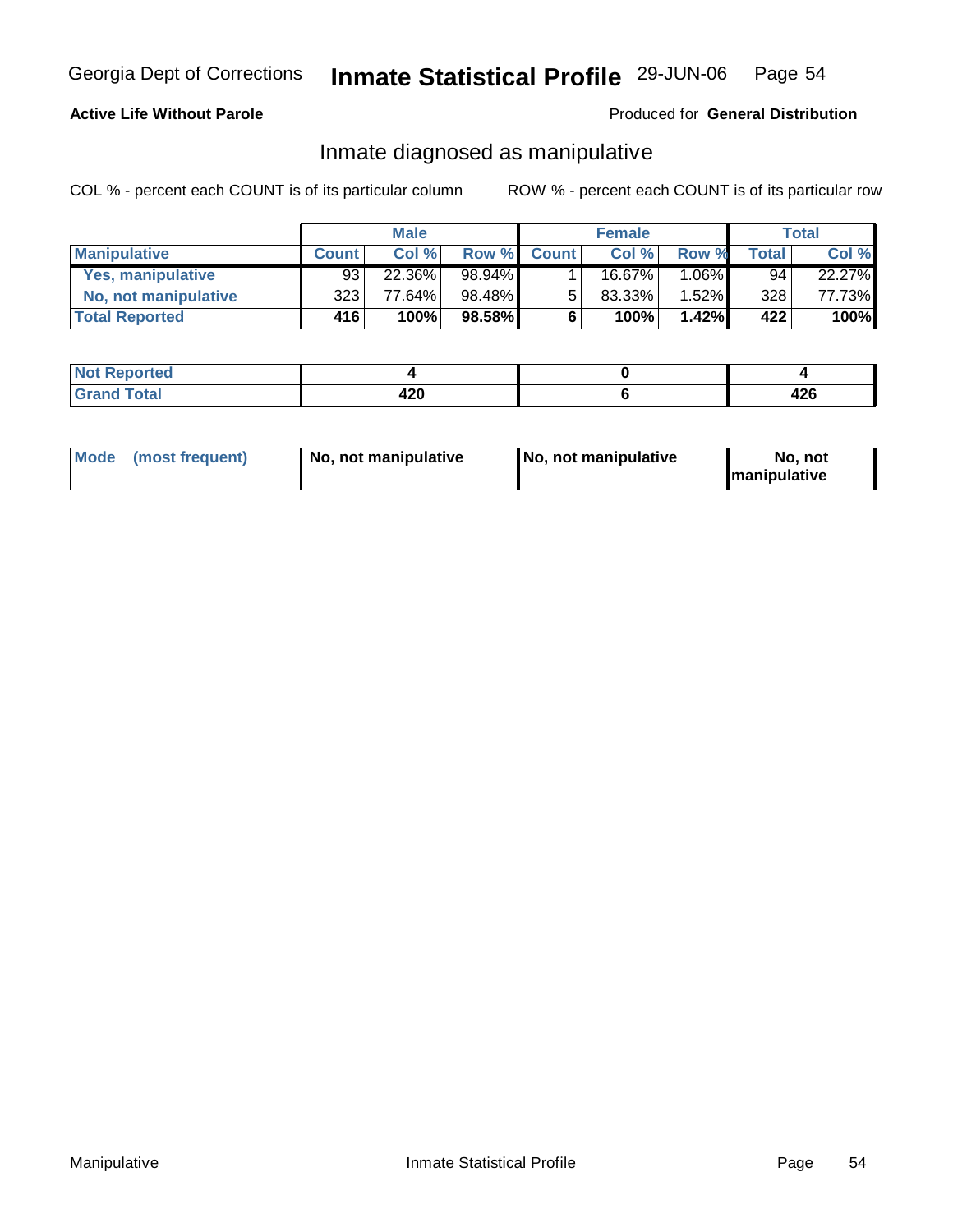#### **Active Life Without Parole**

#### Produced for **General Distribution**

### Inmate diagnosed as assaultive

|                       | <b>Male</b>  |           |         | <b>Female</b> |         |       | Total        |        |
|-----------------------|--------------|-----------|---------|---------------|---------|-------|--------------|--------|
| <b>Assaultive</b>     | <b>Count</b> | Col %     |         | Row % Count   | Col %   | Row % | <b>Total</b> | Col %  |
| Yes, assaultive       | 333          | $80.05\%$ | 98.23%  | 6             | 100.00% | 1.77% | 339          | 80.33% |
| No, not assaultive    | 83           | 19.95%    | 100.00% |               |         |       | 83           | 19.67% |
| <b>Total Reported</b> | 416'         | 100%      | 98.58%  | 6             | 100%    | 1.42% | 422          | 100%   |

| Reported<br><b>NO</b> |                   |             |
|-----------------------|-------------------|-------------|
| <b>Total</b>          | חרי<br>44 U<br>__ | י ה<br>44 U |

| <b>Mode</b><br>Yes, assaultive<br>(most frequent) | Yes, assaultive | Yes, assaultive |
|---------------------------------------------------|-----------------|-----------------|
|---------------------------------------------------|-----------------|-----------------|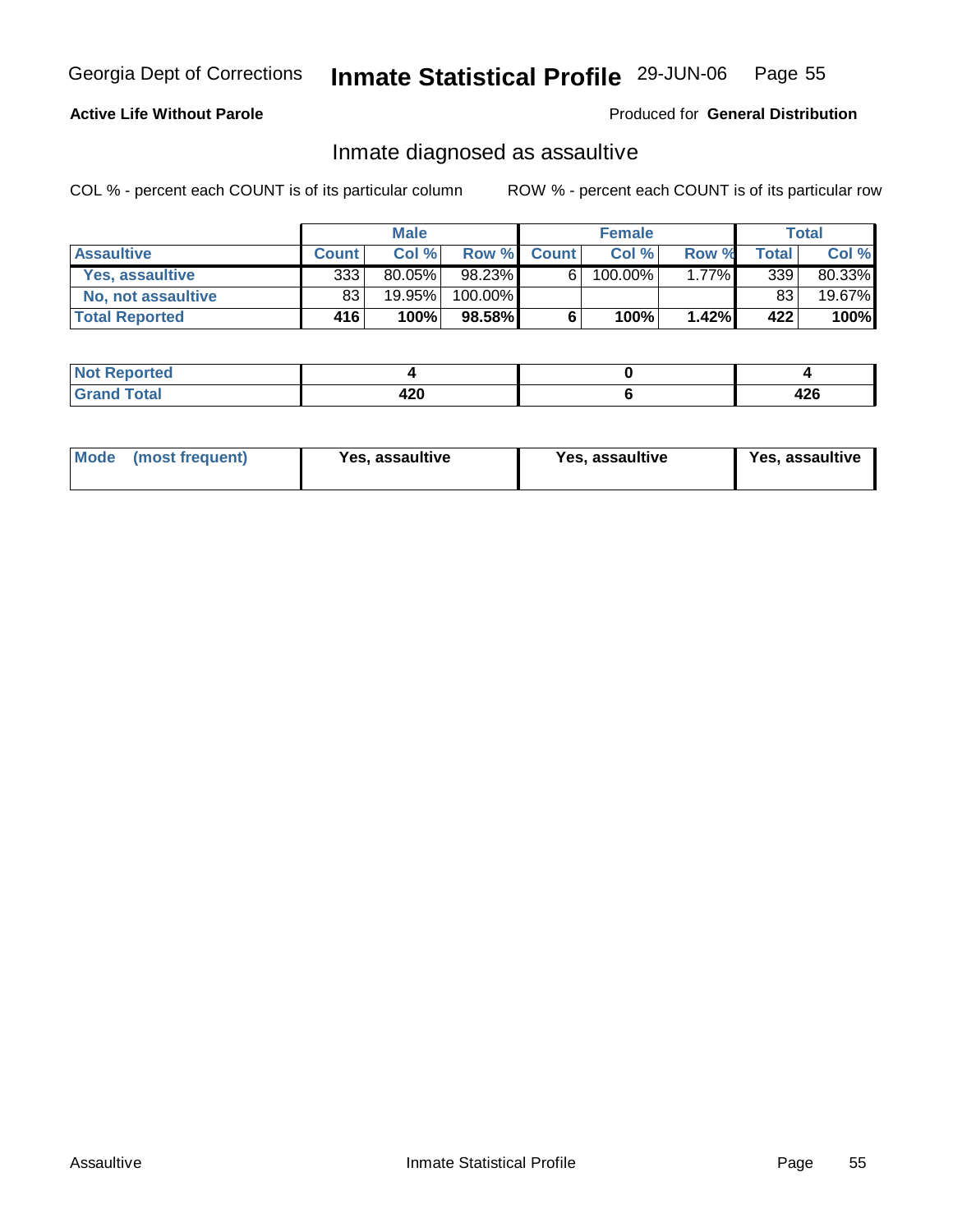#### **Active Life Without Parole**

### Produced for **General Distribution**

### Number of prior Georgia incarcerations

|                                       |                 | <b>Male</b> |                    |   | <b>Female</b> |       |       | <b>Total</b> |
|---------------------------------------|-----------------|-------------|--------------------|---|---------------|-------|-------|--------------|
| <b>Num of Prior GA Incarcerations</b> | <b>Count</b>    | Col %       | <b>Row % Count</b> |   | Col %         | Row % | Total | Col %        |
|                                       | 202             | 48.10%      | 97.12%             | 6 | 100.00%       | 2.88% | 208   | 48.83%       |
|                                       | 82              | 19.52%      | 100.00%            |   |               |       | 82    | 19.25%       |
|                                       | 50 <sub>1</sub> | 11.90%      | 100.00%            |   |               |       | 50    | 11.74%       |
|                                       | 42              | 10.00%      | 100.00%            |   |               |       | 42    | $9.86\%$     |
|                                       | 23 <sub>1</sub> | 5.48%       | 100.00%            |   |               |       | 23    | 5.40%        |
|                                       | 11              | 2.62%       | 100.00%            |   |               |       | 11    | 2.58%        |
| <b>More Than 5</b>                    | 10 <sup>1</sup> | 2.38%       | 100.00%            |   |               |       | 10    | 2.35%        |
| <b>Total Reported</b>                 | 420             | 100%        | 98.59%             | 6 | 100%          | 1.41% | 426   | 100.0%       |

| --<br>$-1$ |                      |               |
|------------|----------------------|---------------|
|            | - -<br>- -<br>$\sim$ | 1 J G<br>44 U |

| Mean (average)       | 25. ا | l.23 |
|----------------------|-------|------|
| Median (middle)      |       |      |
| Mode (most frequent) |       |      |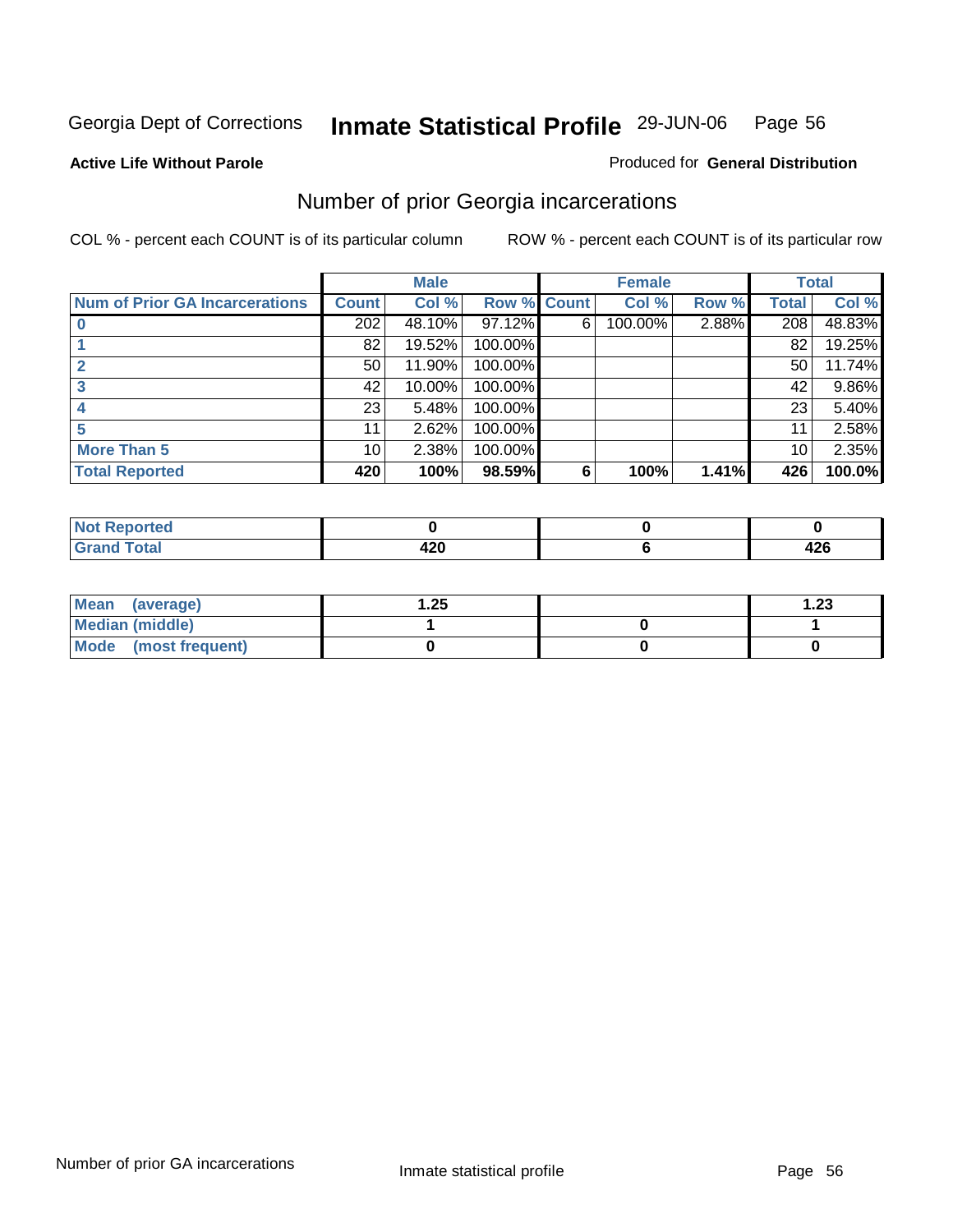**Active Life Without Parole** 

Produced for **General Distribution**

### Prison sentence in years

COL % - percent each COUNT is of its particular column ROW % - percent each COUNT is of its particular row

|                                 |                  | <b>Male</b> |                    | <b>Female</b> |           |                | Total   |
|---------------------------------|------------------|-------------|--------------------|---------------|-----------|----------------|---------|
| <b>Prison Sentence In Years</b> | <b>Count</b>     | Col %       | <b>Row % Count</b> | Col %         | Row %     | <b>Total</b> I | Col %   |
| <b>Life Without Parole</b>      | 420 <sup>1</sup> | $100.00\%$  | $98.59\%$          | $100.00\%$    | $ .41\% $ | 426            | 100.00% |
| <b>Total Reported</b>           | 420              | 100%        | 98.59%             | 100%          | 1.41%     | 426'           | 100%    |

| <b>roorted</b> |     |      |
|----------------|-----|------|
| <b>Total</b>   | חהו | 10C  |
| $\sim$ .       | 44V | 44 U |

#### **Determinate (numeric) sentences only**

|  | <b>Mean</b><br>(average) |  |  |  |
|--|--------------------------|--|--|--|
|--|--------------------------|--|--|--|

**All sentences (including determinate), with life, life without parole, and death sentences figured at 45 years**

| <b>Me</b><br>_____ | -- |  |
|--------------------|----|--|
|                    |    |  |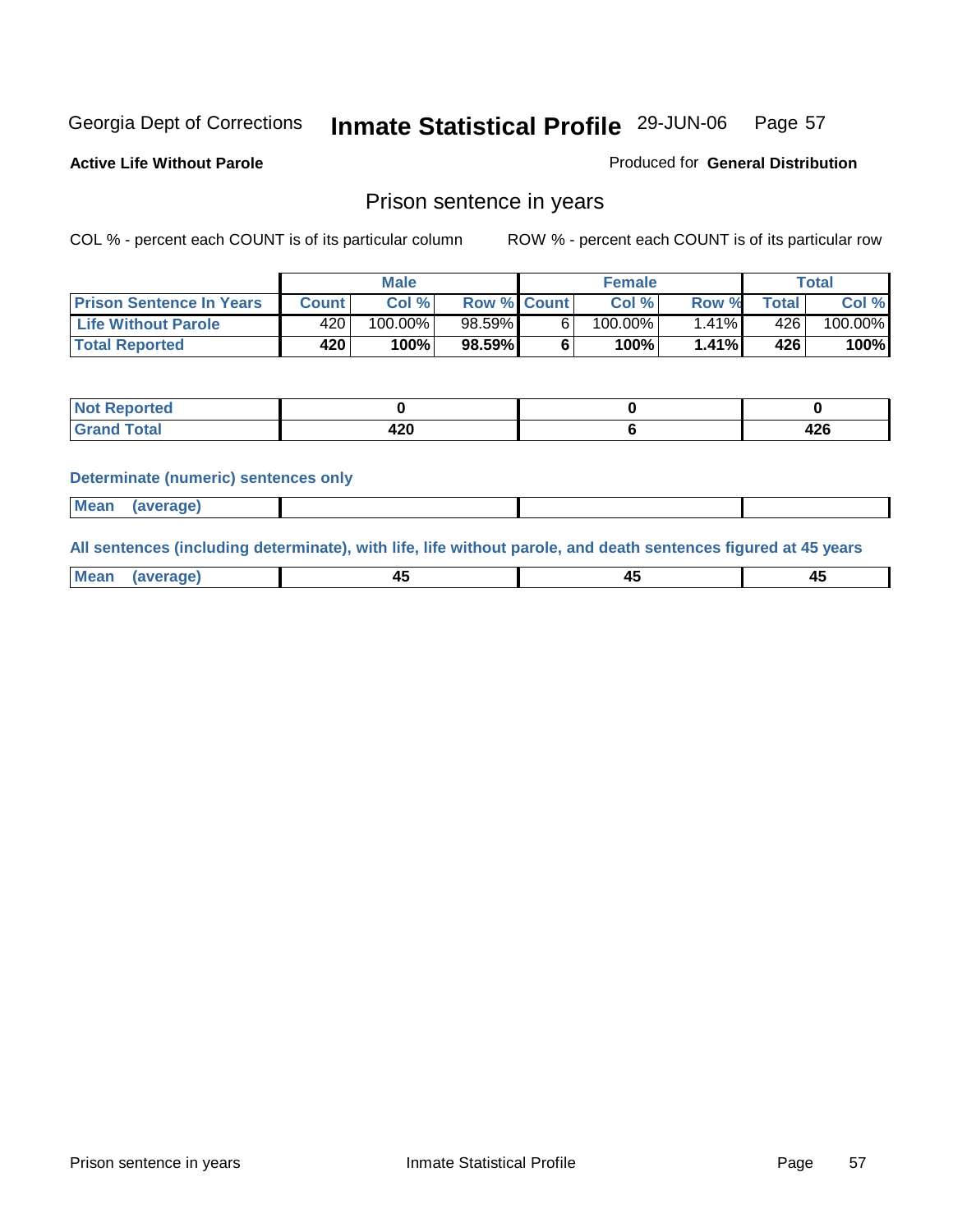#### **Active Life Without Parole**

# Produced for **General Distribution**

# Primary offense, broken out into felonies vs misdemeanors

|                                  |              | <b>Male</b> |                    | <b>Female</b> |          | Total |            |
|----------------------------------|--------------|-------------|--------------------|---------------|----------|-------|------------|
| <b>Felonies and Misdemeanors</b> | <b>Count</b> | Col%        | <b>Row % Count</b> | Col %         | Row %    | Total | Col %      |
| <b>Felonies</b>                  | 4201         | 100.00%     | 98.59%             | $100.00\%$    | $1.41\%$ | 426   | $100.00\%$ |
| <b>Total Reported</b>            | 420          | 100%        | $98.59\%$          | 100%          | 1.41%    | 426   | 100%       |

| <b>Not Reported</b><br>.     |        |              |     |
|------------------------------|--------|--------------|-----|
| <b>Total</b><br><b>Grand</b> | $\sim$ | A ממ<br>42 U | 426 |

| <b>Mo</b><br>requent)<br>onies<br>.<br>____ | nies.<br>חי<br>____ | <b>onies</b><br>. |
|---------------------------------------------|---------------------|-------------------|
|---------------------------------------------|---------------------|-------------------|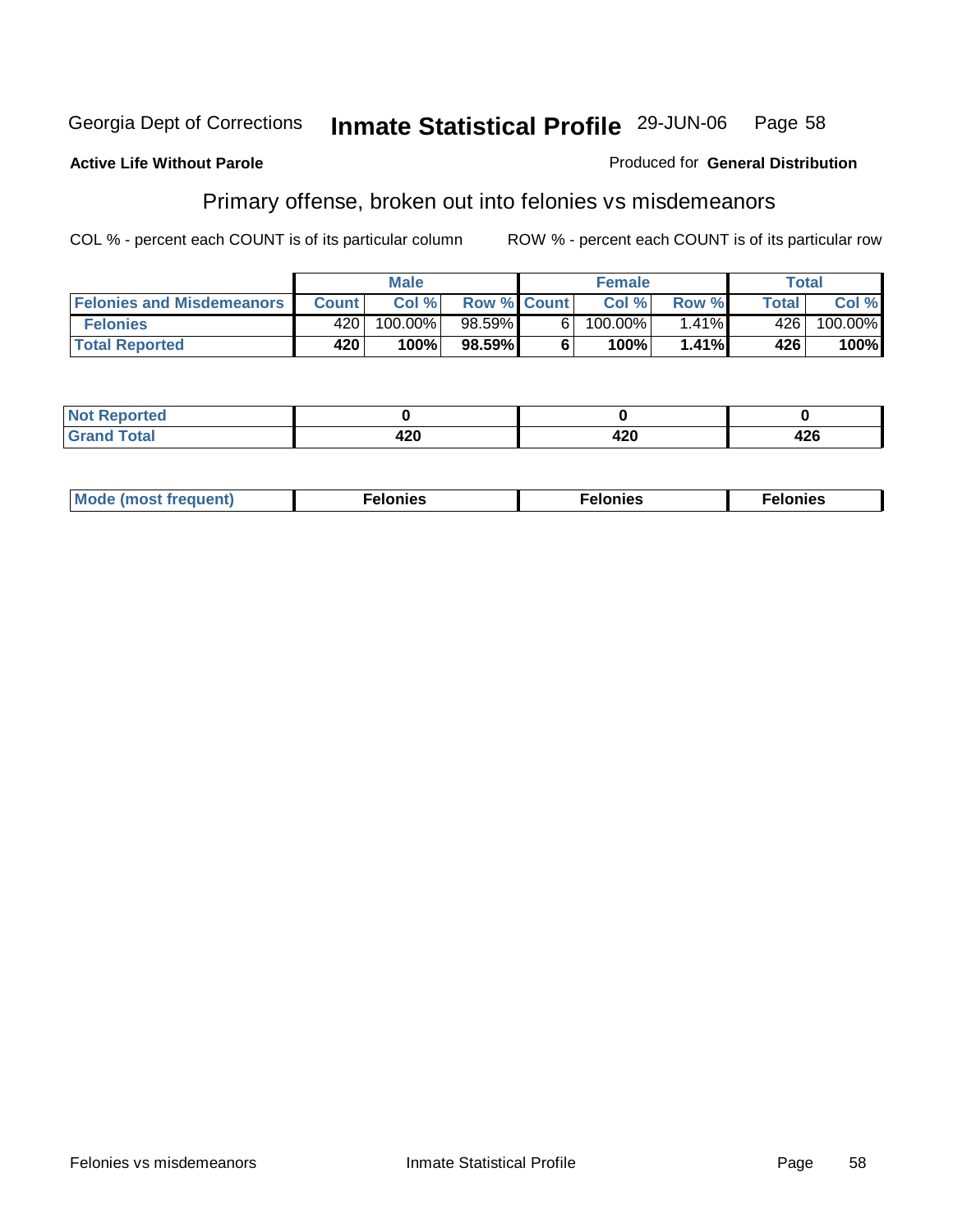#### **Active Life Without Parole**

#### Produced for **General Distribution**

### Primary offense, broken out into six broad crime categories

|                         |                 | <b>Male</b> |             |   | <b>Female</b> |          |                 | <b>Total</b> |
|-------------------------|-----------------|-------------|-------------|---|---------------|----------|-----------------|--------------|
| <b>Crime Categories</b> | <b>Count</b>    | Col %       | Row % Count |   | Col %         | Row %    | Total           | Col %        |
| <b>Violent</b>          | 351             | 83.57%      | 98.32%      | 6 | 100.00%       | $1.68\%$ | 357             | 83.80%       |
| <b>Sex Crime</b><br>2   | 57              | $13.57\%$   | 100.00%     |   | .00%          |          | 57              | 13.38%       |
| 3<br><b>Property</b>    | 2               | .48%        | 100.00%     |   | .00%          |          | ◠               | $.47\%$      |
| <b>Drug</b><br>4        | 10 <sub>1</sub> | 2.38%       | 100.00%     |   | $.00\%$       |          | 10 <sub>1</sub> | 2.35%        |
| <b>Total Reported</b>   | 420             | 100%        | 98.59%      | 6 | 100%          | 1.41%    | 426             | 100%         |

| ____ | .<br>−∠∪ | ハウム<br>−∠∪ |
|------|----------|------------|

| <b>Mode</b><br>'reauent) | .<br>iolent<br>____ | <br>∕iolent | <br>∨iolent |
|--------------------------|---------------------|-------------|-------------|
|                          |                     |             |             |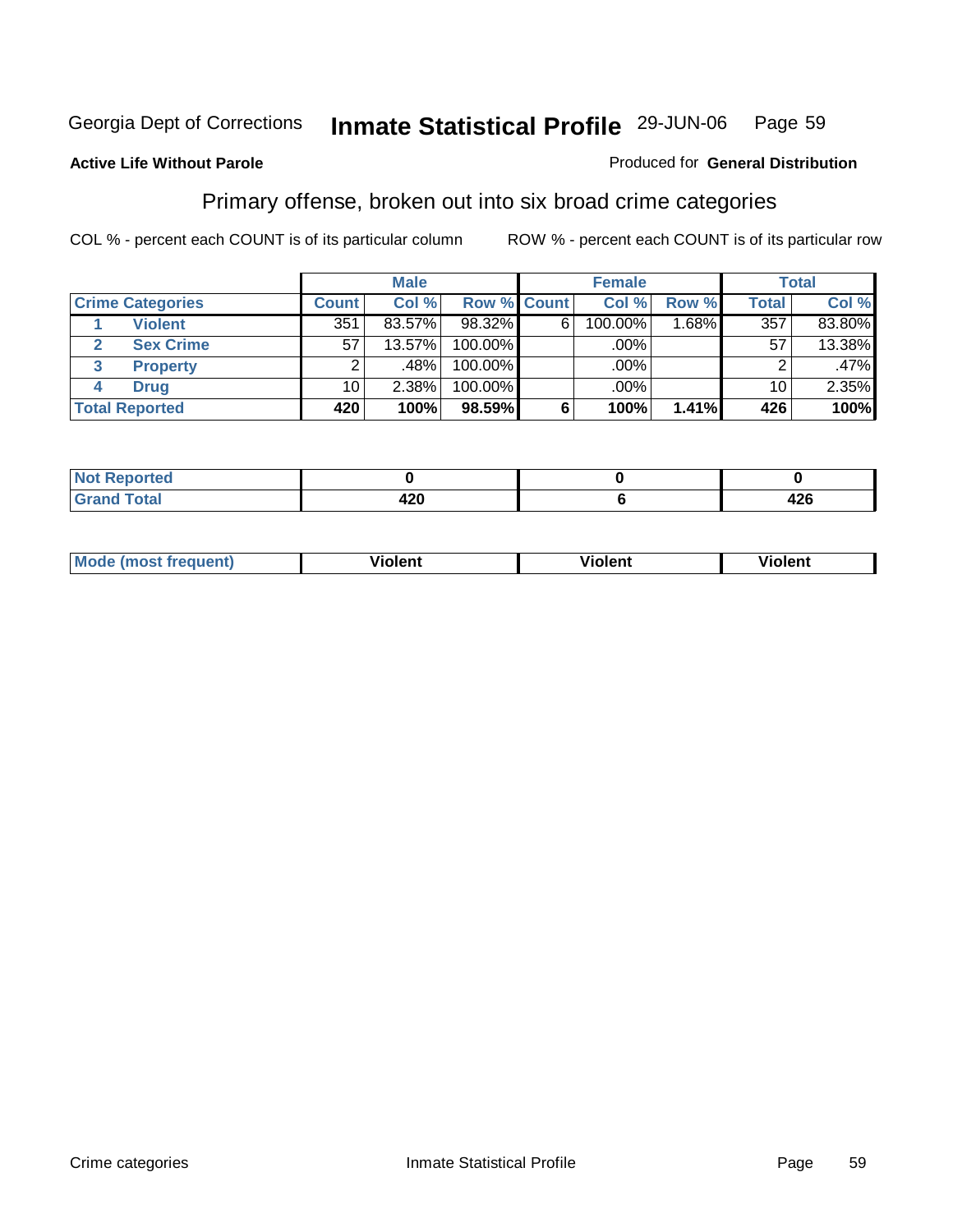#### **Active Life Without Parole**

#### Produced for **General Distribution**

# Primary offense, detailed offense code

|                      |                                |              | <b>Male</b> |         |              | <b>Female</b> |       |                | <b>Total</b> |
|----------------------|--------------------------------|--------------|-------------|---------|--------------|---------------|-------|----------------|--------------|
|                      | <b>Primary Offense</b>         | <b>Count</b> | Col %       | Row %   | <b>Count</b> | Col %         | Row % | <b>Total</b>   | Col %        |
| 1101                 | <b>Murder</b>                  | 247          | 58.81%      | 97.63%  | 6            | 100.00%       | 2.37% | 253            | 59.39%       |
| 1311                 | <b>Kidnapping</b>              | 44           | 10.48%      | 100.00% |              |               |       | 44             | 10.33%       |
| 1601                 | <b>Burglary</b>                | 2            | .48%        | 100.00% |              |               |       | 2              | .47%         |
| 1902                 | <b>Armed Robbery</b>           | 59           | 14.05%      | 100.00% |              |               |       | 59             | 13.85%       |
| 1911                 | <b>Hijacking Motor Vehicle</b> |              | .24%        | 100.00% |              |               |       |                | .23%         |
| 2001                 | Rape                           | 45           | 10.71%      | 100.00% |              |               |       | 45             | 10.56%       |
| 2003                 | <b>Aggrav Sodomy</b>           |              | .24%        | 100.00% |              |               |       |                | .23%         |
| 2009                 | <b>Aggrav Sexual Battery</b>   | 2            | .48%        | 100.00% |              |               |       | $\overline{2}$ | .47%         |
| 2019                 | <b>Child Molestation</b>       | 2            | .48%        | 100.00% |              |               |       | $\overline{2}$ | .47%         |
| 2021                 | <b>Aggrav Child</b>            | 7            | 1.67%       | 100.00% |              |               |       | 7              | 1.64%        |
|                      | <b>Molestation</b>             |              |             |         |              |               |       |                |              |
| 4012                 | <b>Viol Ga Cntrl Sbst Act</b>  |              | .24%        | 100.00% |              |               |       |                | .23%         |
| 4018                 | <b>S/D Cont Sub School</b>     |              | .24%        | 100.00% |              |               |       | 1              | .23%         |
| 4021                 | <b>S/D Cocaine</b>             | 3            | .71%        | 100.00% |              |               |       | 3              | .70%         |
| 4022                 | <b>Poss Of Cocaine</b>         | 4            | .95%        | 100.00% |              |               |       | 4              | .94%         |
| 4134                 | <b>Att/Consprcy Commt</b>      |              | .24%        | 100.00% |              |               |       |                | .23%         |
|                      | C/S/Of                         |              |             |         |              |               |       |                |              |
| <b>Total Rported</b> |                                | 420          | 100%        | 98.59%  | 6            | 100%          | 1.41% | 426            | 100%         |

| <b>Not</b><br>Reported<br>$\sim$ |      |     |
|----------------------------------|------|-----|
| <b>Total</b>                     | "^^  | ,,, |
| ' Grand                          | 44 U | 744 |

| <b>Mode (most frequent)</b> | 1101 Murder | 1101 Murder | 1101 Murder |
|-----------------------------|-------------|-------------|-------------|
|-----------------------------|-------------|-------------|-------------|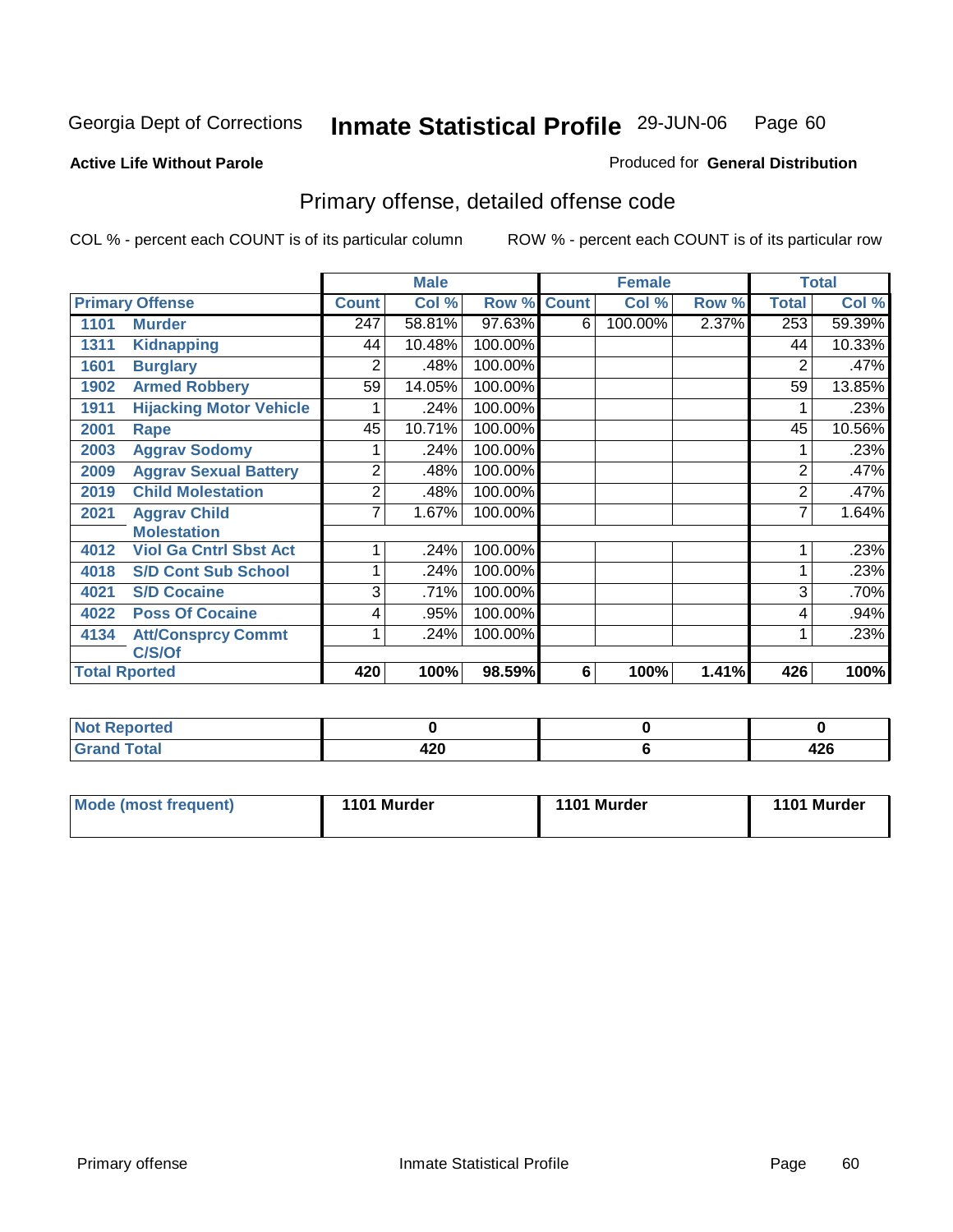Produced for **General Distribution**

#### **Active Life Without Parole**

# County of conviction of primary offense

|                         |                             |                 | <b>Male</b> |                    |              | <b>Female</b> |       |                 | <b>Total</b> |
|-------------------------|-----------------------------|-----------------|-------------|--------------------|--------------|---------------|-------|-----------------|--------------|
|                         | <b>County of Conviction</b> | <b>Count</b>    | Col %       | <b>Row % Count</b> |              | Col %         | Row % | <b>Total</b>    | Col %        |
| 1                       | <b>Appling</b>              | $\overline{2}$  | .48%        | 100.00%            |              |               |       | $\overline{2}$  | .47%         |
| $\overline{2}$          | <b>Atkinson</b>             | 1               | .24%        | 100.00%            |              |               |       | 1               | .23%         |
| $\overline{\mathbf{3}}$ | <b>Bacon</b>                | 1               | .24%        | 100.00%            |              |               |       | $\mathbf 1$     | .23%         |
| 5                       | <b>Baldwin</b>              | 6               | 1.43%       | 100.00%            |              |               |       | $\overline{6}$  | 1.41%        |
| 6                       | <b>Banks</b>                | 1               | .24%        | 100.00%            |              |               |       | 1               | .23%         |
| $\overline{7}$          | <b>Barrow</b>               | $\overline{3}$  | .71%        | 100.00%            |              |               |       | $\overline{3}$  | .70%         |
| 8                       | <b>Bartow</b>               | $\overline{2}$  | .48%        | 100.00%            |              |               |       | $\overline{2}$  | .47%         |
| 9                       | <b>Ben Hill</b>             | $\overline{3}$  | .71%        | 100.00%            |              |               |       | $\overline{3}$  | .70%         |
| 10                      | <b>Berrien</b>              | 1               | .24%        | 100.00%            |              |               |       | $\mathbf{1}$    | .23%         |
| 11                      | <b>Bibb</b>                 | $\overline{15}$ | 3.57%       | 100.00%            |              |               |       | $\overline{15}$ | 3.52%        |
| 12                      | <b>Bleckley</b>             | 1               | .24%        | 100.00%            |              |               |       | $\mathbf 1$     | .23%         |
| 13                      | <b>Brantley</b>             | 1               | .24%        | 100.00%            |              |               |       | $\mathbf 1$     | .23%         |
| 14                      | <b>Brooks</b>               | 1               | .24%        | 100.00%            |              |               |       | $\mathbf 1$     | .23%         |
| 16                      | <b>Bulloch</b>              | 1               | .24%        | 100.00%            |              |               |       | $\mathbf 1$     | .23%         |
| 17                      | <b>Burke</b>                | $\overline{5}$  | 1.19%       | 100.00%            |              |               |       | 5               | 1.17%        |
| 18                      | <b>Butts</b>                | $\overline{3}$  | .71%        | 100.00%            |              |               |       | $\overline{3}$  | .70%         |
| 20                      | <b>Camden</b>               | $\overline{2}$  | .48%        | 100.00%            |              |               |       | $\overline{2}$  | .47%         |
| 22                      | <b>Carroll</b>              | $\overline{2}$  | .48%        | 100.00%            |              |               |       | $\overline{2}$  | .47%         |
| 23                      | <b>Catoosa</b>              | 1               | .24%        | 100.00%            |              |               |       | $\mathbf 1$     | .23%         |
| 24                      | <b>Charlton</b>             | 1               | .24%        | 100.00%            |              |               |       | 1               | .23%         |
| 25                      | <b>Chatham</b>              | $\overline{16}$ | 3.81%       | 100.00%            |              |               |       | $\overline{16}$ | 3.76%        |
| 28                      | <b>Cherokee</b>             | $\overline{2}$  | .48%        | 100.00%            |              |               |       | $\overline{2}$  | .47%         |
| 29                      | <b>Clarke</b>               | $\overline{11}$ | 2.62%       | 100.00%            |              |               |       | $\overline{11}$ | 2.58%        |
| 31                      | <b>Clayton</b>              | $\overline{16}$ | 3.81%       | 100.00%            |              |               |       | 16              | 3.76%        |
| 33                      | <b>Cobb</b>                 | $\overline{13}$ | 3.10%       | 100.00%            |              |               |       | $\overline{13}$ | 3.05%        |
| 34                      | <b>Coffee</b>               | 3               | .71%        | 100.00%            |              |               |       | 3               | .70%         |
| 35                      | <b>Colquitt</b>             | $\overline{2}$  | .48%        | 100.00%            |              |               |       | $\overline{2}$  | .47%         |
| 36                      | <b>Columbia</b>             | 4               | .95%        | 100.00%            |              |               |       | 4               | .94%         |
| 37                      | <b>Cook</b>                 | $\overline{3}$  | .71%        | 100.00%            |              |               |       | $\overline{3}$  | .70%         |
| 38                      | <b>Coweta</b>               | $\overline{2}$  | .48%        | 100.00%            |              |               |       | $\overline{2}$  | .47%         |
| 40                      | <b>Crisp</b>                | 1               | .24%        | 100.00%            |              |               |       | 1               | .23%         |
| 41                      | <b>Dade</b>                 | 1               | .24%        | 100.00%            |              |               |       | 1               | .23%         |
| 43                      | <b>Decatur</b>              | $\mathbf{1}$    | .24%        | 100.00%            |              |               |       | 1               | .23%         |
| 44                      | <b>Dekalb</b>               | $\overline{36}$ | 8.57%       | 97.30%             | $\mathbf{1}$ | 16.67%        | 2.70% | $\overline{37}$ | 8.69%        |
| 45                      | <b>Dodge</b>                | 1               | .24%        | 100.00%            |              |               |       | 1               | .23%         |
| 46                      | <b>Dooly</b>                | 1               | .24%        | 100.00%            |              |               |       | 1               | .23%         |
| 47                      | <b>Dougherty</b>            | $\overline{12}$ | 2.86%       | 100.00%            |              |               |       | $\overline{12}$ | 2.82%        |
| 48                      | <b>Douglas</b>              | $\overline{12}$ | 2.86%       | 92.31%             | $\mathbf{1}$ | 16.67%        | 7.69% | $\overline{13}$ | 3.05%        |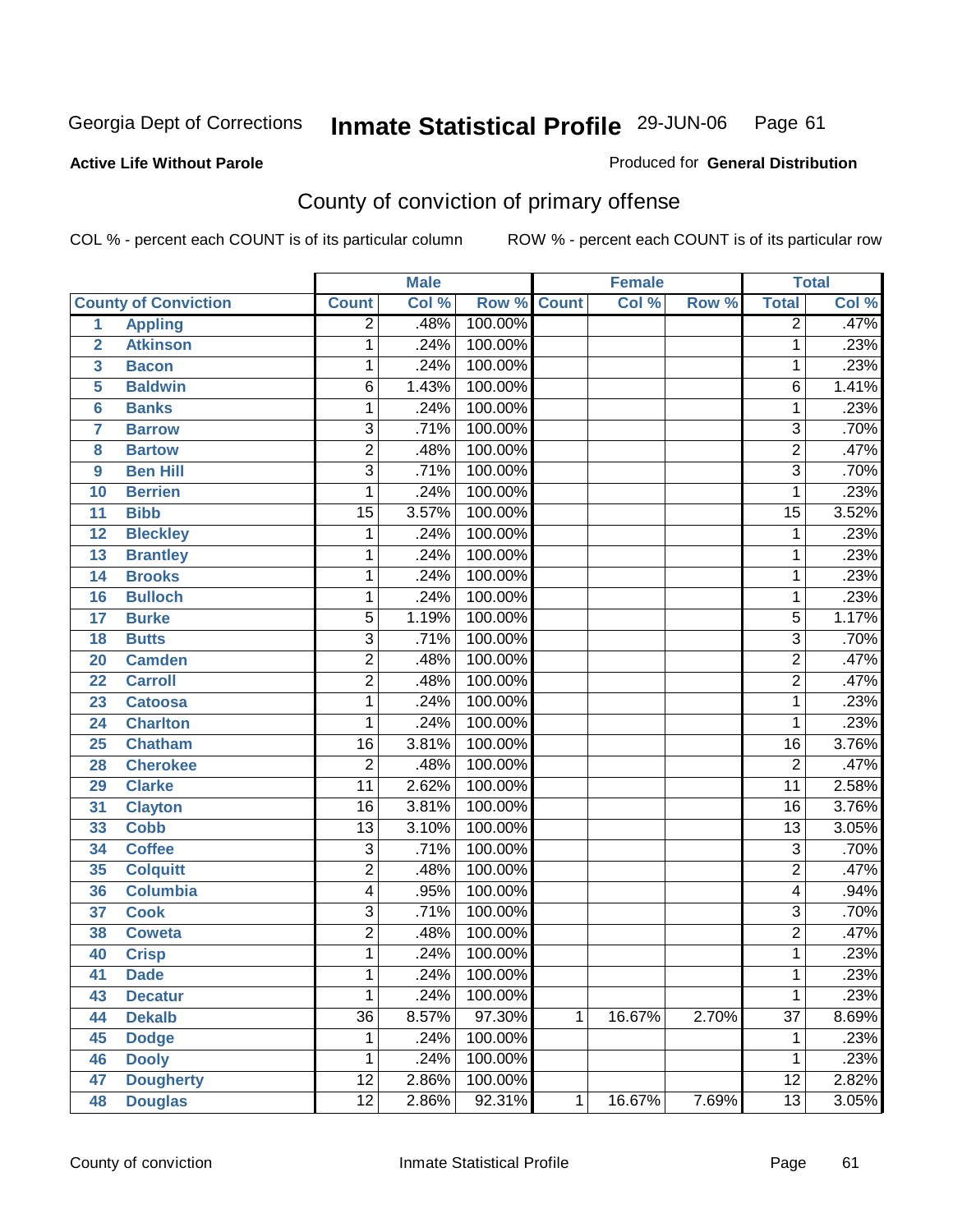#### **Active Life Without Parole**

### Produced for **General Distribution**

# County of conviction of primary offense

|                 |                             |                 | <b>Male</b> |         |              | <b>Female</b> |        |                          | <b>Total</b>               |
|-----------------|-----------------------------|-----------------|-------------|---------|--------------|---------------|--------|--------------------------|----------------------------|
|                 | <b>County of Conviction</b> | <b>Count</b>    | Col %       | Row %   | <b>Count</b> | Col %         | Row %  | <b>Total</b>             | $\overline{\text{Col }\%}$ |
| 49              | <b>Early</b>                | 1               | .24%        | 100.00% |              |               |        | 1                        | .23%                       |
| 51              | <b>Effingham</b>            | $\overline{2}$  | .48%        | 100.00% |              |               |        | $\overline{2}$           | .47%                       |
| 52              | <b>Elbert</b>               | $\overline{2}$  | .48%        | 100.00% |              |               |        | $\overline{2}$           | .47%                       |
| 53              | <b>Emanuel</b>              | 1               | .24%        | 100.00% |              |               |        | 1                        | .23%                       |
| 56              | <b>Fayette</b>              | 3               | .71%        | 100.00% |              |               |        | $\overline{3}$           | .70%                       |
| $\overline{57}$ | <b>Floyd</b>                | $\overline{5}$  | 1.19%       | 100.00% |              |               |        | $\overline{5}$           | 1.17%                      |
| 58              | <b>Forsyth</b>              | 1               | .24%        | 100.00% |              |               |        | 1                        | .23%                       |
| 59              | <b>Franklin</b>             | 1               | .24%        | 100.00% |              |               |        | 1                        | .23%                       |
| 60              | <b>Fulton</b>               | $\overline{39}$ | 9.29%       | 100.00% |              |               |        | $\overline{39}$          | 9.15%                      |
| 61              | Gilmer                      | 1               | .24%        | 100.00% |              |               |        | 1                        | .23%                       |
| 63              | <b>Glynn</b>                | 11              | 2.62%       | 100.00% |              |               |        | $\overline{11}$          | 2.58%                      |
| 65              | <b>Grady</b>                | 1               | .24%        | 100.00% |              |               |        | 1                        | .23%                       |
| 66              | <b>Greene</b>               | 1               | .24%        | 100.00% |              |               |        | 1                        | .23%                       |
| 67              | <b>Gwinnett</b>             | $\overline{7}$  | 1.67%       | 100.00% |              |               |        | $\overline{7}$           | 1.64%                      |
| 68              | <b>Habersham</b>            | $\overline{2}$  | .48%        | 100.00% |              |               |        | $\overline{2}$           | .47%                       |
| 69              | <b>Hall</b>                 | $\overline{6}$  | 1.43%       | 100.00% |              |               |        | $\overline{6}$           | 1.41%                      |
| 72              | <b>Harris</b>               | 1               | .24%        | 100.00% |              |               |        | 1                        | .23%                       |
| 73              | <b>Hart</b>                 | 4               | .95%        | 100.00% |              |               |        | 4                        | .94%                       |
| 75              | <b>Henry</b>                | $\overline{8}$  | 1.90%       | 100.00% |              |               |        | $\overline{8}$           | 1.88%                      |
| 76              | <b>Houston</b>              | $\overline{6}$  | 1.43%       | 100.00% |              |               |        | $\overline{6}$           | 1.41%                      |
| 78              | <b>Jackson</b>              | $\overline{7}$  | 1.67%       | 100.00% |              |               |        | $\overline{7}$           | 1.64%                      |
| 79              | <b>Jasper</b>               | 1               | .24%        | 100.00% |              |               |        | 1                        | .23%                       |
| 80              | <b>Jeff Davis</b>           | 1               | .24%        | 100.00% |              |               |        | 1                        | .23%                       |
| 84              | <b>Jones</b>                | 1               | .24%        | 100.00% |              |               |        | $\mathbf{1}$             | .23%                       |
| 87              | <b>Laurens</b>              | $\overline{2}$  | .48%        | 100.00% |              |               |        | $\overline{2}$           | .47%                       |
| 88              | Lee                         | 1               | .24%        | 100.00% |              |               |        | 1                        | .23%                       |
| 89              | <b>Liberty</b>              | 5               | 1.19%       | 100.00% |              |               |        | $\overline{5}$           | 1.17%                      |
| 91              | Long                        | $\overline{3}$  | .71%        | 100.00% |              |               |        | $\overline{3}$           | .70%                       |
| 92              | <b>Lowndes</b>              | 4               | .95%        | 100.00% |              |               |        | $\overline{\mathcal{A}}$ | .94%                       |
| 95              | <b>Madison</b>              | 1               | .24%        | 100.00% |              |               |        | 1                        | .23%                       |
| 96              | <b>Marion</b>               | 1               | .24%        | 100.00% |              |               |        | 1                        | .23%                       |
| 98              | <b>Mcintosh</b>             | 1               | .24%        | 100.00% |              |               |        | 1                        | .23%                       |
| 100             | <b>Miller</b>               | 1               | .24%        | 100.00% |              |               |        | 1                        | .23%                       |
| 102             | <b>Monroe</b>               | $\overline{2}$  | .48%        | 100.00% |              |               |        | $\overline{2}$           | .47%                       |
| 106             | <b>Muscogee</b>             | $\overline{15}$ | 3.57%       | 100.00% |              |               |        | $\overline{15}$          | 3.52%                      |
| 107             | <b>Newton</b>               | $\overline{3}$  | .71%        | 75.00%  | $\mathbf 1$  | 16.67%        | 25.00% | 4                        | .94%                       |
| 109             | <b>Oglethorpe</b>           | 1               | .24%        | 100.00% |              |               |        | 1                        | .23%                       |
| 110             | <b>Paulding</b>             | 1               | .24%        | 100.00% |              |               |        | 1                        | .23%                       |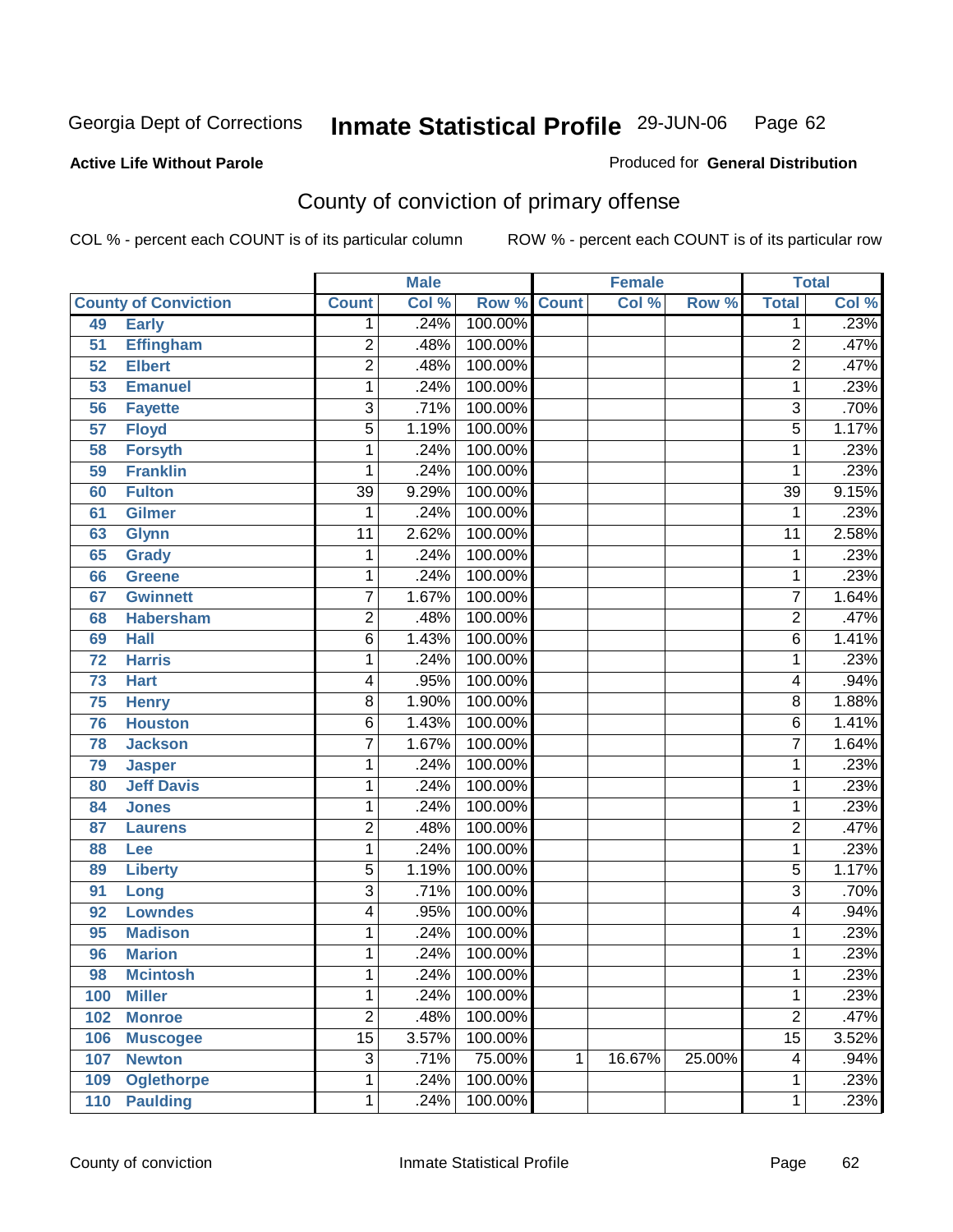#### **Active Life Without Parole**

#### Produced for **General Distribution**

# County of conviction of primary offense

|                             |                 | <b>Male</b> |                    |                | <b>Female</b> |        |                | <b>Total</b> |
|-----------------------------|-----------------|-------------|--------------------|----------------|---------------|--------|----------------|--------------|
| <b>County of Conviction</b> | <b>Count</b>    | Col %       | <b>Row % Count</b> |                | Col %         | Row %  | <b>Total</b>   | CoI%         |
| <b>Pierce</b><br>113        | 3               | .71%        | 100.00%            |                |               |        | $\overline{3}$ | .70%         |
| 114<br><b>Pike</b>          | 3               | .71%        | 75.00%             | $\mathbf{1}$   | 16.67%        | 25.00% | 4              | .94%         |
| 115<br><b>Polk</b>          | 1               | .24%        | 100.00%            |                |               |        | 1              | .23%         |
| 116<br><b>Pulaski</b>       | 1               | .24%        | 100.00%            |                |               |        | 1              | .23%         |
| 117<br><b>Putnam</b>        | 4               | .95%        | 100.00%            |                |               |        | 4              | .94%         |
| 119<br><b>Rabun</b>         | 1               | .24%        | 100.00%            |                |               |        | $\mathbf{1}$   | .23%         |
| <b>Randolph</b><br>120      | 1               | .24%        | 100.00%            |                |               |        | 1              | .23%         |
| <b>Richmond</b><br>121      | $\overline{18}$ | 4.29%       | 94.74%             | 1              | 16.67%        | 5.26%  | 19             | 4.46%        |
| <b>Rockdale</b><br>122      | 4               | .95%        | 100.00%            |                |               |        | 4              | .94%         |
| <b>Spalding</b><br>126      | 5               | 1.19%       | 100.00%            |                |               |        | 5              | 1.17%        |
| <b>Stephens</b><br>127      | $\overline{2}$  | .48%        | 100.00%            |                |               |        | $\overline{2}$ | .47%         |
| 129<br><b>Sumter</b>        | 1               | .24%        | 100.00%            |                |               |        | 1              | .23%         |
| <b>Terrell</b><br>135       | 1               | .24%        | 100.00%            |                |               |        | 1              | .23%         |
| 136<br><b>Thomas</b>        | $\overline{2}$  | .48%        | 100.00%            |                |               |        | $\overline{2}$ | .47%         |
| <b>Tift</b><br>137          | $\overline{2}$  | .48%        | 100.00%            |                |               |        | $\overline{2}$ | .47%         |
| <b>Toombs</b><br>138        | $\overline{3}$  | .71%        | 100.00%            |                |               |        | $\overline{3}$ | .70%         |
| <b>Towns</b><br>139         | 1               | .24%        | 100.00%            |                |               |        | 1              | .23%         |
| 141<br><b>Troup</b>         | 1               | .24%        | 100.00%            |                |               |        | 1              | .23%         |
| <b>Union</b><br>144         | 1               | .24%        | 100.00%            |                |               |        | 1              | .23%         |
| <b>Upson</b><br>145         | 1               | .24%        | 100.00%            |                |               |        | 1              | .23%         |
| <b>Walker</b><br>146        | $\overline{2}$  | .48%        | 66.67%             | $\mathbf{1}$   | 16.67%        | 33.33% | $\overline{3}$ | .70%         |
| <b>Walton</b><br>147        | $\overline{2}$  | .48%        | 100.00%            |                |               |        | $\overline{2}$ | .47%         |
| 148<br><b>Ware</b>          | $\overline{6}$  | 1.43%       | 100.00%            |                |               |        | 6              | 1.41%        |
| Washington<br>150           | $\overline{2}$  | .48%        | 100.00%            |                |               |        | $\overline{2}$ | .47%         |
| 151<br><b>Wayne</b>         | $\overline{2}$  | .48%        | 100.00%            |                |               |        | $\overline{2}$ | .47%         |
| <b>Whitfield</b><br>155     | $\overline{5}$  | 1.19%       | 100.00%            |                |               |        | $\overline{5}$ | 1.17%        |
| <b>Wilkes</b><br>157        | 1               | .24%        | 100.00%            |                |               |        | 1              | .23%         |
| <b>Total Rported</b>        | 420             | 100%        | 98.59%             | $6\phantom{1}$ | 100%          | 1.41%  | 426            | 100%         |

| المتماسية والمتحد<br>orteo |              |         |
|----------------------------|--------------|---------|
| $T0$ tol                   | A O O<br>42U | <br>TŁY |

| Mo<br>nuent)<br>$\cdots$ |  | Dekalb | ultor |
|--------------------------|--|--------|-------|
|--------------------------|--|--------|-------|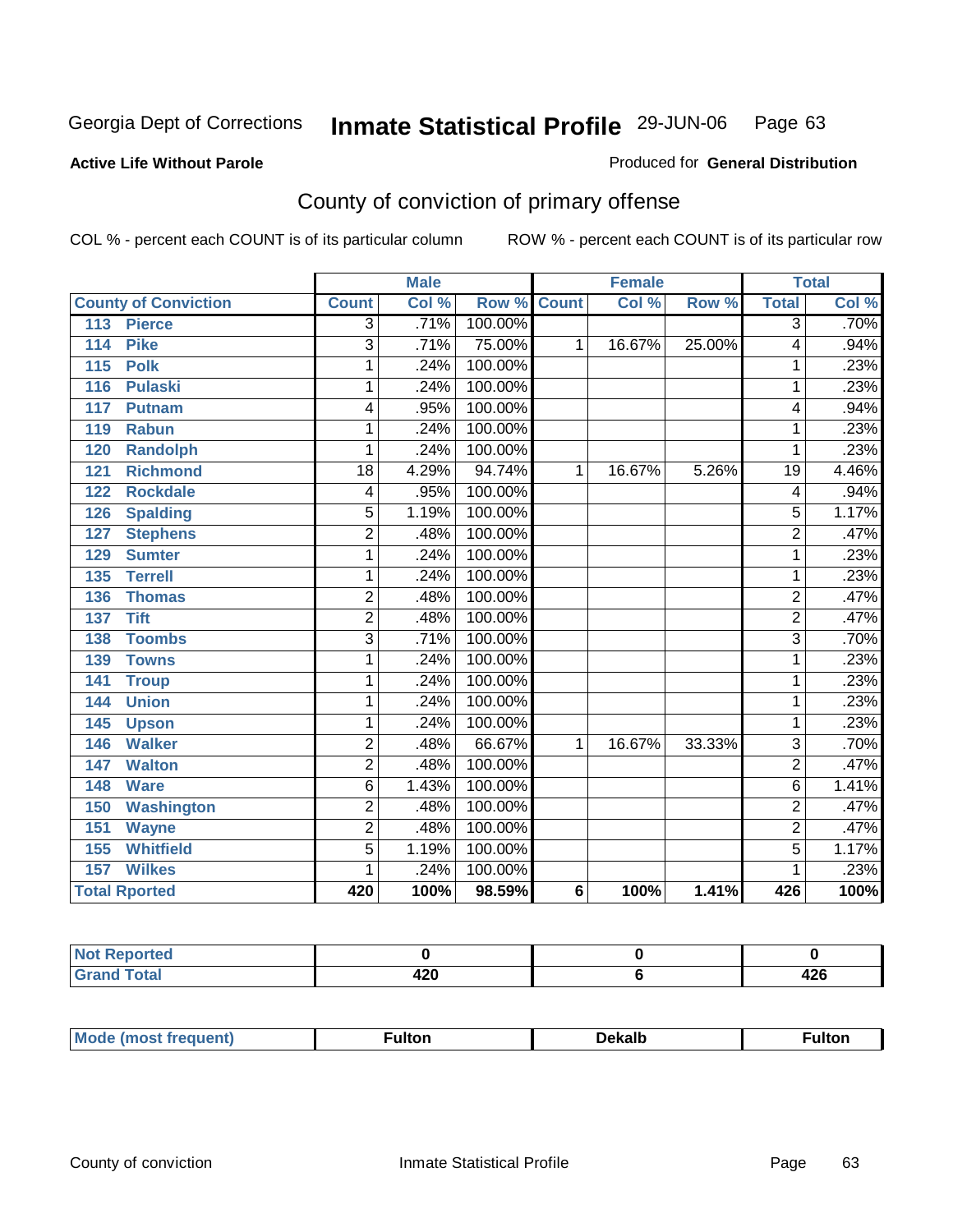#### **Active Life Without Parole**

#### Produced for **General Distribution**

# Circuit of conviction of primary offense

|                         |                               |                 | <b>Male</b> |         |              | <b>Female</b> |        |                 | <b>Total</b>               |
|-------------------------|-------------------------------|-----------------|-------------|---------|--------------|---------------|--------|-----------------|----------------------------|
|                         | <b>Circuit of Conviction</b>  | <b>Count</b>    | Col %       | Row %   | <b>Count</b> | Col %         | Row %  | <b>Total</b>    | $\overline{\text{Col }^9}$ |
| $\overline{1}$          | <b>Alapaha Circuit</b>        | 5               | 1.19%       | 100.00% |              |               |        | 5               | 1.17%                      |
| $\overline{2}$          | <b>Alcovy Circuit</b>         | 5               | 1.19%       | 83.33%  | 1            | 16.67%        | 16.67% | 6               | 1.41%                      |
| $\overline{\mathbf{3}}$ | <b>Atlanta Circuit</b>        | $\overline{39}$ | 9.29%       | 100.00% |              |               |        | $\overline{39}$ | 9.15%                      |
| 4                       | <b>Atlantic Circuit</b>       | 9               | 2.14%       | 100.00% |              |               |        | $\overline{9}$  | 2.11%                      |
| 5                       | <b>Augusta Circuit</b>        | $\overline{27}$ | 6.43%       | 96.43%  | 1            | 16.67%        | 3.57%  | 28              | 6.57%                      |
| $6\phantom{a}6$         | <b>Blue Ridge Circuit</b>     | $\overline{2}$  | .48%        | 100.00% |              |               |        | $\overline{2}$  | .47%                       |
| $\overline{7}$          | <b>Brunswick Circuit</b>      | $\overline{18}$ | 4.29%       | 100.00% |              |               |        | 18              | 4.23%                      |
| 8                       | <b>Chattahoochee Circuit</b>  | 17              | 4.05%       | 100.00% |              |               |        | $\overline{17}$ | 3.99%                      |
| 9                       | <b>Cherokee Circuit</b>       | $\overline{2}$  | .48%        | 100.00% |              |               |        | 2               | .47%                       |
| 10                      | <b>Clayton Circuit</b>        | $\overline{16}$ | 3.81%       | 100.00% |              |               |        | $\overline{16}$ | 3.76%                      |
| 11                      | <b>Cobb Circuit</b>           | 13              | 3.10%       | 100.00% |              |               |        | 13              | 3.05%                      |
| 12                      | <b>Conasauga Circuit</b>      | $\overline{5}$  | 1.19%       | 100.00% |              |               |        | $\overline{5}$  | 1.17%                      |
| 13                      | <b>Cordele Circuit</b>        | $\overline{5}$  | 1.19%       | 100.00% |              |               |        | 5               | 1.17%                      |
| 14                      | <b>Coweta Circuit</b>         | $\overline{5}$  | 1.19%       | 100.00% |              |               |        | $\overline{5}$  | 1.17%                      |
| 15                      | <b>Dougherty Circuit</b>      | $\overline{12}$ | 2.86%       | 100.00% |              |               |        | $\overline{12}$ | 2.82%                      |
| 16                      | <b>Dublin Circuit</b>         | $\overline{2}$  | .48%        | 100.00% |              |               |        | $\overline{2}$  | .47%                       |
| 17                      | <b>Eastern Circuit</b>        | 16              | 3.81%       | 100.00% |              |               |        | 16              | 3.76%                      |
| 18                      | <b>Flint Circuit</b>          | 8               | 1.90%       | 100.00% |              |               |        | 8               | 1.88%                      |
| 19                      | <b>Griffin Circuit</b>        | $\overline{12}$ | 2.86%       | 92.31%  | 1            | 16.67%        | 7.69%  | $\overline{13}$ | 3.05%                      |
| 20                      | <b>Gwinnett Circuit</b>       | $\overline{7}$  | 1.67%       | 100.00% |              |               |        | $\overline{7}$  | 1.64%                      |
| 21                      | <b>Houston Circuit</b>        | 6               | 1.43%       | 100.00% |              |               |        | $\,6$           | 1.41%                      |
| 22                      | <b>Lookout Mountain</b>       | 4               | .95%        | 80.00%  | 1            | 16.67%        | 20.00% | $\overline{5}$  | 1.17%                      |
|                         | <b>Circuit</b>                |                 |             |         |              |               |        |                 |                            |
| 23                      | <b>Macon Circuit</b>          | 15              | 3.57%       | 100.00% |              |               |        | 15              | 3.52%                      |
| 24                      | <b>Middle Circuit</b>         | 6               | 1.43%       | 100.00% |              |               |        | 6               | 1.41%                      |
| 25                      | <b>Mountain Circuit</b>       | $\overline{5}$  | 1.19%       | 100.00% |              |               |        | $\overline{5}$  | 1.17%                      |
| 26                      | <b>Northeastern Circuit</b>   | 6               | 1.43%       | 100.00% |              |               |        | 6               | 1.41%                      |
| 27                      | <b>Northern Circuit</b>       | 9               | 2.14%       | 100.00% |              |               |        | 9               | 2.11%                      |
| 28                      | <b>Ocmulgee Circuit</b>       | $\overline{13}$ | 3.10%       | 100.00% |              |               |        | $\overline{13}$ | 3.05%                      |
| 29                      | <b>Oconee Circuit</b>         | $\overline{3}$  | .71%        | 100.00% |              |               |        | $\overline{3}$  | .70%                       |
| 30                      | <b>Ogeechee Circuit</b>       | $\overline{3}$  | .71%        | 100.00% |              |               |        | $\overline{3}$  | .70%                       |
| 31                      | <b>Pataula Circuit</b>        | $\overline{4}$  | .95%        | 100.00% |              |               |        | $\overline{4}$  | .94%                       |
| 32                      | <b>Piedmont Circuit</b>       | 11              | 2.62%       | 100.00% |              |               |        | 11              | 2.58%                      |
| 33                      | <b>Rome Circuit</b>           | $\overline{5}$  | 1.19%       | 100.00% |              |               |        | 5               | 1.17%                      |
| 34                      | <b>South Georgia Circuit</b>  | $\overline{2}$  | .48%        | 100.00% |              |               |        | $\overline{2}$  | .47%                       |
| 35                      | <b>Southern Circuit</b>       | $\overline{9}$  | 2.14%       | 100.00% |              |               |        | $\overline{9}$  | 2.11%                      |
| 36                      | <b>Southwestern Circuit</b>   | $\overline{2}$  | .48%        | 100.00% |              |               |        | $\overline{2}$  | .47%                       |
| 37                      | <b>Stone Mountain Circuit</b> | 36              | 8.57%       | 97.30%  | 1            | 16.67%        | 2.70%  | $\overline{37}$ | 8.69%                      |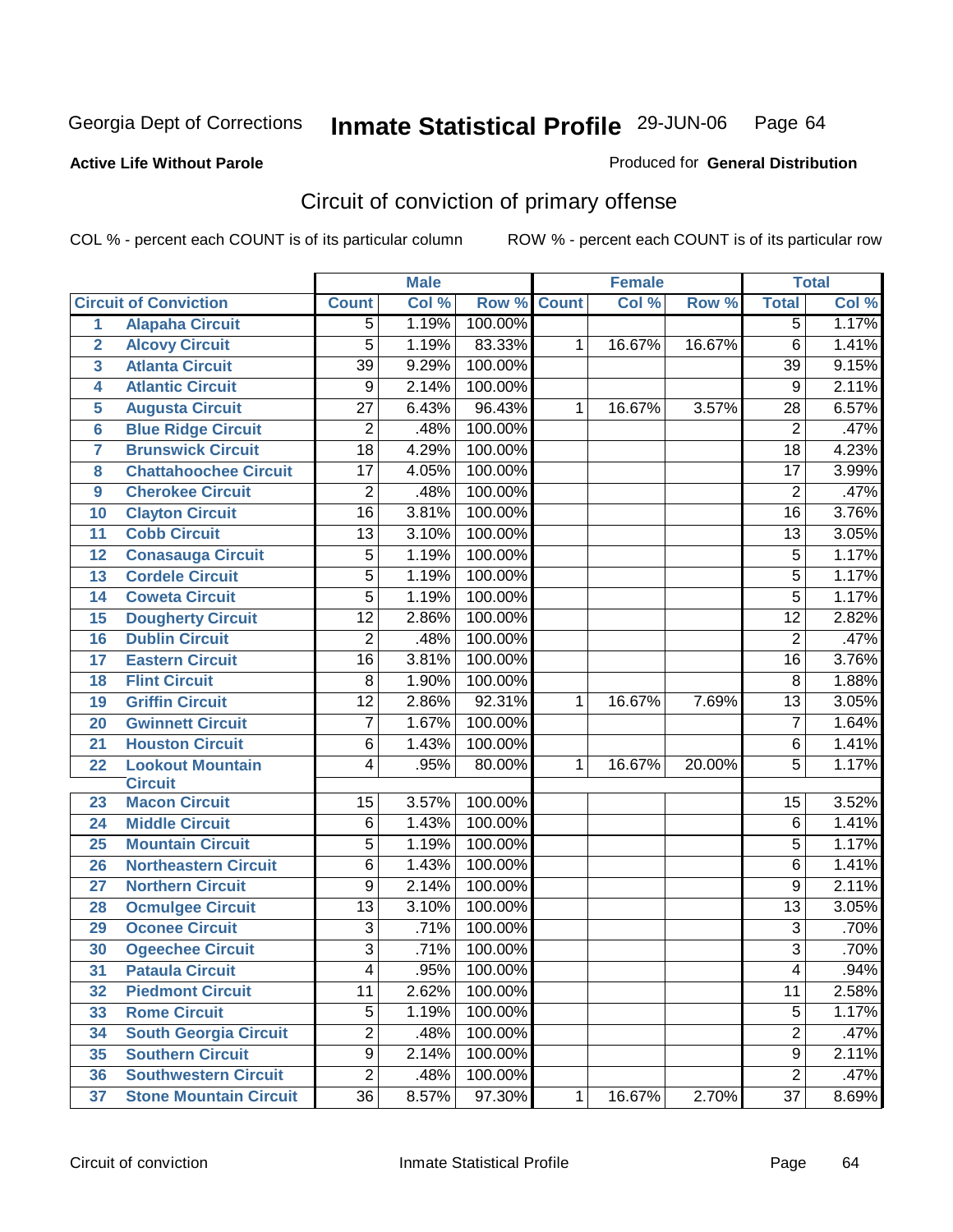Produced for **General Distribution**

### **Active Life Without Parole**

# Circuit of conviction of primary offense

|    |                              |                | <b>Male</b> |                    |   | <b>Female</b> |       |              | <b>Total</b> |
|----|------------------------------|----------------|-------------|--------------------|---|---------------|-------|--------------|--------------|
|    | <b>Circuit of Conviction</b> | <b>Count</b>   | Col %       | <b>Row % Count</b> |   | Col %         | Row % | <b>Total</b> | Col %        |
| 38 | <b>Tallapoosa Circuit</b>    |                | .24%        | 100.00%            |   |               |       |              | .23%         |
| 39 | <b>Tifton Circuit</b>        | 2              | .48%        | 100.00%            |   |               |       | 2            | .47%         |
| 40 | <b>Toombs Circuit</b>        |                | .24%        | 100.00%            |   |               |       |              | .23%         |
| 41 | <b>Waycross Circuit</b>      | 15             | 3.57%       | 100.00%            |   |               |       | 15           | 3.52%        |
| 42 | <b>Western Circuit</b>       | 11             | 2.62%       | 100.00%            |   |               |       | 11           | 2.58%        |
| 43 | <b>Rockdale Circuit</b>      | 4              | .95%        | 100.00%            |   |               |       | 4            | .94%         |
| 44 | <b>Douglas Circuit</b>       | 12             | 2.86%       | 92.31%             |   | 16.67%        | 7.69% | 13           | 3.05%        |
| 45 | <b>Appalachian Circuit</b>   |                | .24%        | 100.00%            |   |               |       |              | .23%         |
| 46 | <b>Enotah Circuit</b>        | $\overline{2}$ | .48%        | 100.00%            |   |               |       | 2            | .47%         |
| 47 | <b>Bell-Forsyth Circuit</b>  |                | .24%        | 100.00%            |   |               |       |              | .23%         |
| 48 | <b>Towaliga Circuit</b>      | 5              | 1.19%       | 100.00%            |   |               |       | 5            | 1.17%        |
| 49 | <b>Paulding Circuit</b>      |                | .24%        | 100.00%            |   |               |       | 4            | .23%         |
|    | <b>Total Rported</b>         | 420            | 100%        | 98.59%             | 6 | 100%          | 1.41% | 426          | 100%         |

| prtea<br><b>NOT KED</b> |             |                |
|-------------------------|-------------|----------------|
|                         | חרו<br>44 U | .<br>.<br>44 U |

| `M∩<br>чит. | .<br>на | AICOVV<br>$\sim$ $\sim$ $\sim$ | Atlanta |
|-------------|---------|--------------------------------|---------|
|             |         |                                |         |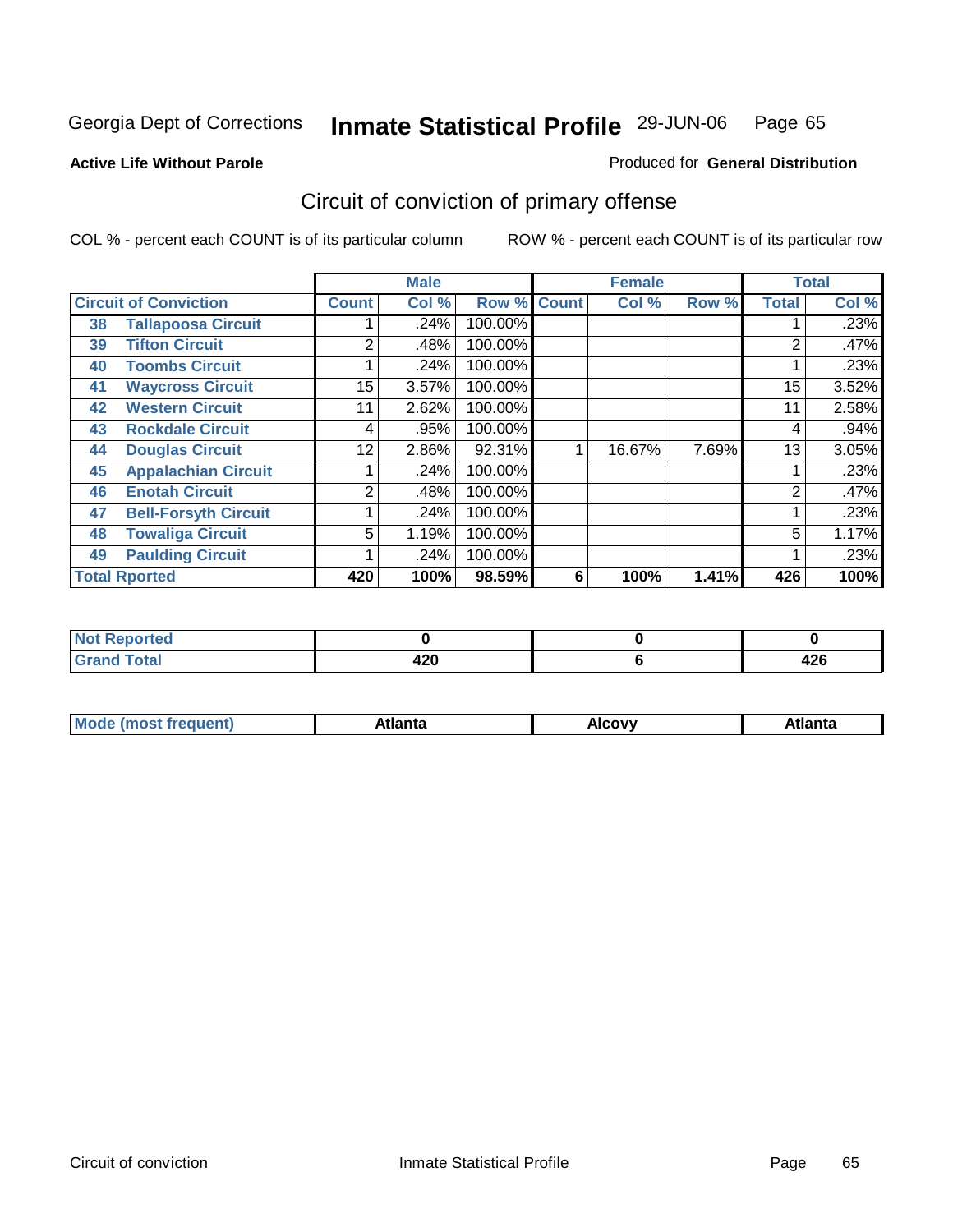#### **Active Life Without Parole**

#### Produced for **General Distribution**

### Years served (jail + prison) in this incarceration

|                       |                 | <b>Male</b> |         |              | <b>Female</b> |       |                 | <b>Total</b> |
|-----------------------|-----------------|-------------|---------|--------------|---------------|-------|-----------------|--------------|
| <b>Years Served</b>   | <b>Count</b>    | Col %       | Row %   | <b>Count</b> | Col %         | Row % | <b>Total</b>    | Col %        |
| Less than one year    | 8               | 1.92%       | 100.00% |              |               |       | 8               | 1.89%        |
| 1 to 1.99 years       | $\overline{13}$ | 3.12%       | 100.00% |              |               |       | $\overline{13}$ | 3.07%        |
| 2 to 2.99 years       | 23              | 5.52%       | 100.00% |              |               |       | 23              | 5.44%        |
| 3 to 3.99 years       | 39              | 9.35%       | 90.70%  | 4            | 66.67%        | 9.30% | 43              | 10.17%       |
| 4 to 4.99 years       | 32              | 7.67%       | 100.00% |              |               |       | $\overline{32}$ | 7.57%        |
| 5 to 5.99 years       | $\overline{43}$ | 10.31%      | 100.00% |              |               |       | $\overline{43}$ | 10.17%       |
| 6 to 6.99 years       | 45              | 10.79%      | 100.00% |              |               |       | $\overline{45}$ | 10.64%       |
| 7 to 7.99 years       | $\overline{31}$ | 7.43%       | 96.88%  | 1            | 16.67%        | 3.13% | $\overline{32}$ | 7.57%        |
| 8 to 8.99 years       | 44              | 10.55%      | 97.78%  | 1            | 16.67%        | 2.22% | 45              | 10.64%       |
| 9 to 9.99 years       | 44              | 10.55%      | 100.00% |              |               |       | 44              | 10.40%       |
| 10 to 10.99 years     | 27              | 6.47%       | 100.00% |              |               |       | 27              | 6.38%        |
| 11 to 11.99 years     | 20              | 4.80%       | 100.00% |              |               |       | 20              | 4.73%        |
| 12 to 12.99 years     | 19              | 4.56%       | 100.00% |              |               |       | 19              | 4.49%        |
| 13 to 13.99 years     | 8               | 1.92%       | 100.00% |              |               |       | 8               | 1.89%        |
| 14 to 14.99 years     | 4               | 0.96%       | 100.00% |              |               |       | 4               | 0.95%        |
| 15 to 15.99 years     | $\overline{2}$  | 0.48%       | 100.00% |              |               |       | $\overline{2}$  | 0.47%        |
| 16 to 16.99 years     | 3               | 0.72%       | 100.00% |              |               |       | $\overline{3}$  | 0.71%        |
| 17 to 17.99 years     | $\overline{3}$  | 0.72%       | 100.00% |              |               |       | $\overline{3}$  | 0.71%        |
| 18 to 18.99 years     | 1               | 0.24%       | 100.00% |              |               |       | 1               | 0.24%        |
| 19 to 19.99 years     | $\overline{c}$  | 0.48%       | 100.00% |              |               |       | $\overline{2}$  | 0.47%        |
| 22 to 22.99 years     | 1               | 0.24%       | 100.00% |              |               |       | 1               | 0.24%        |
| 25 to 25.99 years     | 1               | 0.24%       | 100.00% |              |               |       | $\mathbf{1}$    | 0.24%        |
| 28 to 28.99 years     | 2               | 0.48%       | 100.00% |              |               |       | $\overline{2}$  | 0.47%        |
| 29 to 29.99 years     | $\overline{2}$  | 0.48%       | 100.00% |              |               |       | $\overline{2}$  | 0.47%        |
| <b>Total Reported</b> | 417             | 100%        | 98.58%  | 6            | 100%          | 1.42% | 423             | 100.0%       |

| the state of the<br>Ten |               |         |
|-------------------------|---------------|---------|
| $T \cap f \cap f$       | 420<br>$\sim$ | <br>−∠∪ |

| <b>Mean</b><br>(average) | 7.65            | 5.21            | 7.62              |
|--------------------------|-----------------|-----------------|-------------------|
| Median (middle)          | 7.19            | 3.86            | 7.18              |
| Mode (most frequent)     | 8 to 8.99 years | 3 to 3.99 years | $8$ to 8.99 years |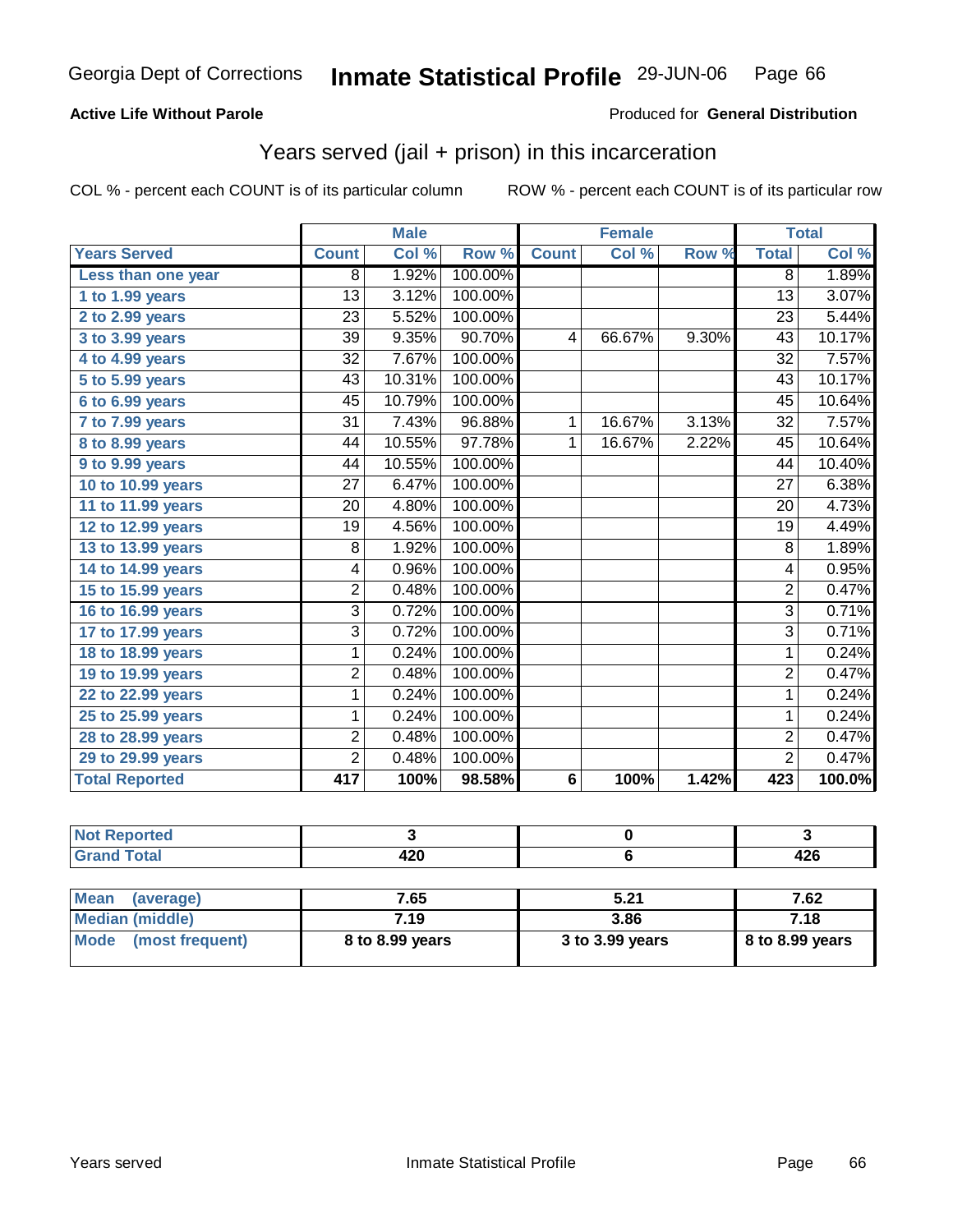#### **Active Life Without Parole**

Produced for **General Distribution**

### Results of most recent HIV tests

|                         | <b>Male</b>  |        |                 | <b>Female</b>  |        |          | Total |             |
|-------------------------|--------------|--------|-----------------|----------------|--------|----------|-------|-------------|
| <b>HIV Test Results</b> | <b>Count</b> | Col %  | Row %           | <b>Count</b> Ⅰ | Col %  | Row %    | Total | Col %       |
| <b>Positive</b>         |              | 0.72%  | 75.00%          |                | 16.67% | 25.00%   |       | $0.94\%$    |
| <b>Negative</b>         | 416          | 99.28% | 98.81% <b>I</b> |                | 83.33% | 1.19%    | 421   | 99.06%      |
| <b>Total Reported</b>   | 419          | 100%   | 98.59%          |                | 100%   | $1.41\%$ | 425   | <b>100%</b> |

| <b>Not Reported</b>   |     |             |
|-----------------------|-----|-------------|
| <b>Total</b><br>Grand | 420 | 10C<br>44 U |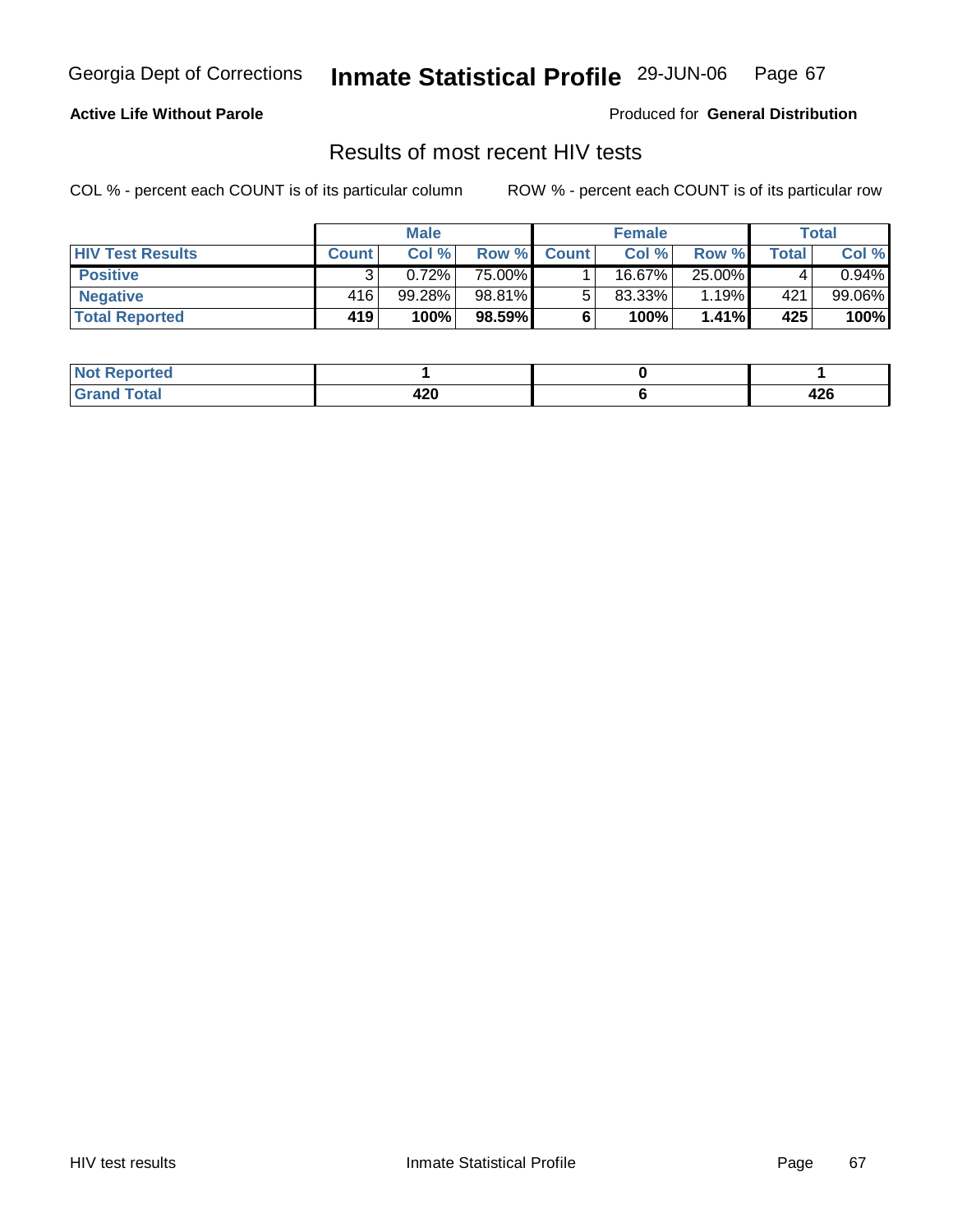#### **Active Life Without Parole**

#### Produced for **General Distribution**

### Results of most recent tuberculosis test

|                                  | <b>Male</b>  |        |         |             | <b>Female</b> |       | <b>Total</b> |          |
|----------------------------------|--------------|--------|---------|-------------|---------------|-------|--------------|----------|
| <b>Tuberculosis Test Results</b> | <b>Count</b> | Col%   |         | Row % Count | Col%          | Row % | Total        | Col %    |
| <b>Positive on current test</b>  | 22           | 5.29%  | 100.00% |             |               |       | 22           | $5.21\%$ |
| <b>Positive on previous test</b> | 73           | 17.55% | 100.00% |             |               |       | 73           | 17.30%   |
| <b>Negative</b>                  | 321          | 77.16% | 98.17%  | 6.          | 100.00%       | 1.83% | 327          | 77.49%   |
| <b>Total Reported</b>            | 416          | 100%   | 98.58%I |             | 100%          | 1.42% | 422          | 100%     |

| <b>Reported</b><br><b>NOT</b> |     |             |
|-------------------------------|-----|-------------|
| <b>c</b> otal<br>_____        | 420 | 12c<br>44 U |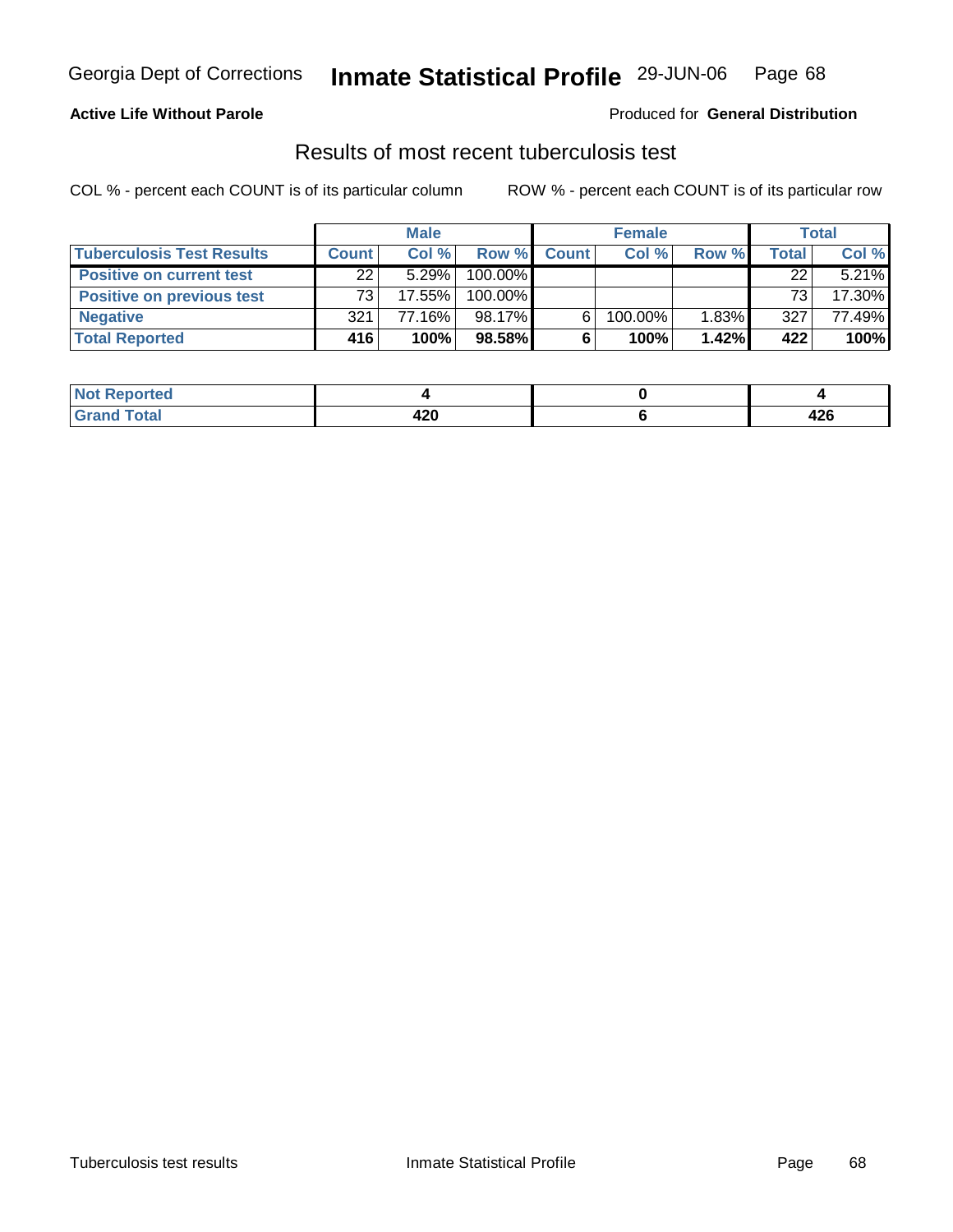#### **Active Life Without Parole**

Produced for **General Distribution**

### Results of most recent syphilis test

|                                 | <b>Male</b>  |        |         |             | <b>Female</b> |       | Total |          |
|---------------------------------|--------------|--------|---------|-------------|---------------|-------|-------|----------|
| <b>Syphilis Test Results</b>    | <b>Count</b> | Col %  |         | Row % Count | Col %         | Row % | Total | Col %    |
| <b>Positive on current test</b> | 13           | 3.14%  | 100.00% |             |               |       | 13    | $3.10\%$ |
| <b>Negative</b>                 | 401          | 96.86% | 98.53%  |             | 100.00%       | 1.47% | 407   | 96.90%   |
| <b>Total Reported</b>           | 414          | 100%   | 98.57%  |             | 100%          | 1.43% | 420   | 100%     |

| <b>Not Reported</b> |            |            |
|---------------------|------------|------------|
| <b>Total</b>        | חרו<br>42V | 10C<br>44O |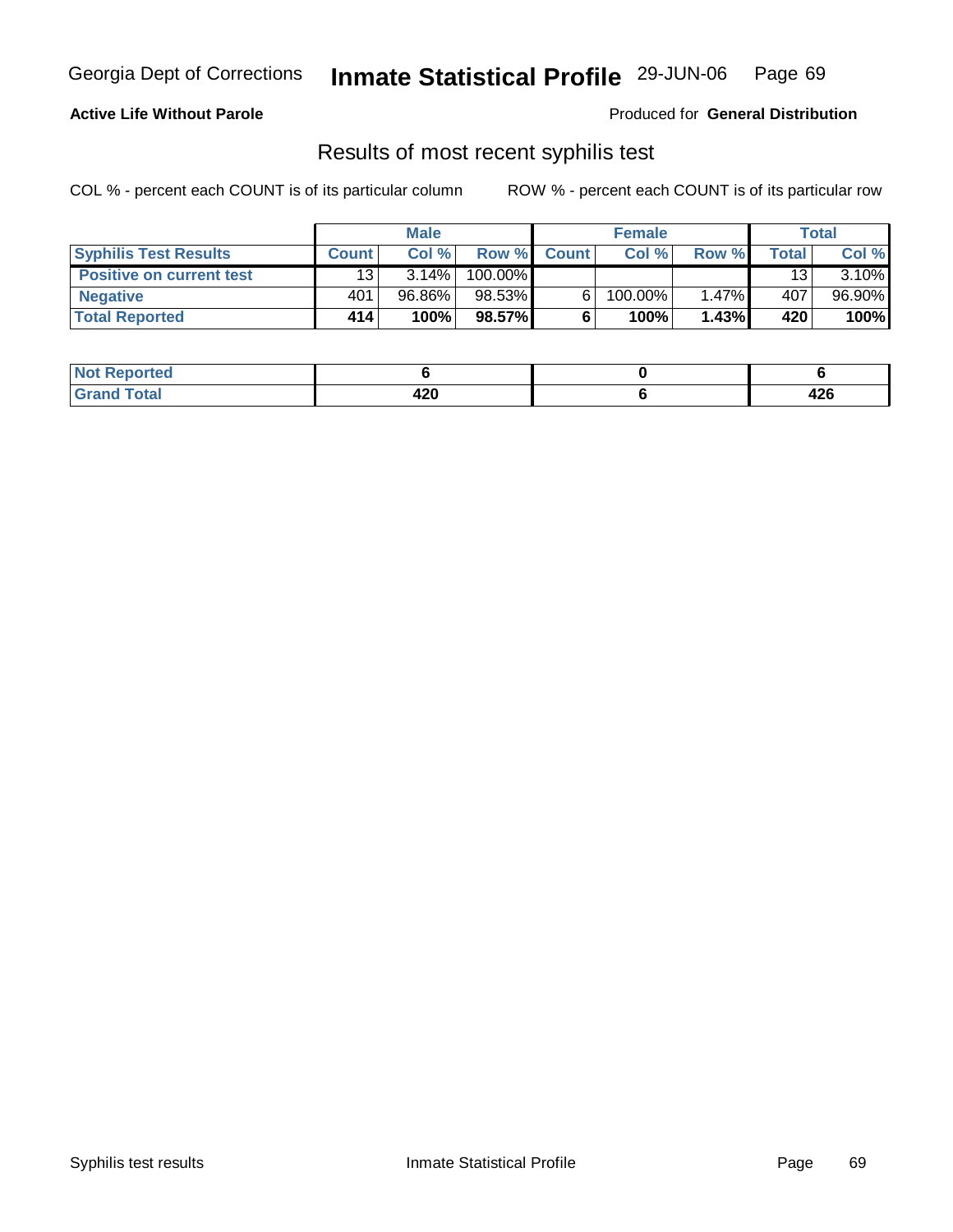#### **Active Life Without Parole**

Produced for **General Distribution**

### Results of most recent Hepatitis-C test

|                                 | <b>Male</b> |           |          | <b>Female</b> |       |          | Total        |        |
|---------------------------------|-------------|-----------|----------|---------------|-------|----------|--------------|--------|
| <b>Hepatitis-C Test Results</b> | Count       | Col%      |          | Row % Count   | Col % | Row %    | <b>Total</b> | Col %  |
| <b>Positive on current test</b> |             | $33.33\%$ | 100.00%  |               |       |          |              | 33.33% |
| <b>Negative</b>                 |             | 66.67%    | 100.00%  |               |       |          |              | 66.67% |
| <b>Total Reported</b>           |             | 100%      | 100.00%l |               | %     | $0.00\%$ |              | 100%   |

| Not I                       | .   | ,          |
|-----------------------------|-----|------------|
| ⊀eported                    |     | 443        |
| <b>Total</b><br>$\cdot$ Grs | 420 | 10C<br>44O |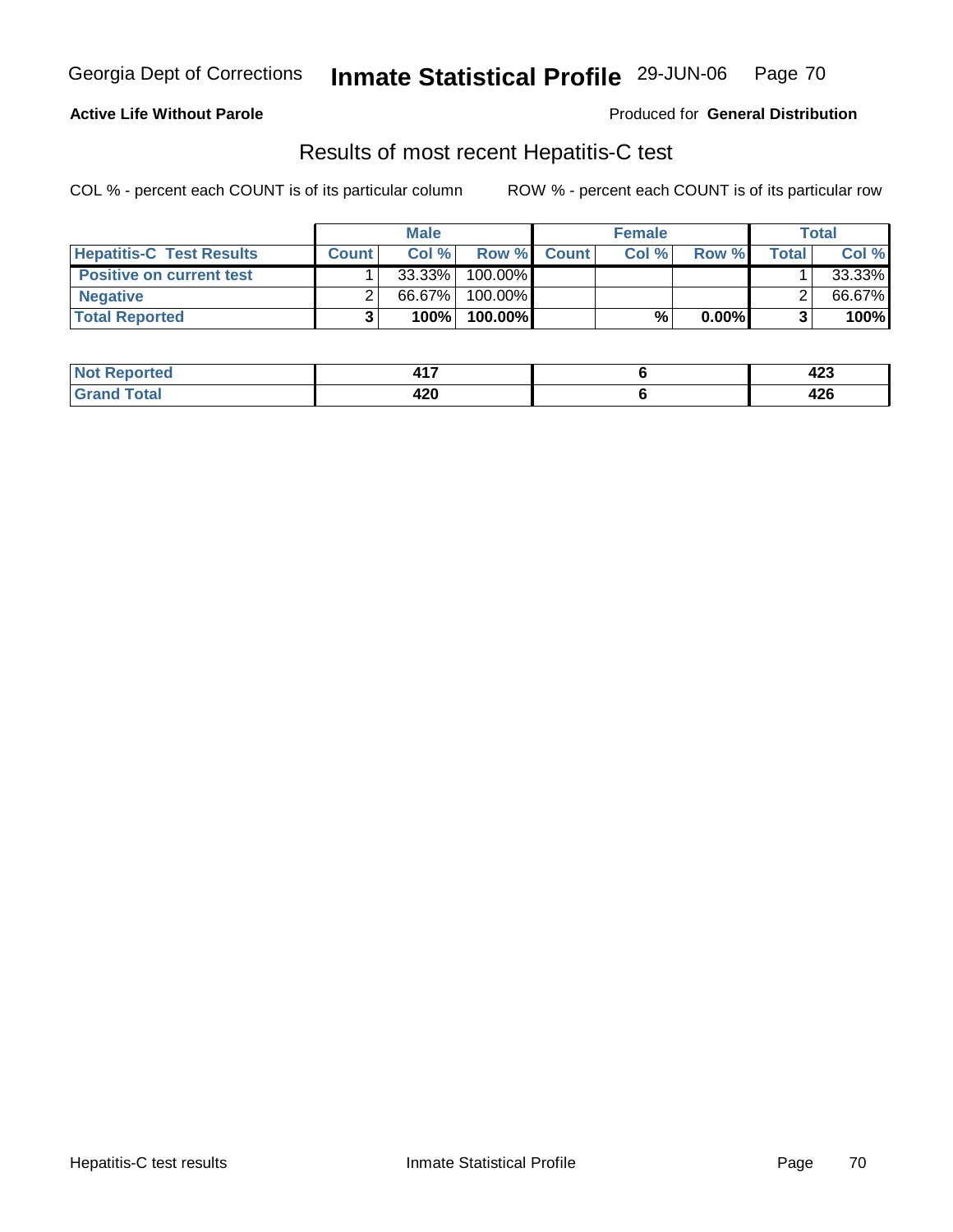#### **Active Life Without Parole**

Produced for **General Distribution**

### Results of most recent pregnancy test

|                               | <b>Male</b> |      |          | <b>Female</b> |            | Total      |                |         |
|-------------------------------|-------------|------|----------|---------------|------------|------------|----------------|---------|
| <b>Pregnancy Test Results</b> | Count       | Col% |          | Row % Count   | Col %      | Row %      | <b>Total</b> I | Col %   |
| <b>Negative</b>               |             |      |          |               | $100.00\%$ | $100.00\%$ |                | 100.00% |
| <b>Total Reported</b>         |             | %    | $0.00\%$ |               | 100%       | 100.00%    |                | 100%    |

| <b>Not Re</b><br>Reported      | 420 | <br>44 U |
|--------------------------------|-----|----------|
| <b>fotal</b><br>C <sub>r</sub> | 420 | .<br>44U |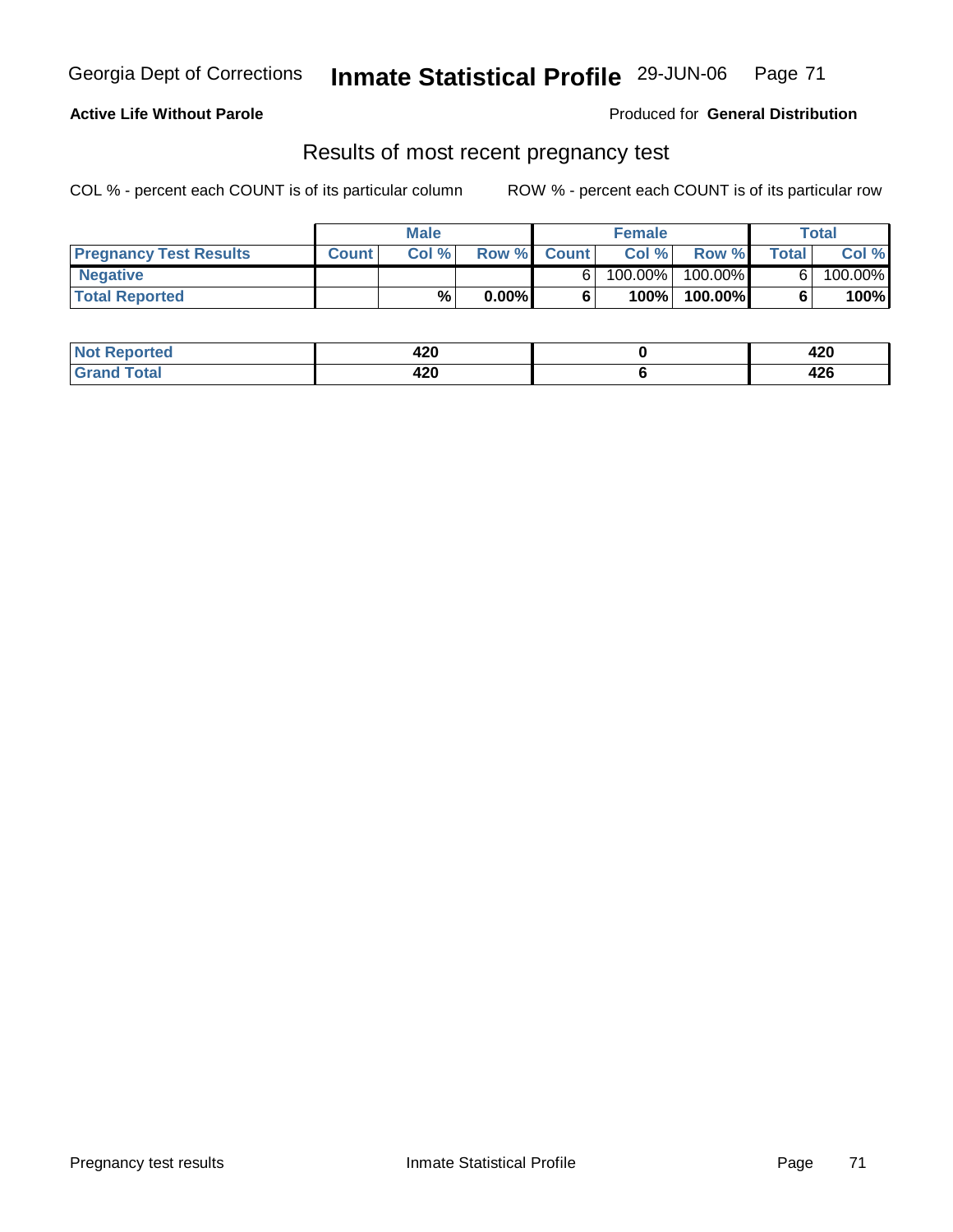#### **Active Life Without Parole**

#### Produced for **General Distribution**

### Results of most recent diabetes test

|                                 | <b>Male</b> |         |                    | <b>Female</b> |          |         | Total   |  |
|---------------------------------|-------------|---------|--------------------|---------------|----------|---------|---------|--|
| Diabetes Test Results           | Count       | Col %   | <b>Row % Count</b> | Col %         | Row %    | Total l | Col %   |  |
| <b>Positive on current test</b> |             | 100.00% | 100.00% I          |               |          |         | 100.00% |  |
| <b>Total Reported</b>           |             | 100%    | 100.00%            | %             | $0.00\%$ |         | 100%    |  |

| ported                | 1 A O | $\ddot{\phantom{1}}$ |
|-----------------------|-------|----------------------|
| I NOT                 | 410   | 424                  |
| <b>Total</b><br>. Grs | 420   | ハつじ<br>44 U          |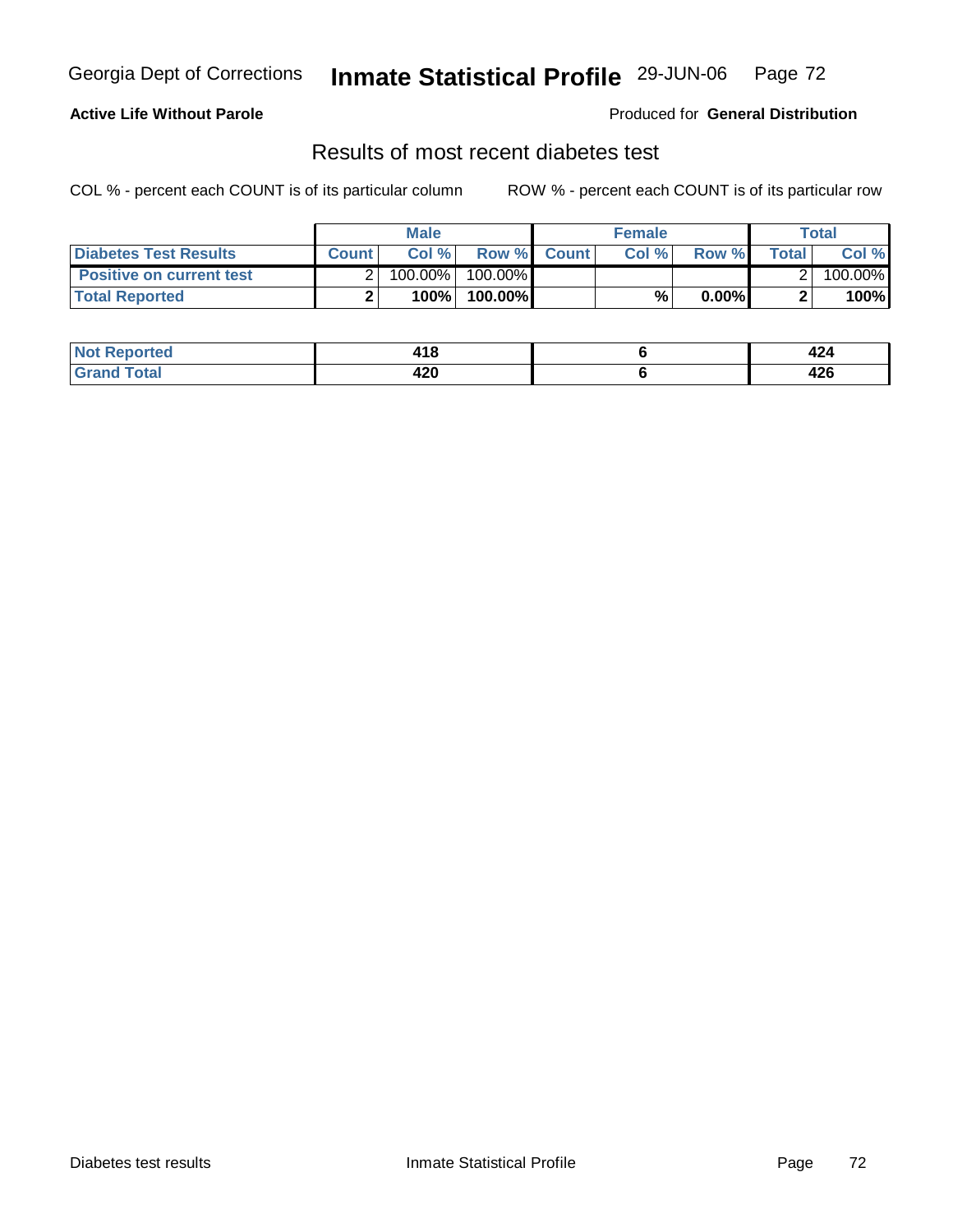# Georgia Dept of Corrections **Inmate Statistical Profile** 29-JUN-06 Page 73

### **Active Life Without Parole**

Produced for **General Distribution**

### Results of most recent hypertension test

COL % - percent each COUNT is of its particular column ROW % - percent each COUNT is of its particular row

|                                  | <b>Male</b>  |            |           | <b>Female</b> |      |          | Total |         |
|----------------------------------|--------------|------------|-----------|---------------|------|----------|-------|---------|
| <b>Hypertension Test Results</b> | <b>Count</b> | Col %      |           | Row % Count   | Col% | Row %    | Total | Col %   |
| <b>Positive on current test</b>  |              | $100.00\%$ | 100.00% I |               |      |          |       | 100.00% |
| <b>Total Reported</b>            |              | 100%       | 100.00%   |               | %    | $0.00\%$ |       | 100%    |

| orted | -          | חרו<br>44V |
|-------|------------|------------|
| intal | 106<br>42V | <br>44 U   |